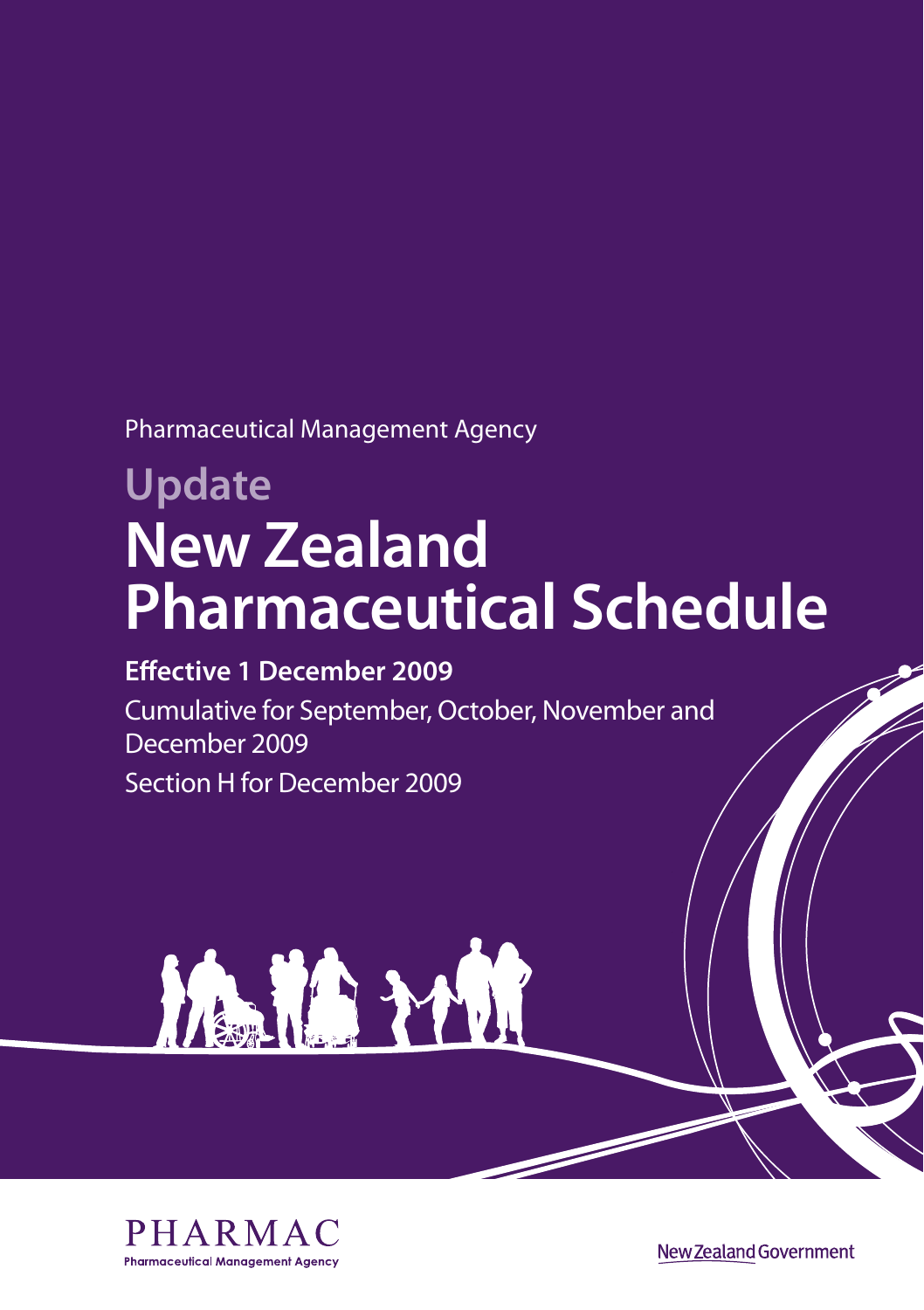## **Contents**

| Summary of PHARMAC decisions effective 1 Decembr 2009 3        |  |
|----------------------------------------------------------------|--|
|                                                                |  |
|                                                                |  |
|                                                                |  |
|                                                                |  |
|                                                                |  |
|                                                                |  |
|                                                                |  |
|                                                                |  |
|                                                                |  |
|                                                                |  |
| Sole Subsidised Supply products cumulative to December 2009 11 |  |
|                                                                |  |
|                                                                |  |
|                                                                |  |
|                                                                |  |
|                                                                |  |
|                                                                |  |
|                                                                |  |
|                                                                |  |
|                                                                |  |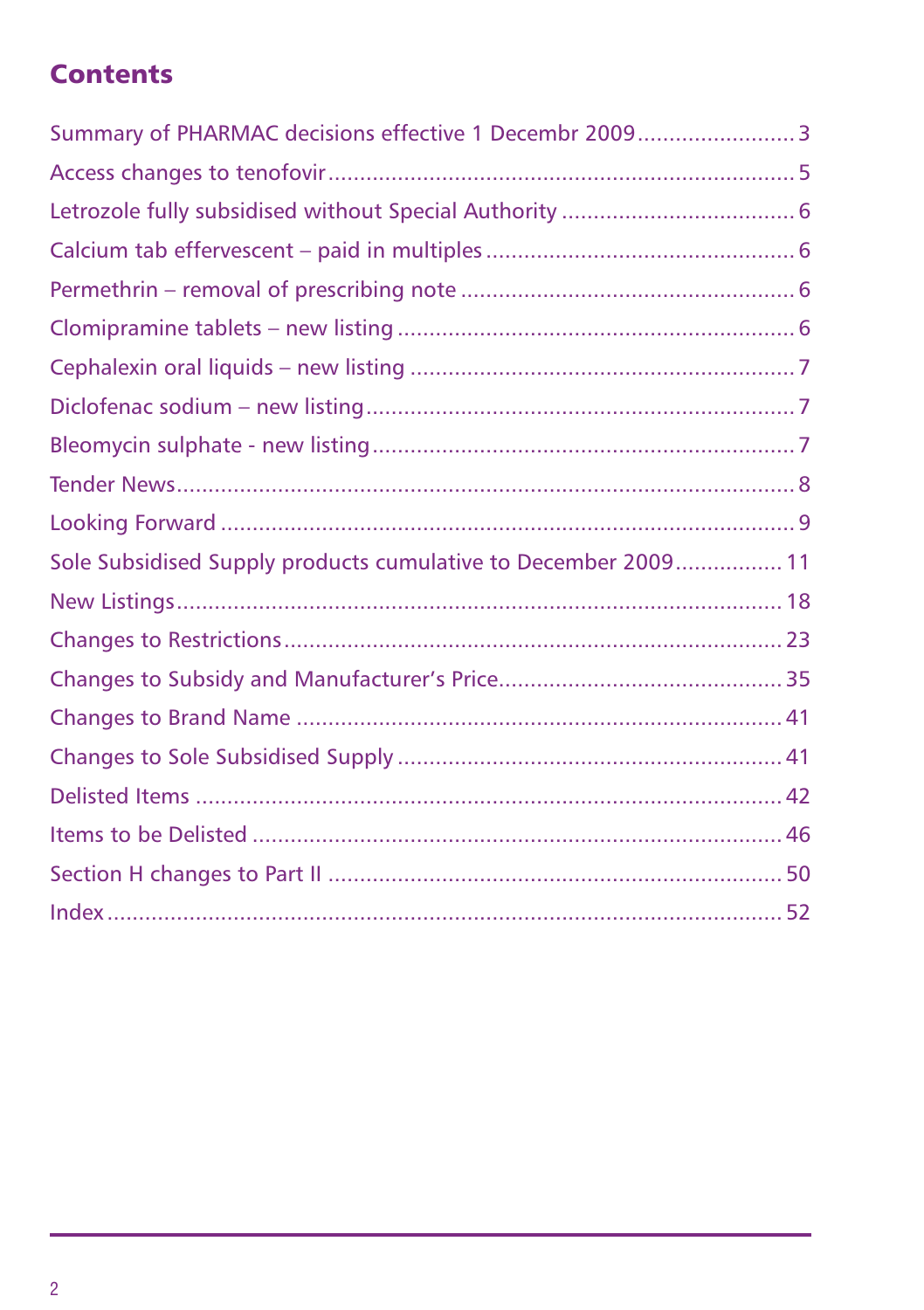## **Summary of PHARMAC decisions effective 1 December 2009**

### **New listings (pages 18 to 22)**

- Insulin pen needles (Fine-Ject) 31 g x 6 mm maximum of 100 dev per prescription
- Calcitriol (Airflow) cap 0.25  $\mu$ g and 0.5  $\mu$ g
- Furosemide (Urex Forte) tab 500 mg Section 29
- Permethrin (A-Scabies) lotn 5%, 30 ml OP
- Cephalexin monohydrate (Cefalexin Sandoz) grans for oral liq 125 mg per 5 ml and 250 mg per 5 ml – Hospital pharmacy [HP3]
- Amoxycillin (Ospamox) grans for oral liq 125 mg per 5 ml and 250 mg per 5 ml – up to 200 ml available on a PSO
- Ethambutol hydrochloride (Myambutol) tab 100 mg Section 29 no patient co-payment payable
- Diclofenac sodium (Diclax-SR) tab long-acting 75 mg and 100 mg
- Clomipramine hydrochloride (Apo-Clomipramine) tab 10 mg and 25 mg
- Bromocriptine mesylate (Apo-Bromocriptine) tab 2.5 mg
- Bleomycin sulphate (DBL Bleomycin Sulfate) inj 15,000 iu PCT only Specialist
- Docetaxel (Docetaxel Ebewe) inj 20 mg and 80 mg PCT only Specialist Special Authority

### **Changes to restrictions (pages 23 to 34)**

- Permethrin crm 5% (Lyderm) and lotn 5% (A-Scabies) removal of note for use as second line therapy
- Tenofovir disoproxil fumarate (Viread) tab 300 mg removal of antiretroviral Special Authority – addition of endorsement for treatment of HIV/AIDS – addition of Special Authority for the treatment of drug-resistant chronic Hepatitis B
- Antiretrovirals amended notes in Special Authority criteria
- Midazolam subsidy if injection prescribed for intranasal administration
- Letrozole (Femara) tab 2.5 mg removal of Special Authority for Alternate Subsidy
- Atropine sulphate (Atropt) eye drops 1% removal of Sole Subsidised Supply status

### **Decreased subsidy (page 35)**

- Quetiapine (Quetapel) tab 25 mg, 100 mg, 200 mg and 300 mg
- Latanoprost (Xalatan) eye drops 50 µg per ml, 2.5 ml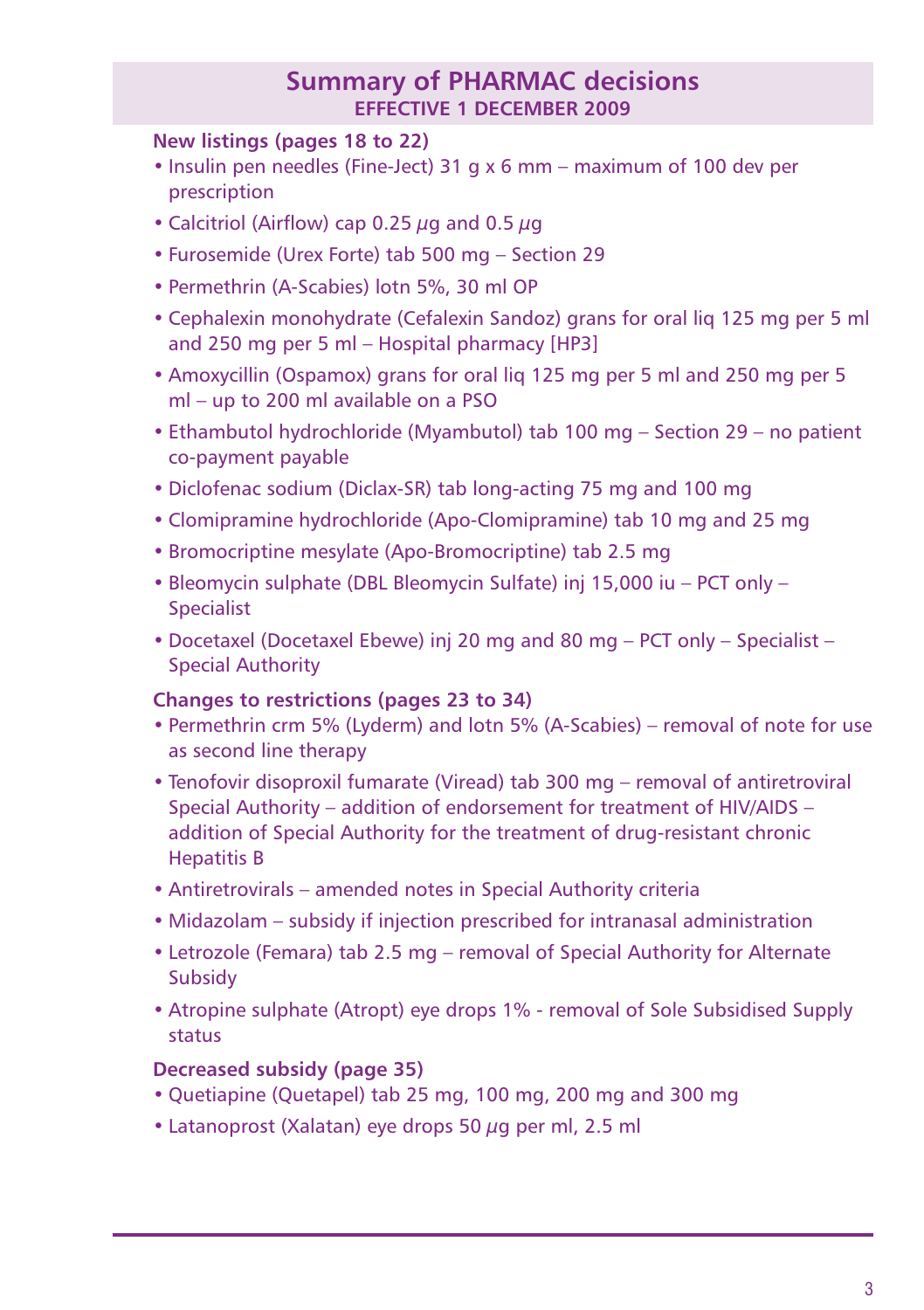### **Summary of PHARMAC decisions – effective 1 December 2009 (continued)**

### **Increased subsidy (page 35)**

- Bleomycin sulphate (Baxter) inj 1,000 iu for ECP
- Azathioprine (Azamun) tab 50 mg
- Atropine sulphate (Atropt) eye drops 1%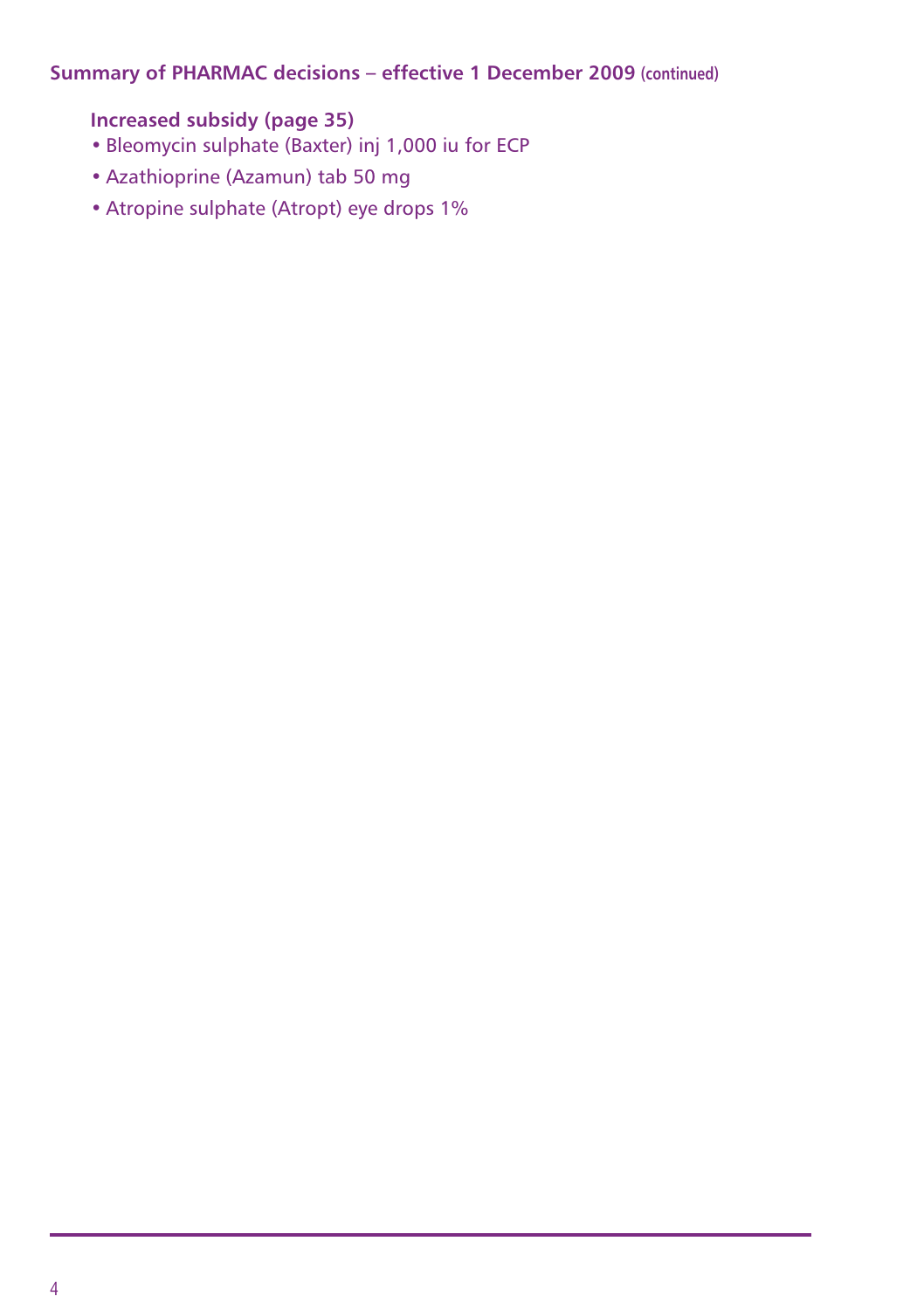## **Access change to tenofovir**

Access to tenofovir disoproxil fumarate (Viread) 300 mg tablets will be widened, via Special Authority to include the treatment of Hepatitis B under Special Authority. From 1 December 2009 funding for tenofovir for HIV/AIDS will be via endorsement rather Special Authority. The endorsement criteria for the HIV/AIDS subsidy will be met when tenofovir is co-prescribed with another antiretroviral that is subsidised under Special Authority SA0779, and the prescription is annotated accordingly by the pharmacist or prescriber.

Subsidy for tenofovir for Hepatitis B will be via a Special Authority. Subsidised treatment under Special Authority is only for patients with drug-resistant chronic hepatitis B (CHB) infection. See page 23 for further information.

Special Authority approvals for HIV/AIDS will no long apply to tenofovir from 1 December 2009. Any outstanding repeats for tenofovir from 1 December will not be funded if tenofovir is dispensed using current Special Authority approvals after this date.

### **Pharmacy [HP1}**

Pharmacy will need to manually annotate any repeats for tenofovir if the original prescription was dispensed under the Special Authority. If the prescription is not  $\overline{\mathsf{annotated}}$  with the required endorsement



in the claim, it will not be funded and would require resubmission after endorsement for claiming. Pharmacy computer software will need to be adjusted to implement the changed criteria. For more information regarding this, please contact your software vendor.

All new prescriptions for tenofovir for HIV/ AIDS should be claimed via endorsement and annotated accordingly. All new prescriptions for tenofovir for Hepatitis B will need a Special Authority – it is only those prescriptions for tenofovir in conjunction with another anti-retroviral subsidised that no longer need the Special Authority but instead need an endorsement.

It is important to note that tenofovir when prescribed under endorsement for the treatment of HIV/AIDS is included in the count of up to three subsidised antiretrovirals for the purposes of Special Authority SA0779.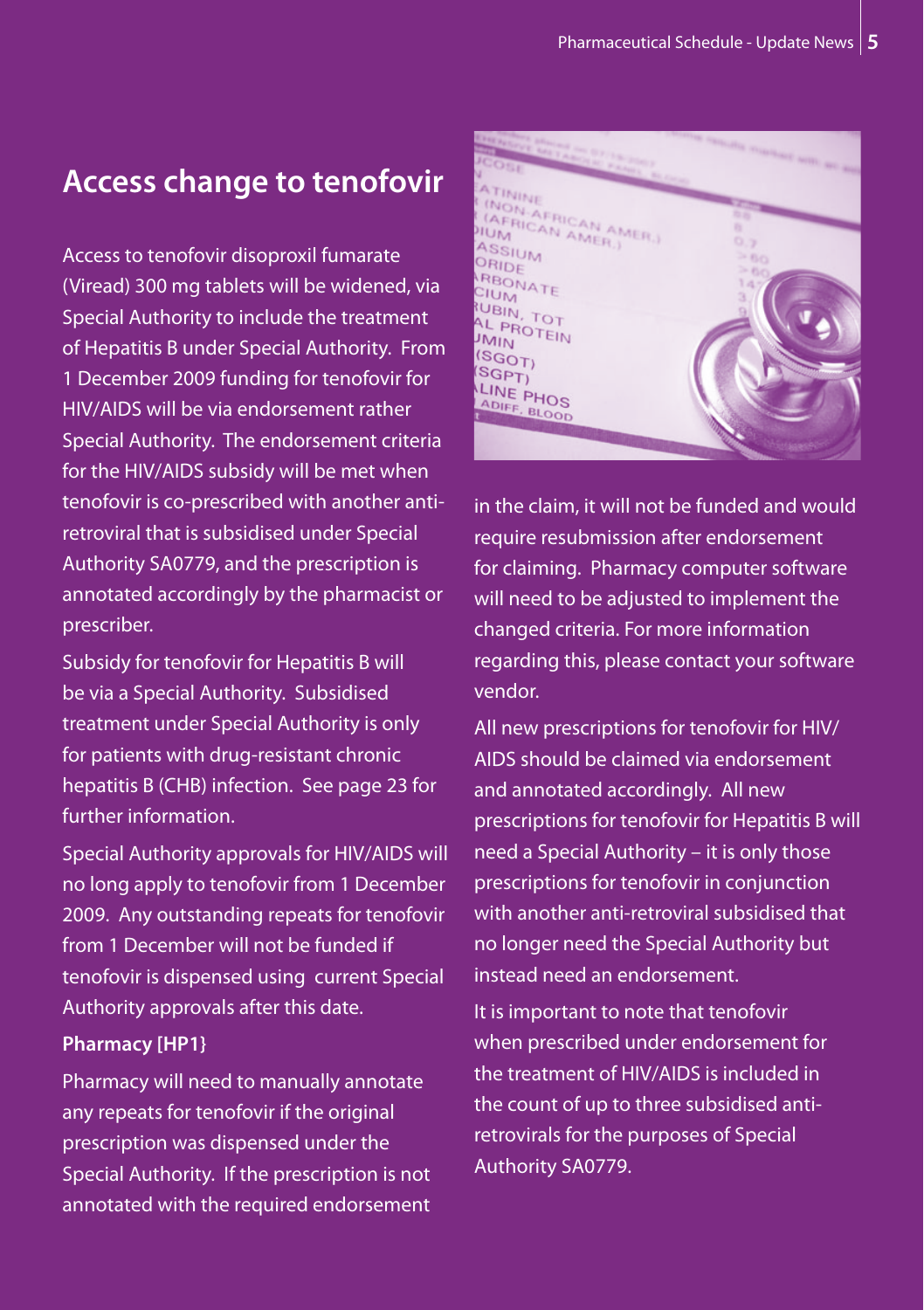## **Letrozole fully subsidised without Special Authority**

Novartis New Zealand Ltd has reduced the price of Femara (letrozole) 2.5 mg tablets to match the level of the current subsidy. This means that patients no longer require Special Authority approval to access fully subsidised letrozole tablets.

## **Calcium tab effervescent – paid in multiples**

From 1 December 2009 the Calsource brand of calcium tab effervescent 1 g (elemental) will be paid in multiples of 10 tablets. It will not be listed as an original pack (OP). The multiple tablet payment is to acknowledge that the original tube containers come with their own desiccants in the lid and once

tablets have been removed from the tubes their integrity may be compromised.

This is a computer change only and is not printed in the Pharmaceutical Schedule. Other products paid in this manner are calendar packed oral contraceptive tablets.

## **Permethrin – removal of prescribing note**

The additional information in the listing in the Pharmacutical Schedule for permethrin noting that it should be strictly reserved for second line therapy will be removed from 1 December 2009. Clinical advice from BPAC's Best Practice publication and the Cochrane review (2007) suggests permethrin should be used as a first line therapy.

## **Clomipramine tablets – new listing**

Apo-Clomipramine 10 mg and 25 mg tablets will be listed fully subsidised on the Pharmaceutical Schedule from 1 December 2009. This follows the discontinuation of Mylan New Zealand's Clopress brand.

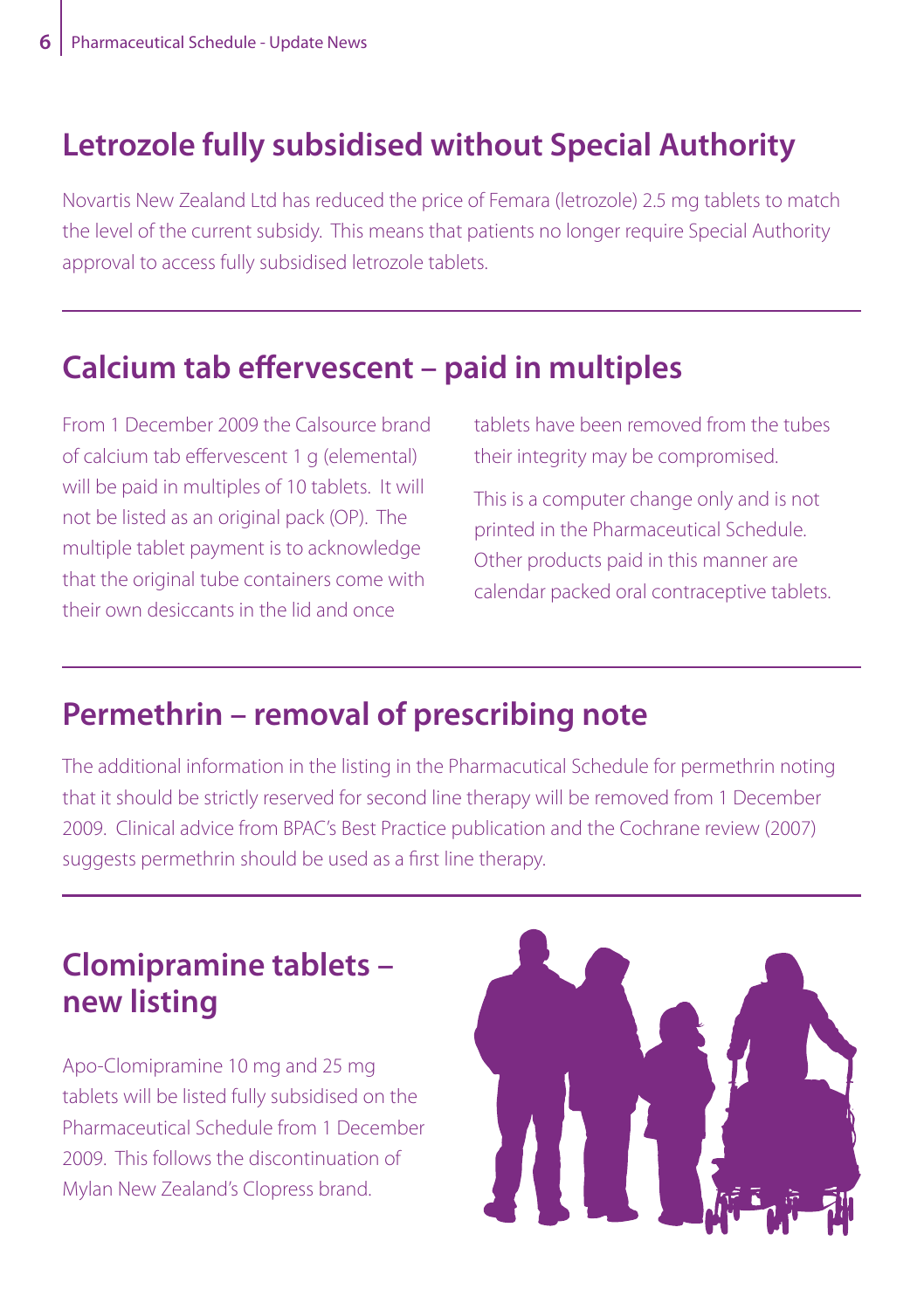## **Cephalexin oral liquids – new listing**

The Cephalexin Sandoz brand of cephalexin monohydrate grans for oral liquid 125 mg per 5 ml and 250 mg per 5 ml will be listed fully subsidised on the Pharmaceutical Schedule from 1 December 2009. Previously subsidised

cephalexin oral liquids were discontinued in 2006 so PHARMAC are pleased to be funding a first generation oral cephalosporin treatment option.

## **Diclofenac sodium – new listing**

From 1 December 2009 Diclax SR (diclofenac sodium) long-acting 75 mg and long-acting 100 mg tablets will be listed fully subsidised. These listings are due to a short supply of diclofenac sodium tablets.

Please note that *it is highly likely that Diclax SR 75 mg tablets will not be available until the week of 21 December 2009*. We are listing it in the Pharmaceutical Schedule from 1 December because of the potential for an out-of-stock situation if we were to wait for 1 January 2010 to list this presentation. Douglas

**Pharmaceuticals** will notify wholesalers as soon as Diclax SR is available.



Please note that pharmacist authorisation to endorse prescriptions Close Control monthly continues to apply for all subsidised brands of diclofenac sodium long-acting 75 mg and long-acting 100 mg tablets. PHARMAC will notify at a later date when authorisation is to be revoked.

## **Bleomycin sulphate - new listing**

From 1 December 2009 a new brand of bleomycin sulphate injection 15,000 iu (DBL Bleomycin Sulfate, Hospira) will be listed in the Pharmaceutical Schedule at a price and subsidy of \$120.00 per vial. The price and subsidy of bleomycin sulphate injection 1,000 iu for ECP (Baxter) will also be increased to \$9.28. Bleomycin sulphate is a Pharmaceutical Cancer Treatment. This new brand has been listed following discontinuation of the current Blenoxane brand (Bristol Myers Squibb).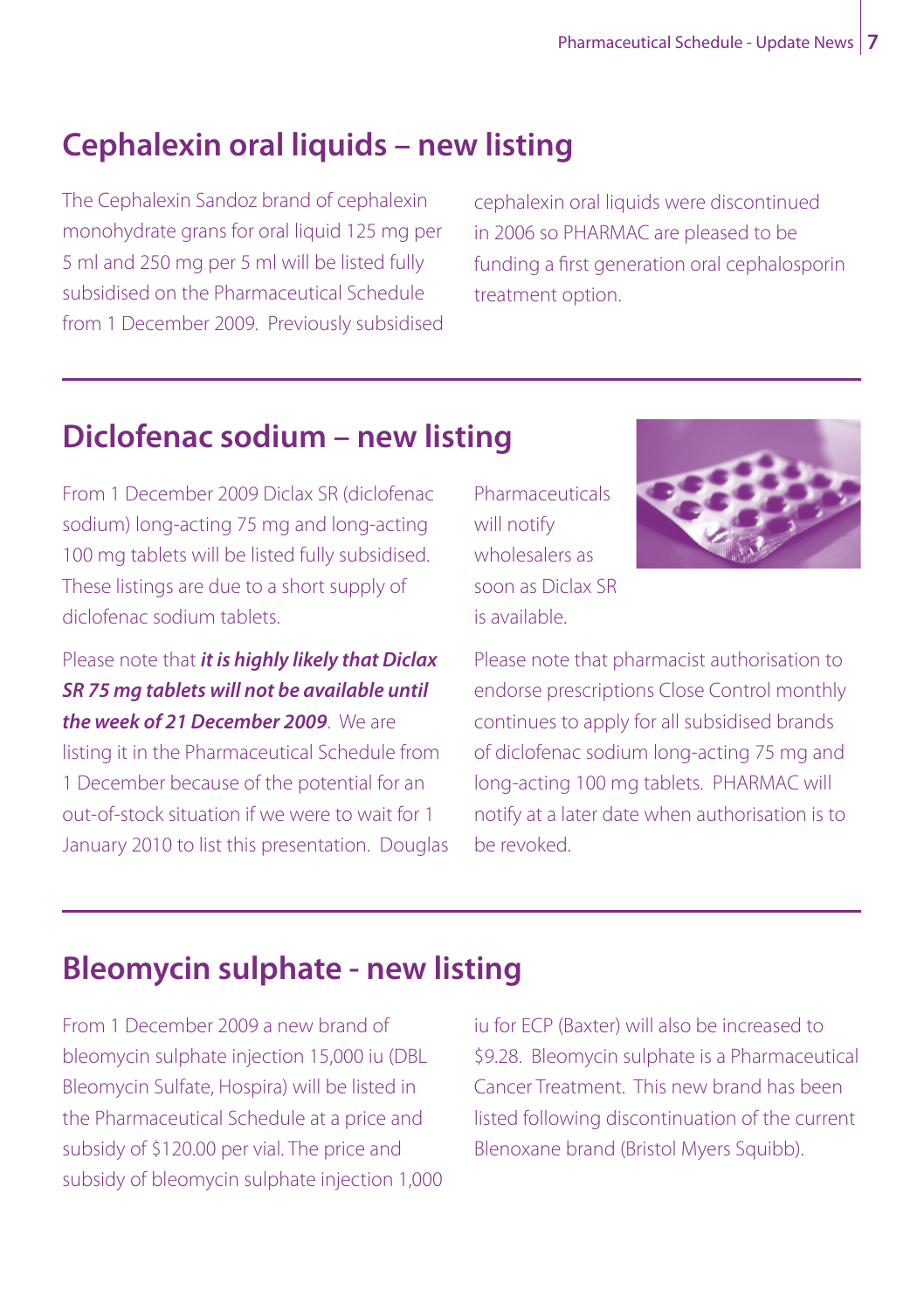## **Tender News**

Sole Subsidised Supply changes – effective 1 January 2010

| <b>Chemical Name</b>                | <b>Presentation: Pack size</b>                              | <b>Sole Subsidised Supply</b><br>brand (and supplier) |
|-------------------------------------|-------------------------------------------------------------|-------------------------------------------------------|
| Atropine sulphate                   | lnj 600 $\mu$ g, 1 ml; 50 inj                               | AstraZeneca (AstraZeneca)                             |
| <b>Baclofen</b>                     | Tab 10 mg; 100 tab                                          | Pacifen (Mylan)                                       |
| Betamethasone valerate              | Scalp app 0.1%; 100 ml OP                                   | Beta Scalp (Mylan)                                    |
| Calamine                            | Crm, aqueous, BP; 100 g                                     | healthE (Jaychem)                                     |
| Calamine                            | Lotn, BP; 2,000 ml                                          | API (API)                                             |
| Clobetasol propionate               | Crm 0.05%; 30 g OP                                          | Dermol (Mylan)                                        |
| <b>Clobetasol propionate</b>        | Oint 0.05%; 30 g OP                                         | Dermol (Mylan)                                        |
| <b>Clobetasol propionate</b>        | Scalp app 0.05%; 30 ml OP                                   | Dermol (Mylan)                                        |
| <b>Clonidine</b>                    | TDDS 2.5 mg, 100 $\mu$ g per day; 4 each                    | Catapres-TTS-1 (Boehringer<br>Ingelheim)              |
| <b>Clonidine</b>                    | TDDS 5 mg, 200 $\mu$ g per day; 4 each                      | Catapres-TTS-2 (Boehringer<br>Ingelheim)              |
| <b>Clonidine</b>                    | TDDS 7.5 mg, 300 $\mu$ g per day; 4 each                    | Catapres-TTS-3 (Boehringer<br>Ingelheim)              |
| <b>Clonidine hydrochloride</b>      | lnj 150 $\mu$ g per ml, 1 ml; 5 inj                         | <b>Catapres (Boehringer</b><br>Ingelheim)             |
| Clonidine hydrochloride             | Tab 150 $\mu$ g; 100 tab                                    | <b>Catapres (Boehringer</b><br>Ingelheim)             |
| Clonidine hydrochloride             | Tab 25 $\mu$ g; 100 tab                                     | Dixarit (Boehringer Ingelheim)                        |
| <b>Flucloxacillin sodium</b>        | Grans for oral lig 125 mg per 5 ml; 100 ml                  | AFT (AFT)                                             |
| <b>Flucloxacillin sodium</b>        | Grans for oral lig 250 mg per 5 ml; 100 ml                  | AFT (AFT)                                             |
| Gentamicin sulphate                 | Inj 40 mg per ml, 2 ml; 10 inj                              | Pfizer (Pfizer)                                       |
| Hydrocortisone                      | Tab 5 mg; 100 tab                                           | Douglas (Douglas)                                     |
| Hydrocortisone                      | Tab 20 mg; 100 tab                                          | Douglas (Douglas)                                     |
| <b>Hydrocortisone acetate</b>       | Rectal foam 10%, CFC-Free (14 applications); 21.1<br>$g$ OP | Colifoam (Aspen)                                      |
| Methylprednisolone sodium succinate | $Inj$ 40 mg per ml, 1 ml; 25 inj                            | Solu-Medrol (Pfizer)                                  |
| Methylprednisolone sodium succinate | Inj 62.5 mg per ml; 25 inj                                  | Solu-Medrol (Pfizer)                                  |
| Methylprednisolone sodium succinate | Inj 500 mg; 1 inj                                           | Solu-Medrol (Pfizer)                                  |
| Methylprednisolone sodium succinate | Inj 1 g; 1 inj                                              | Solu-Medrol (Pfizer)                                  |
| Morphine hydrochloride              | Oral lig 1 mg per ml; 200 ml                                | RA-Morph (Pfizer)                                     |
| Morphine hydrochloride              | Oral lig 2 mg per ml; 200 ml                                | RA-Morph (Pfizer)                                     |
| Morphine hydrochloride              | Oral lig 5 mg per ml; 200 ml                                | RA-Morph (Pfizer)                                     |
| Morphine hydrochloride              | Oral lig 10 mg per ml; 200 ml                               | RA-Morph (Pfizer)                                     |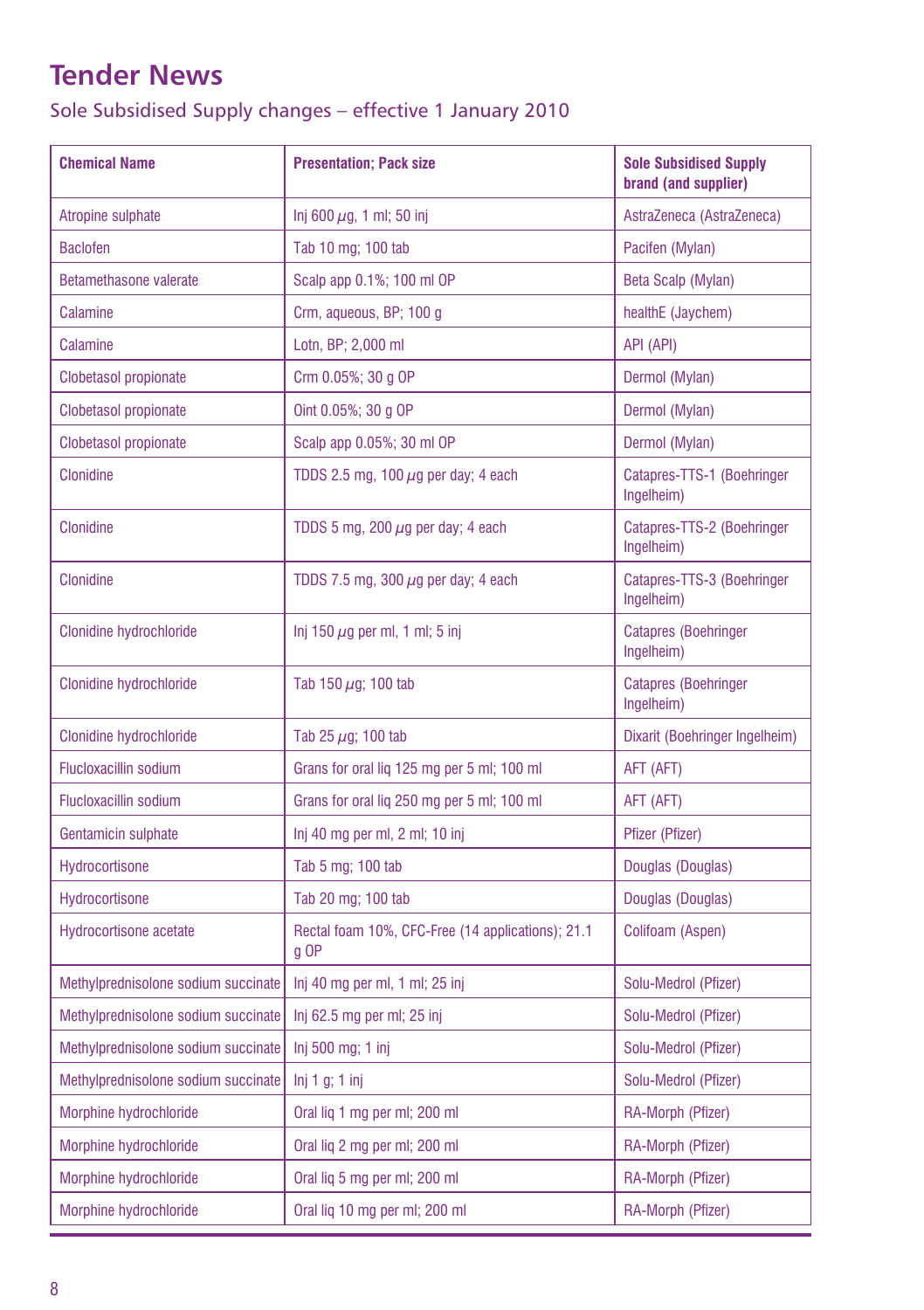### **Sole Subsidised Supply changes – effective 1 January 2010 (continued)**

| Morphine sulphate       | Tab immediate release 10 mg; 10 tab                                    | Sevredol (Douglas)           |
|-------------------------|------------------------------------------------------------------------|------------------------------|
| Morphine sulphate       | Tab immediate release 20 mg; 10 tab                                    | Sevredol (Douglas)           |
| Naproxen                | Tab 250 mg; 500 tab                                                    | Noflam 250 (Mylan)           |
| Naproxen                | Tab 500 mg; 250 tab                                                    | Noflam 500 (Mylan)           |
| Oxycotin                | $Inj 5$ iu per ml, 1 ml; 5 inj                                         | <b>Syntocinon (Novartis)</b> |
| Oxycotin                | Inj 10 iu per ml, 1 ml; 5 inj                                          | Syntocinon (Novartis)        |
| Oxycotin                | Inj 5 iu with ergometrine maleate 500 $\mu$ g per ml, 1<br>ml; $5$ inj | Syntometrine (Novartis)      |
| Potassium chloride      | Tab long-acting 600 mg; 200 tab                                        | Span-K (Aspen)               |
| <b>Quinine sulphate</b> | Tab 300 mg; 500 tab                                                    | Q 300 (Mylan)                |
| Sodium cromoglycate     | Nasal spray, 4%; 22 ml OP                                              | Rex (Rex)                    |

## **Looking Forward**

*This section is designed to alert both pharmacists and prescribers to possible future changes to the Pharmaceutical Schedule. It may also assist pharmacists, distributors and wholesalers to manage stock levels.*

### **Possible decisions for implementation 1 January 2010**

- Alprazolam (Arrow-Alprazolam) tab 250  $\mu$ g, 500  $\mu$ g and 1 mg price and subsidy decrease
- Blood glucose diagnostic test meter (On Call Advanced) meter new listing
- Blood glucose diagnostic test strips (On Call Advanced) blood glucose test strip  $x$  50 with lancets  $x$  5 – new listing
- Cabergoline (Dostinex) tab 0.5 mg, 2 and 8 tab packs price and subsidy decrease
- Cholecalciferol (Cal-d-Forte) tab 1.25 mg (50,000 iu) price and subsidy decrease
- Clindamycin (Dalacin C) inj phosphate 150 mg per ml, 4 ml price and subsidy decrease
- Codeine phosphate (PSM) tab 15 mg, 30 mg and 60 mg price and subsidy decrease
- Cyclosporin A (Neoral) cap 25 mg, 50 mg and 100 mg, and oral liq 100 mg per ml – price and subsidy decrease
- Danazol (Azol) cap 200 mg new listing Retail pharmacy-Specialist
- Dexamphetamine sulphate (PSM) tab 5 mg price and subsidy decrease
- Glycerol (PSM) suppos 3.6 g price and subsidy increase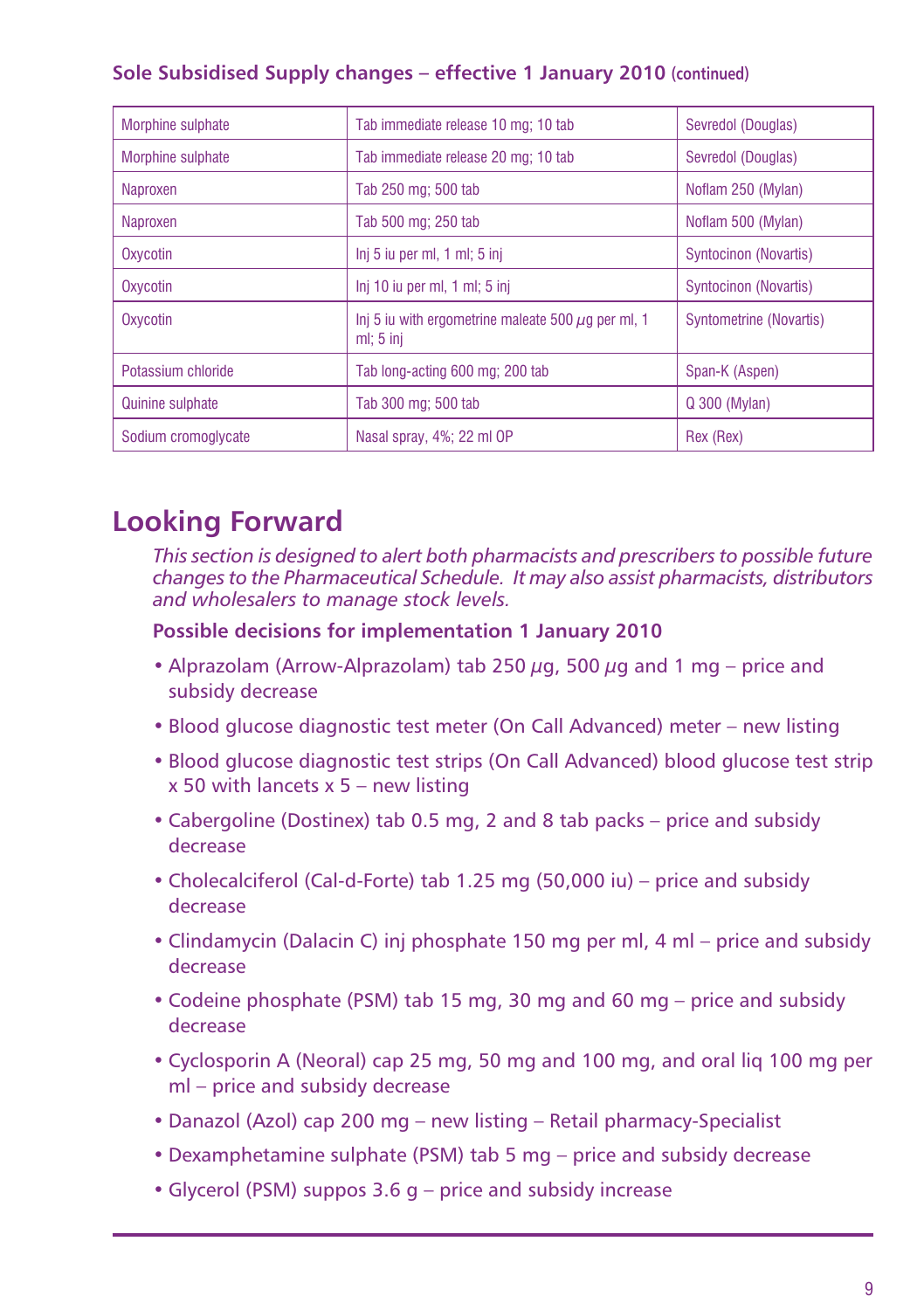### **Looking forward – effective 1 January 2010 (continued)**

- Hydrocortisone butyrate lipocream 0.1% 30 g OP and 100 mg OP (Locoid Lipocream), oint 0.1% 100 g OP (Locoid), milky emulsion 0.1% 100 ml OP (Locoid Crelo), and scalp lotion 0.1% (Locoid) – price and subsidy decrease
- Hydrocortisone with natamycin and neomycin (Pimafucort) crm and oint 15 g OP – price and subsidy decrease
- Isoniazid (PSM) tab 100 mg price and subsidy decrease
- Medroxyprogesterone acetate (Depo-Provera) inj 150 mg per ml, 1 ml price and subsidy decrease
- Medroxyprogesterone acetate (Provera) tab 2.5 mg price and subsidy increase
- Medroxyprogesterone acetate (Provera) tab 5 mg, 10 mg, 100 mg and 200 mg – price and subsidy decrease
- Mesalazine (Asamax) tab EC 500 mg new listing
- Pethidine hydrochloride (PSM) tab 50 mg and 100 mg price and subsidy increase
- Phenobarbitone (PSM) tab 15 mg and 30 mg price and subsidy increase
- Risperidone (Apo-Risperidone) tab 0.5 mg, 1 mg, 2 mg, 3 mg and 4 mg, and oral liquid 1 mg per ml – new listing
- Silver sulphadiazine (Flamazine) crm 1% new listing
- Solifenacin (Vesicare) tab 5 mg and 10 mg new listing with Special Authority criteria
- Somatropin (Genotropin) inj 16 iu and 36 iu price and subsidy decrease
- Topiramate (Apo-Topiramate) tab 25 mg, 50 mg, 100 mg and 200 mg new listing

### **Possible decisions for implementation 1 February 2010**

- Anastrozole (Arimidex) tab 1 mg subsidy decrease
- Exemestane (Aromasin) tab 25 mg subsidy decrease
- Letrozole (Letara) tab 2.5 mg new listing
- Metoprolol succinate (Betaloc CR) tab long-acting 23.75 mg, 47.5 mg, 95 mg and 190 mg – price and subsidy decrease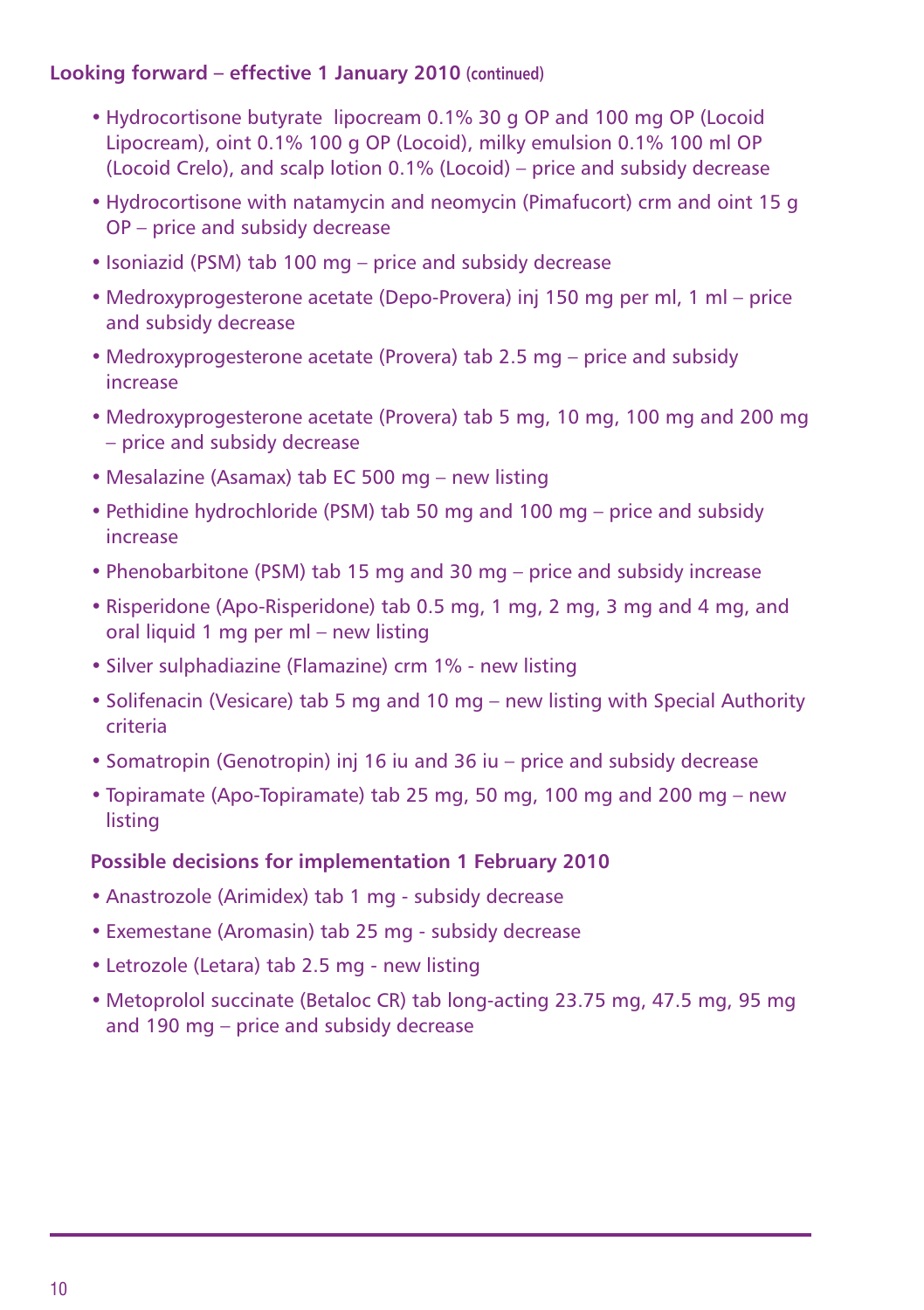| <b>Generic Name</b>                       | <b>Presentation</b>                                         | <b>Brand Name</b>                                 | <b>Expiry Date*</b> |
|-------------------------------------------|-------------------------------------------------------------|---------------------------------------------------|---------------------|
| Acarbose                                  | Tab 50 mg & 100 mg                                          | Glucobay                                          | 2012                |
| Acetazolamide                             | Tab 250 mg                                                  | <b>Diamox</b>                                     | 2011                |
| <b>Allopurinol</b>                        | Tab 100 mg & 300 mg                                         | Apo-Allopurinol                                   | 2011                |
| Alprazolam                                | Tab 250 $\mu$ g, 500 $\mu$ g & 1 mg                         | Arrow-Alprazolam                                  | 2010                |
| Amantadine hydrochloride                  | Cap 100 mg                                                  | <b>Symmetrel</b>                                  | 2011                |
| Amlodipine                                | Tab 5 mg & 10 mg                                            | Apo-Amlodipine                                    | 2011                |
| Amoxycillin                               | Drops 125 mg per 1.25 ml                                    | <b>Ospamox Paediatric</b>                         | 2011                |
|                                           | Inj 250 mg, 500 mg & 1 g<br>Cap 250 mg & 500 mg             | <b>Drops</b><br><b>Ibiamox</b><br>Apo-Amoxi       | 2010                |
| Amoxycillin clavulanate                   | Tab amoxycillin 500 mg with<br>potassium clavulanate 125 mg | <b>Synermox</b>                                   | 2011                |
| Aqueous cream                             | Crm $500$ g                                                 | <b>AFT</b>                                        | 2011                |
| <b>Aspirin</b>                            | Tab dispersible 300 mg<br>Tab 100 mg                        | <b>Ethics Aspirin</b><br><b>Ethics Aspirin EC</b> | 2010                |
| Atenolol                                  | Tab 50 mg & 100 mg                                          | <b>Pacific Atenolol</b>                           | 2012                |
| Azithromycin                              | Tab 500 mg                                                  | Arrow-Azithromycin                                | 2012                |
| Benzylpenicillin sodium<br>(Penicillin G) | Inj 1 mega u                                                | <b>Sandoz</b>                                     | 2011                |
| <b>Bezafibrate</b>                        | <b>Tab 200 mg</b>                                           | <b>Fibalip</b>                                    | 2011                |
| <b>Bicalutamide</b>                       | Tab 50 mg                                                   | <b>Bicalox</b>                                    | 2011                |
| <b>Bisacodyl</b>                          | Tab 5 mg                                                    | Lax-Tabs                                          | 2010                |
| <b>Brimonidine tartrate</b>               | Eye drops 0.2%                                              | AFT                                               | 2011                |
| <b>Bupivicaine hydrochloride</b>          | Inj 0.5%, 4 ml<br>Inj 0.5%, 8% glucose, 4 ml                | <b>Marcain Isobaric</b><br><b>Marcain Heavy</b>   | 2010                |
| Calcitonin                                | Inj 100 iu per ml, 1 ml                                     | <b>Miacalcic</b>                                  | 2011                |
| Calcium                                   | Tab eff 1 g                                                 | <b>Calsource</b>                                  | 2011                |
| <b>Calcium folinate</b>                   | Inj 50 mg                                                   | <b>Calcium Folinate</b><br><b>Ebewe</b>           | 2011                |
| Captopril                                 | Tab 12.5 mg, 25 mg & 50 mg                                  | Apo-Captopril                                     | 2010                |
| Cefaclor monohydrate                      | Cap 250 mg<br>Grans for oral lig 125 mg per 5 ml            | Ranbaxy-Cefaclor<br>Ranbaxy-Cefaclor              | 2010                |
| Cefazolin sodium                          | Inj 500 mg & 1 g                                            | <b>Hospira</b>                                    | 2011                |
| Cefuroxime sodium                         | lnj 750 mg & 1.5 g                                          | <b>Zinacef</b>                                    | 2011                |
| Cetomacrogol                              | Crm BP                                                      | <b>PSM</b>                                        | 2010                |
| Cetirizine hydrochloride                  | Tab 10 mg<br>Oral liq 1 mg per ml                           | Zetop<br><b>Cetirizine-AFT</b>                    | 2011                |
| <b>Chloramphenicol</b>                    | Eye oint 1%                                                 | Chlorsig                                          | 2012                |
| Chlorhexidine gluconate                   | Soln 4%                                                     | <b>Orion</b>                                      | 2011                |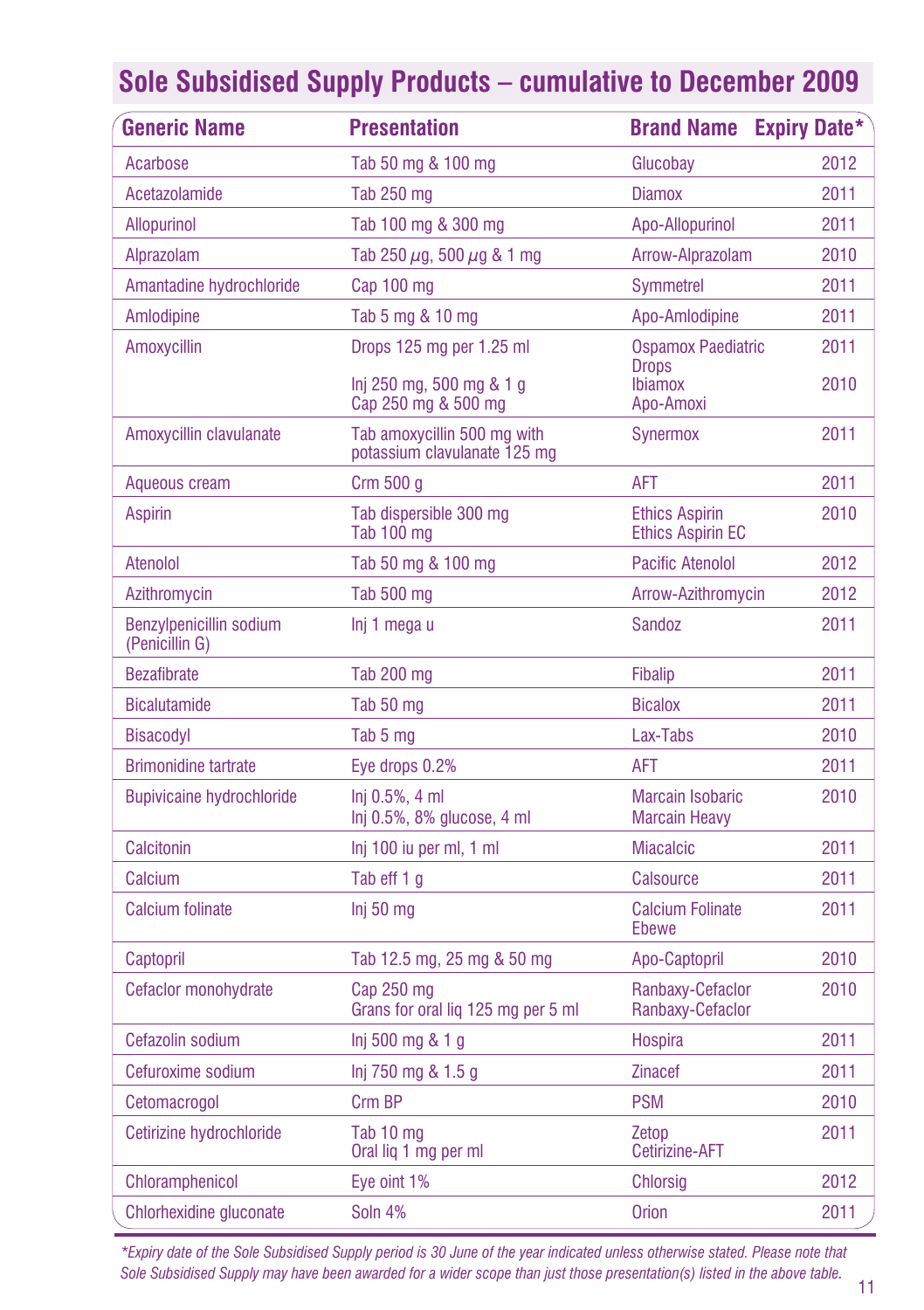| <b>Generic Name</b>                                 | <b>Presentation</b>                                                                                   | <b>Brand Name Expiry Date*</b>                                            |      |
|-----------------------------------------------------|-------------------------------------------------------------------------------------------------------|---------------------------------------------------------------------------|------|
| Ciclopiroxolamine                                   | Nail soln 8%                                                                                          | <b>Batrafen</b>                                                           | 2012 |
| Ciprofloxacin                                       | Tab 250 mg, 500 mg & 750 mg                                                                           | <b>Rex Medical</b>                                                        | 2011 |
| Citalopram                                          | Tab 20 mg                                                                                             | Arrow-Citalopram                                                          | 2011 |
| Clarithromycin                                      | Tab 250 mg<br>Grans for oral lig 125 mg per 5 ml                                                      | Klamycin<br>Klacid                                                        | 2010 |
| Clonazepam                                          | Tab 500 $\mu$ q & 2 mq                                                                                | Paxam                                                                     | 2011 |
| Clotrimazole                                        | Vaginal crm 2% with applicators(s)<br>Crm 1%<br>Vaginal crm 1% with applicator(s)                     | Clomazol<br>Clomazol<br>Clomazol                                          | 2010 |
| Codeine phosphate                                   | Tab 15 mg, 30 mg & 60 mg                                                                              | <b>PSM</b>                                                                | 2010 |
| Colchicine                                          | Tab 500 $\mu$ g                                                                                       | Colgout                                                                   | 2010 |
| Colestipol hydrochloride                            | Sach 5 g                                                                                              | <b>Colestid</b>                                                           | 2010 |
| Colistin sulphomethate                              | $Inj$ 150 mg                                                                                          | <b>Colistin-Link</b>                                                      | 2010 |
| <b>Compound electrolytes</b>                        | Powder for soln for oral use                                                                          | Enerlyte                                                                  | 2010 |
| Cyclizine hydrochloride                             | Tab 50 mg                                                                                             | <b>Nausicalm</b>                                                          | 2012 |
| Cyclophosphamide                                    | Tab 50 mg                                                                                             | Cycloblastin                                                              | 2010 |
| Cyproterone acetate                                 | Tab 50 mg & 100 mg                                                                                    | <b>Siterone</b>                                                           | 2012 |
| Desferrioxamine mesylate                            | Inj 500 mg                                                                                            | Mayne                                                                     | 2010 |
| <b>Desmopressin</b>                                 | Nasal spray 10 mcg per dose                                                                           | Desmopressin-PH&T                                                         | 2011 |
| Dexamphetamine sulphate                             | Tab 5 mg                                                                                              | <b>PSM</b>                                                                | 2010 |
| <b>Dextrose</b>                                     | Inj 50%, 10 ml                                                                                        | <b>Biomed</b>                                                             | 2011 |
| Dextrose with electrolytes                          | Oral soln with electrolytes                                                                           | Pedialyte - Plain<br>Pedialyte -<br><b>Bubbleaum</b><br>Pedialyte - Fruit | 2010 |
| Diclofenac sodium                                   | Eye drops 1 mg per ml<br>Inj 25 mg per ml, 3 ml<br>Suppos 12.5 mg, 25 mg, 50 mg &<br>$100 \text{ mg}$ | <b>Voltaren Ophtha</b><br><b>Voltaren</b><br><b>Voltaren</b>              | 2011 |
| Diltiazem hydrochloride                             | Tab 30 mg & 60 mg<br>Cap long-acting 120 mg, 180 mg &<br>240 mg                                       | <b>Dilzem</b><br><b>Cardizem CD</b>                                       | 2011 |
| <b>Dipyridamole</b>                                 | Tab long-acting 150 mg                                                                                | <b>Pytazen SR</b>                                                         | 2011 |
| Doxazosin mesylate                                  | Tab $2 \text{ mg } 84 \text{ mg}$                                                                     | Apo-Doxazosin                                                             | 2010 |
| <b>Emulsifying ointment</b>                         | Oint BP                                                                                               | <b>AFT</b>                                                                | 2011 |
| Enoxaparin sodium<br>(low molecular weight heparin) | Inj 20 mg, 40 mg, 60 mg, 80 mg, 100<br>mg, 120 mg & 150 mg                                            | Clexane                                                                   | 2012 |
| Entacapone                                          | <b>Tab 200 mg</b>                                                                                     | Comtan                                                                    | 2012 |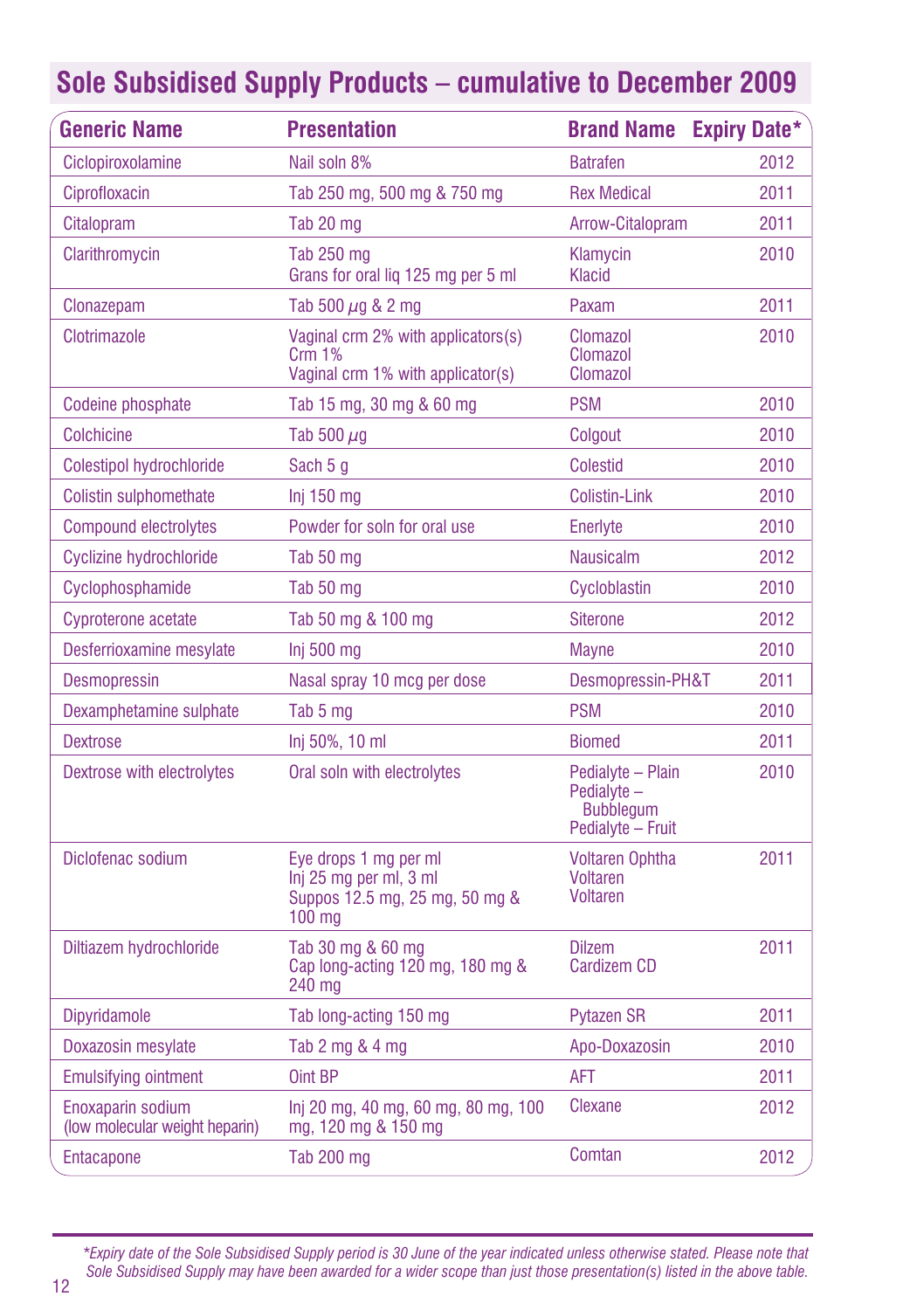| <b>Generic Name</b>                                                      | <b>Presentation</b>                                                                                                                                                                                                 |                                                        | <b>Brand Name Expiry Date*</b> |
|--------------------------------------------------------------------------|---------------------------------------------------------------------------------------------------------------------------------------------------------------------------------------------------------------------|--------------------------------------------------------|--------------------------------|
| Erythromycin ethyl succinate                                             | Tab 400 mg<br>Grans for oral liq 200 mg per 5 ml<br>Grans for oral liq 400 mg per 5 ml                                                                                                                              | E-Mycin<br>E-Mycin<br>E-Mycin                          | 2012<br>2011                   |
| Ethinyloestradiol                                                        | Tab 10 $\mu$ g                                                                                                                                                                                                      | <b>NZ Medical and</b><br><b>Scientific</b>             | 2012                           |
| Ethinyloestradiol with<br>norethisterone                                 | Tab 35 $\mu$ q with norethisterone<br>500 $\mu$ g<br>Tab 35 $\mu$ g with norethisterone 1 mg<br>Tab 35 $\mu$ g with norethisterone 1 mg<br>and 7 inert tab                                                          | <b>Brevinor 21</b><br>Brevinor 1/21<br>Brevinor 1/28   | 2010                           |
| Felodipine                                                               | Tab long-acting 5 mg<br>Tab long-acting 10 mg                                                                                                                                                                       | Felo 5 ER<br>Felo 10 ER                                | 2012                           |
| <b>Ferrous sulphate</b>                                                  | Oral lig 150 mg per 5 ml                                                                                                                                                                                            | Ferodan                                                | 2010                           |
| Finasteride                                                              | Tab 5 mg                                                                                                                                                                                                            | <b>Fintral</b>                                         | 2011                           |
| <b>Flucloxacillin</b>                                                    | lnj 250 mg, 500 mg & 1 g                                                                                                                                                                                            | <b>Flucloxin</b>                                       | 2011                           |
| Fluconazole                                                              | Cap 50 mg, 150 mg & 200 mg                                                                                                                                                                                          | <b>Pacific</b>                                         | 2011                           |
| <b>Fludarabine phosphate</b>                                             | Inj 50 <sub>mq</sub><br>Tab 10 mg                                                                                                                                                                                   | <b>Fludara</b><br><b>Fludara Oral</b>                  | 2011                           |
| Fluocortolone caproate with<br>fluocortolone pivalate and<br>cinchocaine | Oint 950 $\mu$ g, with fluocortolone<br>pivalate $920 \mu q$ , and cinchocaine<br>hydrochloride 5 mg per g<br>Suppos 630 $\mu$ g, with fluocortolone<br>pivalate 610 $\mu$ g, and cinchocaine<br>hydrochloride 1 mg | <b>Ultraproct</b><br><b>Ultraproct</b>                 | 2010                           |
| <b>Fluoromethalone</b>                                                   | Eye drops 0.1%                                                                                                                                                                                                      | FML                                                    | 2012                           |
| <b>Fluoxetine hydrochloride</b>                                          | Cap 20 mg<br>Tab disp 20 mg, scored                                                                                                                                                                                 | <b>Fluox</b><br><b>Fluox</b>                           | 2010                           |
| <b>Furosemide</b>                                                        | Tab 40 mg                                                                                                                                                                                                           | Diurin 40                                              | 2012                           |
| <b>Fusidic acid</b>                                                      | <b>Crm 2%</b><br>Oint $2%$                                                                                                                                                                                          | Foban<br>Foban                                         | 2010                           |
| Gabapentin                                                               | Cap 100 mg, 300 mg & 400 mg                                                                                                                                                                                         | <b>Nupentin</b>                                        | 31/7/12                        |
| Gliclazide                                                               | Tab 80 mg                                                                                                                                                                                                           | Apo-Gliclazide                                         | 2011                           |
| Glipizide                                                                | Tab 5 mg                                                                                                                                                                                                            | <b>Minidiab</b>                                        | 2011                           |
| Glyceryl trinitrate                                                      | Tab 600 $\mu$ g<br>Oral pump spray 400 $\mu$ g per dose<br>TDDS 5 mg & 10 mg                                                                                                                                        | Lycinate<br>Nitrolingual<br>pumpspray<br>Nitroderm TTS | 2011                           |
| <b>Haloperidol</b>                                                       | Oral liq 2 mg per ml<br>Tab 500 $\mu$ g, 1.5 mg & 5 mg                                                                                                                                                              | Serenace<br><b>Serenace</b>                            | 2010                           |
| Hydrocortisone                                                           | Powder<br>Crm 1%                                                                                                                                                                                                    | <b>ABM</b><br><b>PSM</b>                               | 2011                           |
| <b>Hydrcortisone butyrate</b>                                            | Scalp lotn 0.1%                                                                                                                                                                                                     | Locoid                                                 | 2010                           |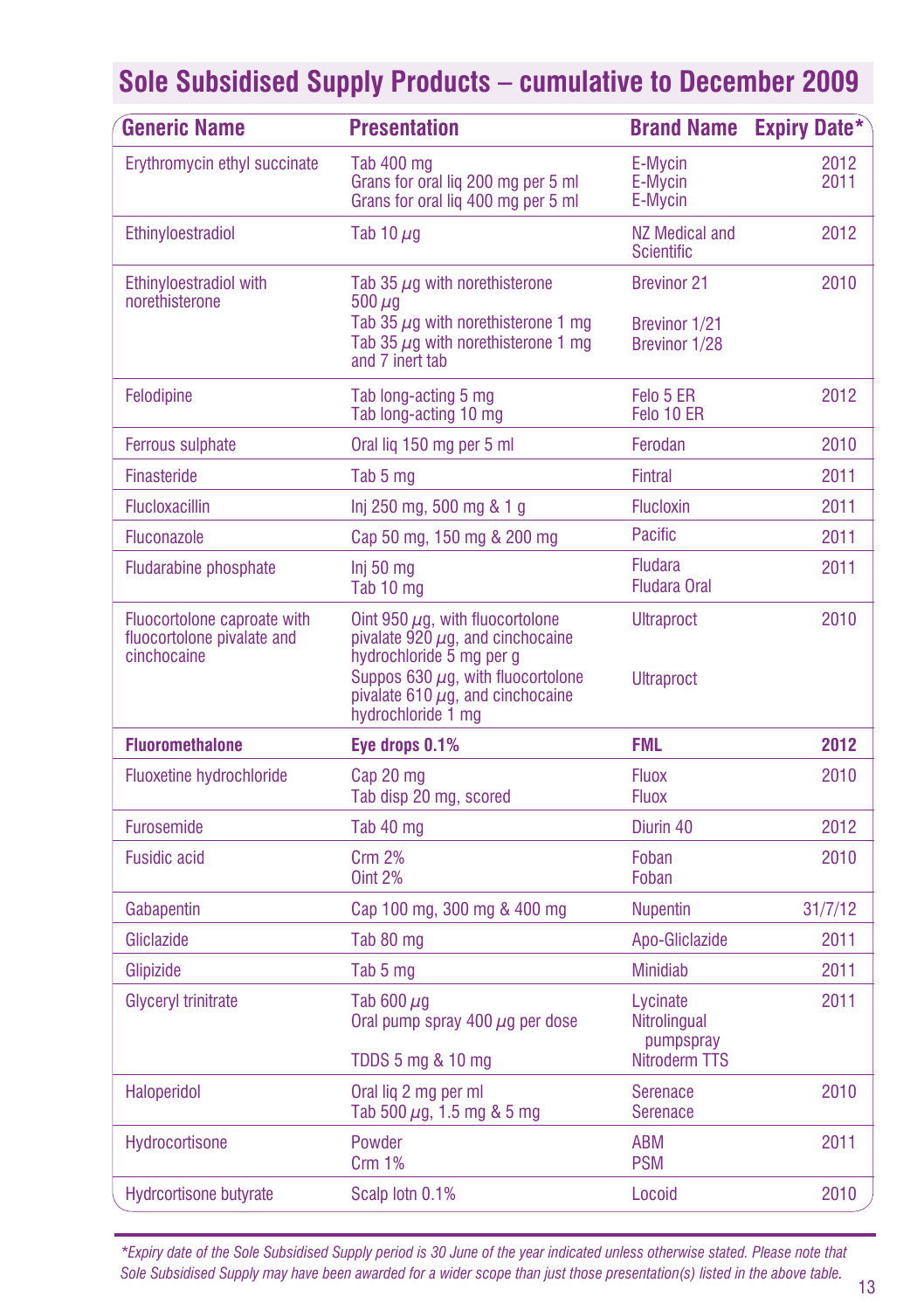| <b>Generic Name</b>                             | <b>Presentation</b>                                                                                                | <b>Brand Name</b>                                                                        | <b>Expiry Date*</b> |
|-------------------------------------------------|--------------------------------------------------------------------------------------------------------------------|------------------------------------------------------------------------------------------|---------------------|
| Hydrocortisone with wool fat<br>and mineral oil | Lotn 1% with wool fat hydrous 3%<br>and mineral oil                                                                | DP Lotn HC                                                                               | 2011                |
| Hydroxychloroquine sulphate                     | Tab 200 mg                                                                                                         | Plaquenil                                                                                | 2012                |
| Hypromellose                                    | Eye drops 0.5%                                                                                                     | <b>Methopt</b>                                                                           | 2011                |
| <b>Hysocine N-butylbromide</b>                  | $Inj 20$ mg, 1 ml<br>Tab 20 mg                                                                                     | <b>Buscopan</b><br>Gastrosoothe                                                          | 2011                |
| Ibuprofen                                       | <b>Tab 200 mg</b><br>Oral lig 100 mg per 5 ml                                                                      | <b>Ethics Ibuprofen</b><br>Fenpaed                                                       | 2012<br>2010        |
| Ipratropium bromide                             | Aqueous nasal spray, 0.03%<br>Nebuliser soln, 250 $\mu$ g per ml, 1 ml<br>Nebuliser soln, 250 $\mu$ q per ml, 2 ml | Apo-Ipravent<br>Ipratripium Steri-Neb<br>Ipratripium Steri-Neb                           | 2010                |
| Iron polymaltose                                | Inj 50 mg per ml, 2 ml                                                                                             | Ferrum H                                                                                 | 2011                |
| <b>Itraconazole</b>                             | Cap 100 mg                                                                                                         | Sporanox                                                                                 | 2010                |
| Ketoconazole                                    | Shampoo 2%                                                                                                         | <b>Sebizole</b>                                                                          | 2011                |
| Lactulose                                       | Oral lig 10 g per 15 ml                                                                                            | <b>Duphalac</b>                                                                          | 2010                |
| Levobunolol                                     | Eye drops 0.25% & 0.5%                                                                                             | <b>Betagan</b>                                                                           | 2010                |
| Lignocaine hydrochloride                        | Inj 0.5%, 5 ml<br>$Inj$ 1%, 5 ml<br>Inj 1%, 20 ml                                                                  | Xylocaine<br><b>Xvlocaine</b><br>Xylocaine                                               | 2010                |
| Lignocaine with prilocaine                      | Crm 2.5% with prilocaine 2.5%;<br>30 a OP<br>Crm 2.5% with prilocaine $2.5\%$ ; 5 g                                | <b>EMLA</b><br><b>EMLA</b>                                                               | 2010                |
| Lisinopril                                      | Tab 5 mg, 10 mg & 20 mg                                                                                            | Arrow-Lisinopril                                                                         | 2012                |
| Loperamide hydrochloride                        | Tab 2 mg                                                                                                           | <b>Nodia</b>                                                                             | 2010                |
| Loratadine                                      | Tab 10 mg                                                                                                          | <b>Loraclear Hayfever</b><br><b>Relief</b>                                               | 2010                |
|                                                 | Oral lig 1 mg per ml                                                                                               | Lorapaed                                                                                 |                     |
| <b>Malathion</b>                                | $Liq$ 0.5%<br>Shampoo 1%                                                                                           | Derbac M<br>A-Lices                                                                      | 2010<br>2011        |
| <b>Mask for Spacer Device</b>                   | <b>Device</b>                                                                                                      | <b>Foremount Child's</b><br><b>Silicone Mask</b>                                         | 30/9/11             |
| Mebendazole                                     | Tab 100 mg                                                                                                         | De-Worm                                                                                  | 2011                |
| Mebeverine hydrochloride                        | Tab 135 mg                                                                                                         | Colofac                                                                                  | 2011                |
| Medroxyprogesterone acetate                     | Tab 2.5 mg, 5 mg, 10 mg, 100 mg<br>& 200 mg                                                                        | Provera                                                                                  | 2010                |
| <b>Mesalazine</b>                               | Enema 1 g per 100 ml                                                                                               | Pentasa                                                                                  | 2012                |
| Methadone hydrochloride                         | Oral lig 2 mg per ml<br>Oral lig 5 mg per ml<br>Oral lig 10 mg per ml<br>Tab 5 mg                                  | <b>Biodone</b><br><b>Biodone Forte</b><br><b>Biodone Extra Forte</b><br><b>Methatabs</b> | 2012<br>2010        |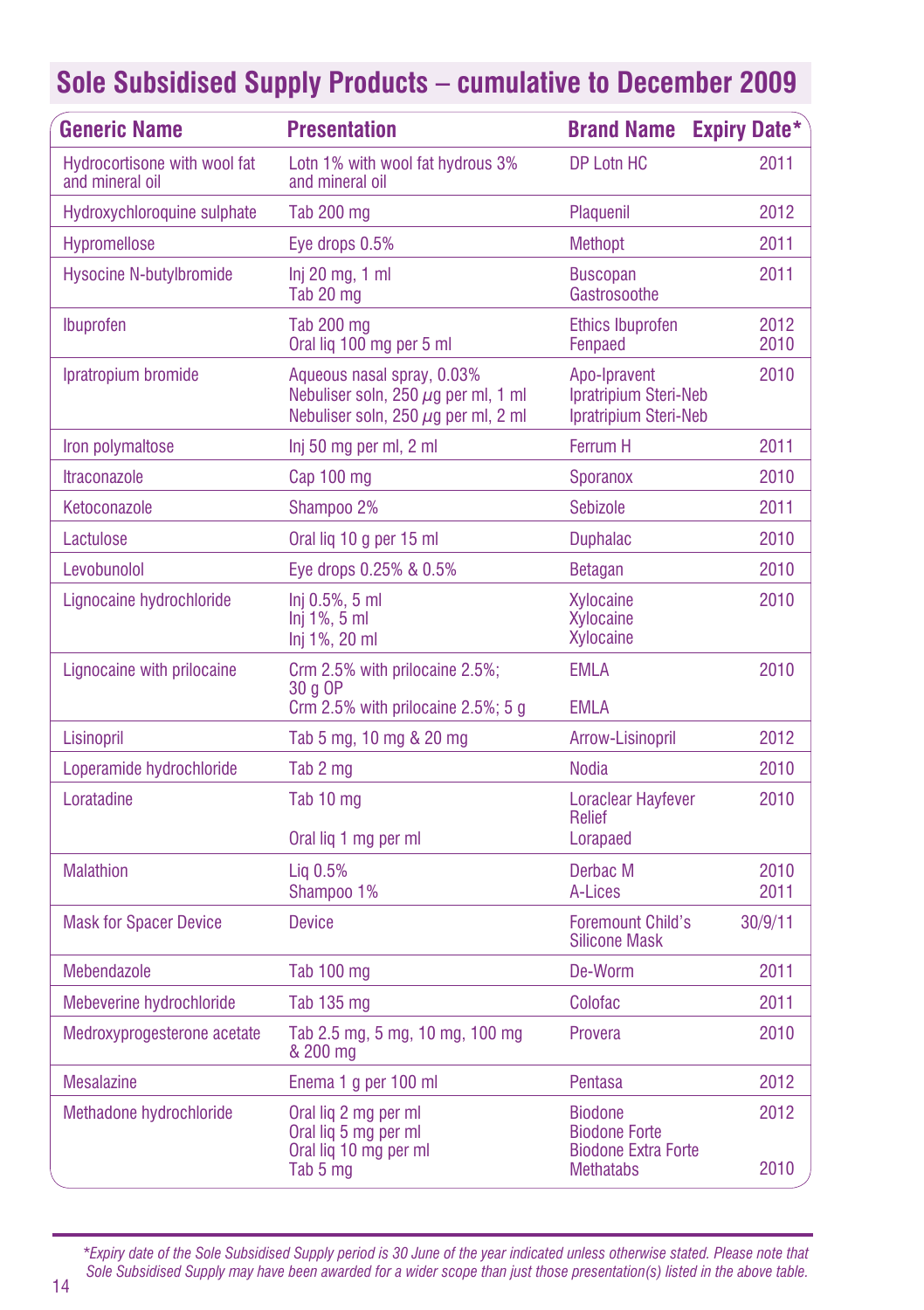| <b>Generic Name</b>                           | <b>Presentation</b>                                                                                       | <b>Brand Name</b>                                                             | <b>Expiry Date*</b> |
|-----------------------------------------------|-----------------------------------------------------------------------------------------------------------|-------------------------------------------------------------------------------|---------------------|
| <b>Methotrexate</b>                           | Tab 2.5 mg & 10 mg<br>Inj 100 mg per ml, 10 ml<br>Inj 100 mg per ml, 50 ml                                | <b>Methoblastin</b><br><b>Methotrexate Ebewe</b><br><b>Methotrexate Ebewe</b> | 2012<br>2011        |
| Methyldopa                                    | Tab 125 mg, 250 mg, 500 mg                                                                                | Prodopa                                                                       | 2011                |
| Methylprednisolone                            | Tab 4 mg & 100 mg                                                                                         | <b>Medrol</b>                                                                 | 2012                |
| Methylprednisolone acetate                    | Inj 40 mg per ml, 1 ml                                                                                    | Depo-Medrol                                                                   | 2011                |
| Methylprednisolone acetate<br>with lignocaine | Ini 40 mg per ml with lignocaine 1 ml                                                                     | Depo-Medrol with<br>Lidocaine                                                 | 2011                |
| Metoclopramide hydrochloride                  | Inj 5 mg per ml, 2 ml                                                                                     | Pfizer                                                                        | 2011                |
| Miconazole nitrate                            | <b>Crm 2%</b>                                                                                             | <b>Multichem</b>                                                              | 2011                |
| Morphine sulphate                             | lnj 10 mg per ml, 1 ml<br>Inj 30 mg per ml, 1 ml                                                          | <b>Mayne</b><br><b>Mayne</b>                                                  | 2011                |
| <b>Nadolol</b>                                | Tab 40 mg & 80 mg                                                                                         | Apo-Nadolol                                                                   | 2010                |
| Naltrexone hydrochloride                      | Tab 50 mg                                                                                                 | <b>ReVia</b>                                                                  | 2010                |
| Naproxen sodium                               | Tab 275 mg                                                                                                | Sonaflam                                                                      | 2010                |
| Neostigmine                                   | Inj 2.5 mg per ml, 1 ml                                                                                   | AstraZeneca                                                                   | 2010                |
| <b>Nevirapine</b>                             | Oral suspension 10 mg per ml<br>Tab 200 mg                                                                | <b>Viramune</b><br><b>Suspension</b><br><b>Viramune</b>                       | 2012                |
| <b>Nicotine</b>                               | Patch 7 mg, 14 mg and 21 mg<br>Lozenge 1 mg and 2 mg<br>Gum 2 mg & 4 mg (Fruit)<br>Gum 2 mg & 4 mg (Mint) | <b>Habitrol</b><br><b>Habitrol</b><br><b>Habitrol</b><br><b>Habitrol</b>      | 2010                |
| Norethisterone                                | Tab $350 \mu q$<br>Tab 5 mg                                                                               | Noriday 28<br><b>Primolut N</b>                                               | 2012<br>2011        |
| Nortriptyline hydrochloride                   | Tab 10 mg & 25 mg                                                                                         | <b>Norpress</b>                                                               | 2011                |
| <b>Nystatin</b>                               | Oral lig 100,000 u per ml, 24 ml OP<br>Cap 500,000 u<br>Tab 500,000 u                                     | <b>Nilstat</b><br><b>Nilstat</b><br><b>Nilstat</b>                            | 2011<br>2010        |
| Omeprazole                                    | Cap 10 mg, 20 mg & 40 mg<br>Inj 40 mg                                                                     | Dr Reddy's<br><b>Omeprazole</b><br>Dr Reddy's<br><b>Omeprazole</b>            | 2011                |
| <b>Ondansetron</b>                            | Tab $4 \text{ mg } 88 \text{ mg}$<br>Tab disp 4 mg & 8 mg                                                 | Zofran<br><b>Zofran Zydis</b>                                                 | 2010                |
| Oxybutynin                                    | Tab 5 mg<br>Oral lig 5 mg per 5 ml                                                                        | Apo-Oxybutynin<br>Apo-Oxybutynin                                              | 2010                |
| Oxycodone hydrochloride                       | $lnj$ 10 mg per ml, 1 ml & 2 ml<br>Oral lig 5 mg per 5 ml                                                 | <b>OxyNorm</b><br><b>OxyNorm</b>                                              | 2010                |
| Pamidronate disodium                          | Inj 3 mg per ml, 5 ml<br>Inj 3 mg per ml, 10 ml<br>Inj 6 mg per ml, 10 ml                                 | Pamisol<br>Pamisol<br>Pamisol                                                 | 2011                |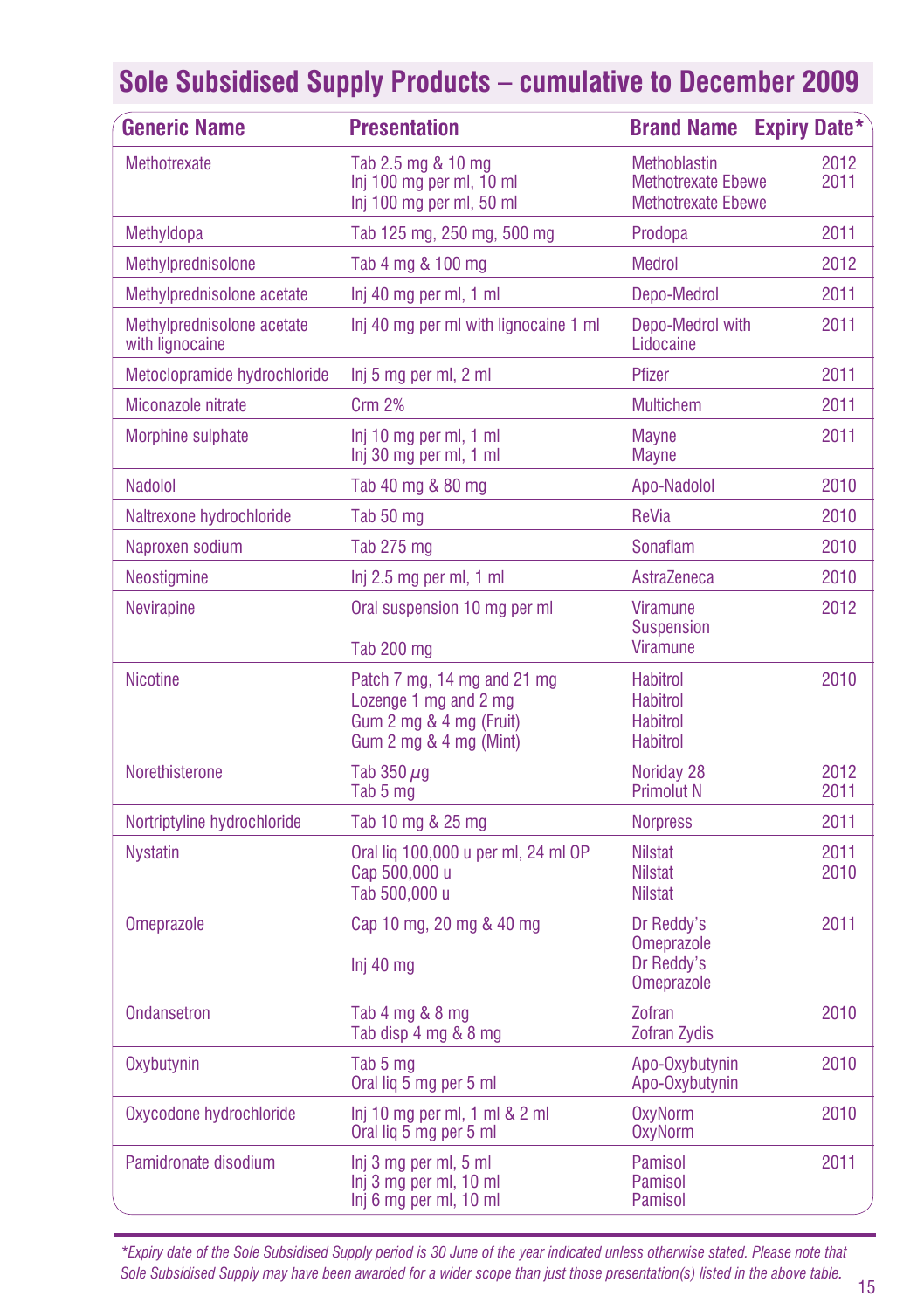| Generic Name                                | <b>Presentation</b>                                                                                            | <b>Brand Name</b>                                                          | <b>Expiry Date*</b> |
|---------------------------------------------|----------------------------------------------------------------------------------------------------------------|----------------------------------------------------------------------------|---------------------|
| Pantoprazole                                | $Inj$ 40 $ma$<br>Tab 20 mg & 40 mg                                                                             | <b>Pantocid IV</b><br>Dr Reddy's<br>Pantoprazole                           | 2010                |
| Paracetamol                                 | Tab 500 mg<br>Oral lig 120 mg per 5 ml<br>Oral lig 250 mg per 5 ml                                             | Pharmacare<br>Paracare Junior<br><b>Paracare Double</b><br><b>Strength</b> | 2011                |
| Paraffin liquid with soft white<br>paraffin | Eye oint with soft white paraffin                                                                              | Lacri-Lube                                                                 | 2010                |
| Paroxetine hydrochloride                    | Tab 20 mg                                                                                                      | Loxamine                                                                   | 2010                |
| <b>Peak Flow Meter</b>                      | Low range and Normal range                                                                                     | <b>Breath-Alert</b>                                                        | 30/9/11             |
| Pergolide                                   | Tab 0.25 mg & 1 mg                                                                                             | Permax                                                                     | 2011                |
| Phenoxymethylpenicillin<br>(Penicillin V)   | Grans for oral lig 125 mg per 5 ml<br>Grans for oral lig 250 mg per 5 ml<br>Cap potassium salt 250 mg & 500 mg | <b>AFT</b><br><b>AFT</b><br><b>Cilicaine VK</b>                            | 2010                |
| Phenylephrine hydrochloride                 | Eye drops 0.12%                                                                                                | Prefrin                                                                    | 2010                |
| <b>Pioglitazone</b>                         | Tab 15 mg, 30 mg and 45 mg                                                                                     | <b>Pizaccord</b>                                                           | 2012                |
| Poloxamer                                   | Oral drops 10%                                                                                                 | Coloxyl                                                                    | 2011                |
| Polyvinyl alcohol                           | Eye drops 1.4%<br>Eye drops 3%                                                                                 | <b>Vistil</b><br><b>Vistil Forte</b>                                       | 2011                |
| Prazosin hydrochloride                      | Tab 1 mg, 2 mg & 5 mg                                                                                          | Apo-Prazo                                                                  | 2010                |
| Prednisone                                  | Tab 1 mg, 2.5 mg, 5 mg & 20 mg                                                                                 | Apo-Prednisone                                                             | 2011                |
| Prednisone sodium phosphate                 | Oral lig 5 mg per ml                                                                                           | Redipred                                                                   | 2012                |
| Procaine penicillin                         | Inj 1.5 mega u                                                                                                 | Cilicaine                                                                  | 2011                |
| Promethazine                                | Tab 10 mg & 25 mg                                                                                              | Allersoothe                                                                | 2011                |
| Quinapril                                   | Tab 5 mg, 10 mg & 20 mg                                                                                        | Accupril                                                                   | 2011                |
| <b>Quinapril with</b>                       | Tab 10 mg with hydroclorothiazide                                                                              | Accuretic 10                                                               | 2011                |
| hydroclorothiazide                          | 12.5 <sub>mq</sub><br>Tab 20 mg with hydroclorothiazide<br>12.5 <sub>mg</sub>                                  | Accuretic 20                                                               |                     |
| Ranitidine hydrochloride                    | Oral lig 150 mg per 10 ml                                                                                      | Peptisoothe                                                                | 2010                |
| <b>Rifabutin</b>                            | Cap $150$ mg                                                                                                   | <b>Mycobutin</b>                                                           | 2010                |
| Ropinirole hydrochloride                    | Tab 0.25 mg, 1 mg, 2 mg and 5 mg                                                                               | Ropin                                                                      | 2010                |
| Roxithromycin                               | Tab 150 mg & 300 mg                                                                                            | Arrow-<br>Roxithromycin                                                    | 2012                |
| Salbutamol                                  | Nebuliser soln, 1 mg per ml, 2.5 ml<br>Nebuliser soln, 2 mg per ml, 2.5 ml                                     | Asthalin<br>Asthalin                                                       | 2012                |
|                                             | Oral lig 2 mg per 5 ml                                                                                         | <b>Salapin</b>                                                             | 2010                |
| Salbutamol with ipratropium<br>bromide      | Nebuliser soln, 2.5 mg with<br>ipratopium bromide 0.5 mg per vial,<br>$2.5$ m                                  | <b>Duolin</b>                                                              | 2012                |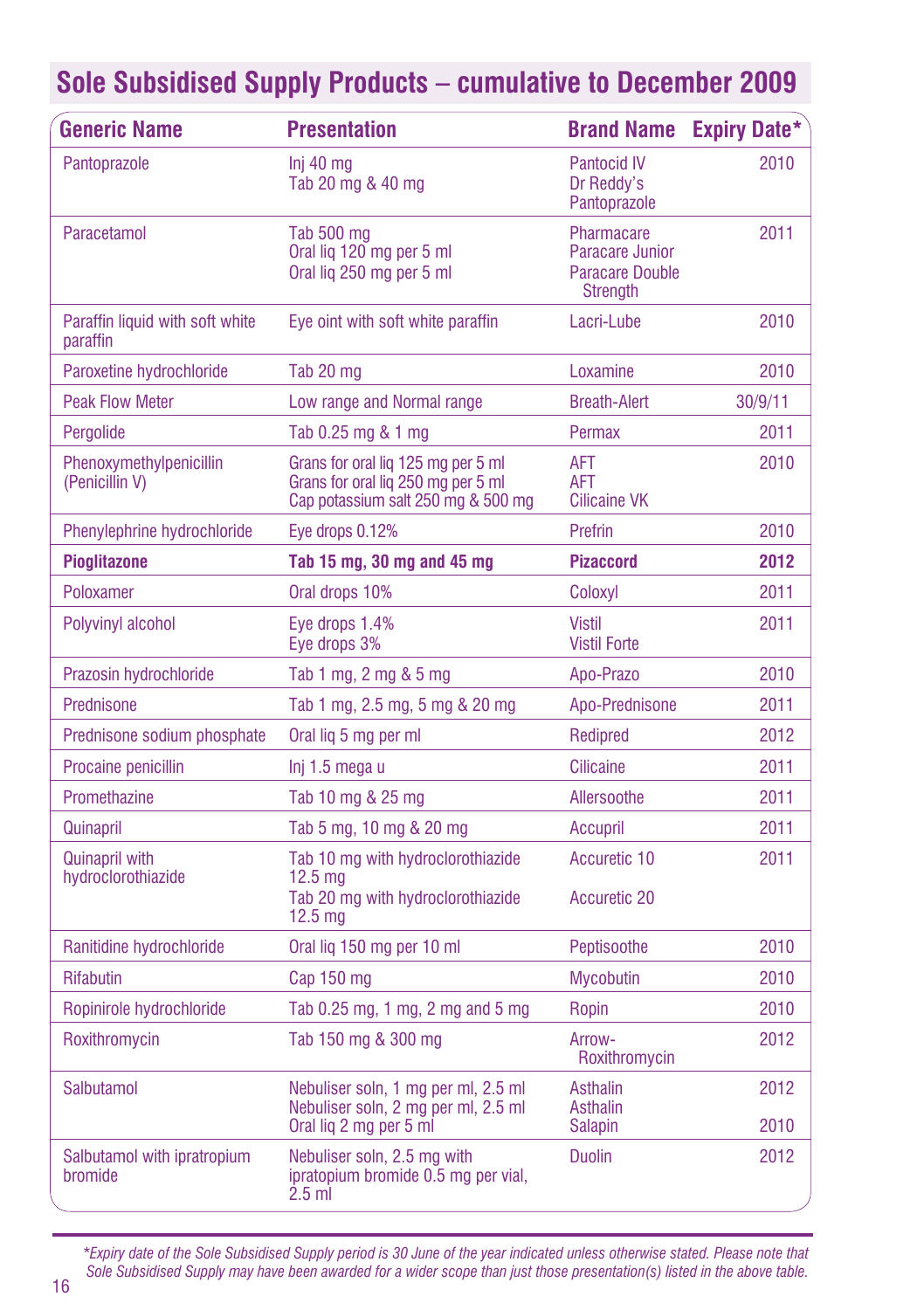| <b>Generic Name</b>                                         | <b>Presentation</b>                                                           | <b>Brand Name</b>                                                                | <b>Expiry Date*</b> |
|-------------------------------------------------------------|-------------------------------------------------------------------------------|----------------------------------------------------------------------------------|---------------------|
| Selegiline hydrochloride                                    | Tab 5 mg                                                                      | Apo-Selegiline                                                                   | 2012                |
| Simvastatin                                                 | Tab 10 mg<br>Tab 20 mg<br>Tab 40 mg<br>Tab 80 mg                              | Arrow-Simva 10 mg<br>Arrow-Simva 20 mg<br>Arrow-Simva 40 mg<br>Arrow-Simva 80 mg | 2011                |
| Sodium citro-tartrate                                       | Grans eff 4 g sachets                                                         | Ural                                                                             | 2010                |
| Sotalol                                                     | Tab 80 mg & 160 mg                                                            | <b>Mylan</b>                                                                     | 2012                |
| <b>Spacer Device</b>                                        | 230 ml                                                                        | <b>Space Chamber</b>                                                             | 30/9/11             |
| Syrup (pharmaceutical grade)                                | Lig                                                                           | <b>Midwest</b>                                                                   | 2010                |
| Tar with triethanolamine lauryl<br>sulphate and fluorescein | Soln 2.3%                                                                     | Pinetarsol                                                                       | 2011                |
| Temazepam                                                   | Tab 10 mg                                                                     | <b>Normison</b>                                                                  | 2011                |
| <b>Terazosin hydrochloride</b>                              | Tab 2 mg & 5 mg                                                               | Apo-Terazosin                                                                    | 2010                |
| <b>Terbinafine</b>                                          | <b>Tab 250 mg</b>                                                             | Apo-Terbinafine                                                                  | 2011                |
| Testosterone cypionate                                      | Inj long-acting 100 mg per ml, 10 ml                                          | Depo-Testosterone                                                                | 2011                |
| Tetracosactrin                                              | Ini 250 mca<br>Inj 1 mg per ml, 1 ml                                          | Synacthen<br><b>Synacthen Depot</b>                                              | 2011                |
| <b>Timolol maleate</b>                                      | Tab 10 mg<br>Eye drops 0.25% & 0.5%                                           | Apo-Timol<br>Apo-Timop                                                           | 2012<br>2011        |
| Triamcinolone acetonide                                     | Crm 0.02%<br>Oint 0.02%<br>Inj 40 mg per ml, 1 ml<br>0.1% in Dental Paste USP | Aristocort<br>Aristocort<br>Kenacort-A40<br><b>Oracort</b>                       | 2011<br>2011        |
| Trimethoprim                                                | Tab 300 mg                                                                    | <b>TMP</b>                                                                       | 2011                |
| Ursodeoxycholic acid                                        | Cap 300 mg                                                                    | Actigall                                                                         | 2011                |
| Vancomycin hydrochloride                                    | Inj 50 mg per ml, 10 ml                                                       | <b>Pacific</b>                                                                   | 2011                |
| Zinc and castor oil                                         | <b>Ointment BP</b>                                                            | <b>PSM</b>                                                                       | 2011                |
| Zinc sulphate                                               | Cap 220 mg                                                                    | <b>Zincaps</b>                                                                   | 2011                |
| Zopiclone                                                   | Tab 7.5 mg                                                                    | Apo-Zopiclone                                                                    | 2011                |

**December changes in bold**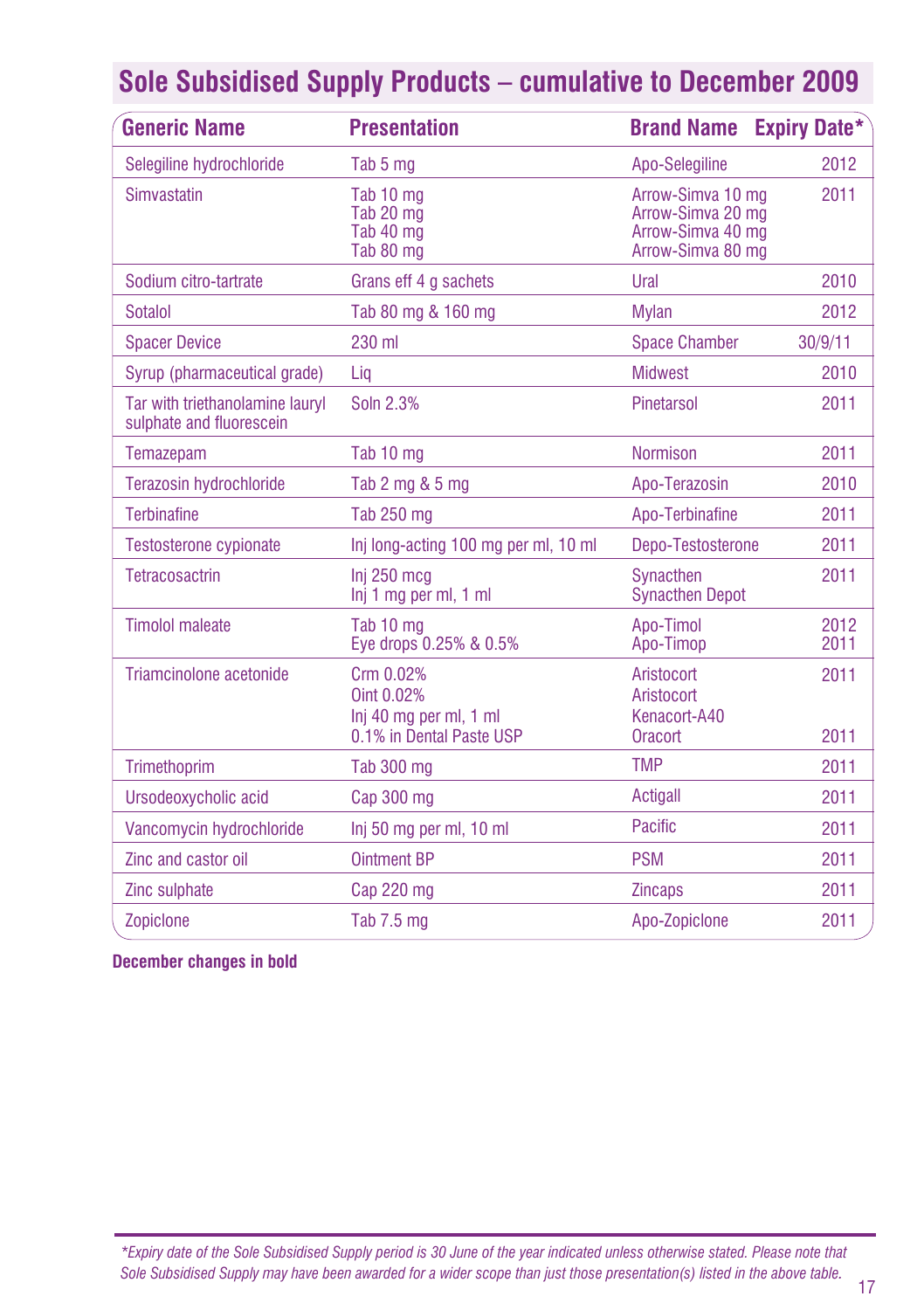| <b>Check your Schedule for full details</b><br>Schedule page ref |                                                                                                                                                  | Subsidy<br>(Mnfr's price)<br>\$ | Per                  | <b>Brand or</b><br><b>Generic Mnfr</b><br>$\checkmark$ fully subsidised     |
|------------------------------------------------------------------|--------------------------------------------------------------------------------------------------------------------------------------------------|---------------------------------|----------------------|-----------------------------------------------------------------------------|
|                                                                  | <b>New Listings</b>                                                                                                                              |                                 |                      |                                                                             |
|                                                                  | <b>Effective 1 December 2009</b>                                                                                                                 |                                 |                      |                                                                             |
| 32                                                               | <b>INSULIN PEN NEEDLES - Maximum of 100 dev per prescription</b>                                                                                 |                                 | 100                  | $\checkmark$ Fine-Ject                                                      |
| 36                                                               | <b>CALCITRIOL</b>                                                                                                                                |                                 | 30<br>30             | $\boldsymbol{\checkmark}$ Airflow<br>$\boldsymbol{\mathsf{v}}$ Airflow      |
| 54                                                               | <b>FUROSEMIDE</b>                                                                                                                                |                                 | 50                   | <b>√Urex Forte S29</b>                                                      |
| 65                                                               | <b>PERMETHRIN</b>                                                                                                                                |                                 | 30 ml OP             | $\mathcal{V}$ A-Scabies                                                     |
| 83                                                               | CEPHALEXIN MONOHYDRATE - Hospital pharmacy [HP3]                                                                                                 |                                 | $100$ ml<br>$100$ ml | <b>∠Cefalexin Sandoz</b><br><b>∠Cefalexin Sandoz</b>                        |
| 85                                                               | <b>AMOXYCILLIN</b><br>Grans for oral liq 125 mg per 5 ml - Up to 200 ml available<br>Grans for oral liq 250 mg per 5 ml - Up to 200 ml available |                                 | $100$ ml<br>$100$ ml | $\nu$ Ospamox<br>$\nu$ Ospamox                                              |
| 88                                                               | ETHAMBUTOL HYDROCHLORIDE - No patient co-payment payable                                                                                         |                                 | 56                   | ✔ Myambutol (S29)                                                           |
| 99                                                               | <b>DICLOFENAC SODIUM</b>                                                                                                                         |                                 | 500<br>500           | $\vee$ Diclax SR<br>$\nu$ Diclax SR                                         |
| 111                                                              | <b>CLOMIPRAMINE HYDROCHLORIDE</b>                                                                                                                |                                 | 100<br>100           | $\checkmark$ Apo-Clomipramine<br>$\boldsymbol{\checkmark}$ Apo-Clomipramine |
| 119                                                              | <b>BROMOCRIPTINE MESYLATE</b>                                                                                                                    |                                 | 100                  | $\checkmark$ Apo-Bromocriptine                                              |
| 138                                                              | <b>BLEOMYCIN SULPHATE - PCT only - Specialist</b>                                                                                                |                                 | 1                    | $\nu$ DBL Bleomycin<br><b>Sulfate</b>                                       |
| 138                                                              | DOCETAXEL - PCT only - Specialist - Special Authority see SA0880                                                                                 |                                 | 1<br>1               | $\nu$ Docetaxel Ebewe<br>$\nu$ Docetaxel Ebewe                              |
|                                                                  | <b>Effective 1 November 2009</b>                                                                                                                 |                                 |                      |                                                                             |
| 30                                                               | <b>METFORMIN HYDROCHLORIDE</b>                                                                                                                   |                                 | 500<br>250           | $\boldsymbol{\checkmark}$ Apotex<br>$\boldsymbol{\mathcal{V}}$ Apotex       |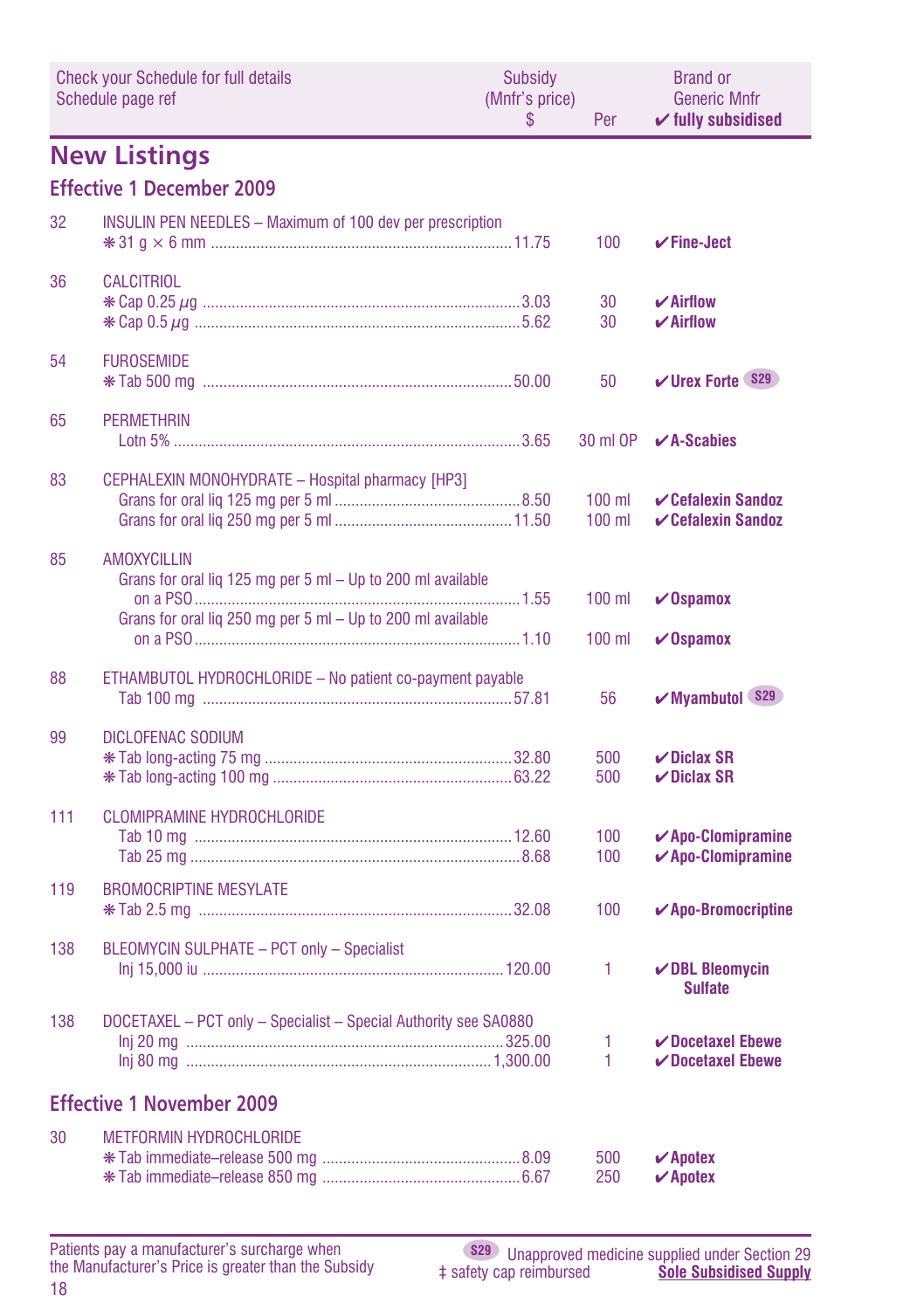|     | Check your Schedule for full details<br>Schedule page ref                                                                                                                                                                                                                                                                                                                                                                                                                                                                                                                                                                                                                                                                                                                                                                                                                                                                                                                                                                                                | <b>Subsidy</b><br>(Mnfr's price)<br>S | Per                                      | <b>Brand or</b><br><b>Generic Mnfr</b><br>$\checkmark$ fully subsidised              |
|-----|----------------------------------------------------------------------------------------------------------------------------------------------------------------------------------------------------------------------------------------------------------------------------------------------------------------------------------------------------------------------------------------------------------------------------------------------------------------------------------------------------------------------------------------------------------------------------------------------------------------------------------------------------------------------------------------------------------------------------------------------------------------------------------------------------------------------------------------------------------------------------------------------------------------------------------------------------------------------------------------------------------------------------------------------------------|---------------------------------------|------------------------------------------|--------------------------------------------------------------------------------------|
|     | New listings - effective 1 November 2009 (continued)                                                                                                                                                                                                                                                                                                                                                                                                                                                                                                                                                                                                                                                                                                                                                                                                                                                                                                                                                                                                     |                                       |                                          |                                                                                      |
| 62  | <b>MOMETASONE FUROATE</b>                                                                                                                                                                                                                                                                                                                                                                                                                                                                                                                                                                                                                                                                                                                                                                                                                                                                                                                                                                                                                                | 4.55<br>4.55                          | 15 g OP<br>45 g OP<br>15 g OP<br>45 g OP | $\nu$ m-Mometasone<br>$\nu$ m-Mometasone<br>$\nu$ m-Mometasone<br>$\nu$ m-Mometasone |
| 72  | CYPROTERONE ACETATE WITH ETHINYLOESTRADIOL<br>$*$ Tab 2 mg with ethinyloestradiol 35 $\mu$ g and 7 inert tabs 4.91                                                                                                                                                                                                                                                                                                                                                                                                                                                                                                                                                                                                                                                                                                                                                                                                                                                                                                                                       |                                       | 84                                       | $\checkmark$ Ginet 84                                                                |
| 85  | <b>AMOXYCILLIN CLAVULANATE</b><br>Grans for oral liq amoxycillin 125 mg with potassium clavulanate<br>31.25 mg per 5 ml - Up to 200 ml available on a PSO2.20<br>Grans for oral liq amoxycillin 250 mg with potassium clavulanate<br>62.5 mg per 5 ml - Up to 200 ml available on a PSO3.85                                                                                                                                                                                                                                                                                                                                                                                                                                                                                                                                                                                                                                                                                                                                                              |                                       | $100$ ml<br>$100$ ml                     | $\mathbf{v}$ Curam<br>$\mathbf{v}$ Curam                                             |
| 107 | <b>ETIDRONATE DISODIUM</b><br><b>Prescribing Guidelines</b><br>Etidronate for osteoporosis should be prescribed for 14 days (400 mg in the morning) and repeated every three<br>months. It should not be taken at the same time of the day as any calcium supplementation (minimum dose -<br>500 mg per day of elemental calcium). Etidronate should be taken at least 2 hours before or after any food or<br>fluid, except water.                                                                                                                                                                                                                                                                                                                                                                                                                                                                                                                                                                                                                       |                                       | 100                                      | ✔ Arrow-Etidronate                                                                   |
| 112 | MIRTAZAPINE - Special Authority see SA0994- Retail pharmacy<br>>> SA0994 Special Authority for Subsidy<br>Initial application from any relevant practitioner. Approvals valid for 2 years for applications meeting the<br>following criteria:<br>Both:<br>The patient has a severe major depressive episode; and<br>1.<br>$\overline{2}$<br>Either:<br>2.1 The patient must have had a trial of two different antidepressants and was unable to tolerate the<br>treatments or failed to respond to an adequate dose over an adequate period of time (usually at least four<br>weeks); or<br>2.2 Both:<br>2.2.1<br>The patient is currently a hospital in-patient as a result of an acute depressive episode; and<br>The patient must have had a trial of one other antidepressant and either could not tolerate it or<br>2.2.2<br>failed to respond to an adequate dose over an adequate period of time.<br>Renewal from any relevant practitioner. Approvals valid for 2 years where the patient has a high risk of relapse<br>(prescriber determined). |                                       | 30<br>30                                 | $\boldsymbol{\nu}$ Avanza<br>$\boldsymbol{\checkmark}$ Avanza                        |
| 134 | OXALIPLATIN - PCT only - Specialist - Special Authority see SA0900                                                                                                                                                                                                                                                                                                                                                                                                                                                                                                                                                                                                                                                                                                                                                                                                                                                                                                                                                                                       |                                       | 1<br>1.                                  | $\checkmark$ Oxaliplatin Ebewe<br>$\checkmark$ Oxaliplatin Ebewe                     |
| 151 | DEXTROCHLORPHENIRAMINE MALEATE                                                                                                                                                                                                                                                                                                                                                                                                                                                                                                                                                                                                                                                                                                                                                                                                                                                                                                                                                                                                                           | (4.93)<br>2.02<br>(7.99)              | 20<br>40                                 | Polaramine<br>Polaramine                                                             |

Three months supply may be dispensed at one time if endorsed "certified exemption" by the prescriber. ▲ ❋ Three months or six months, as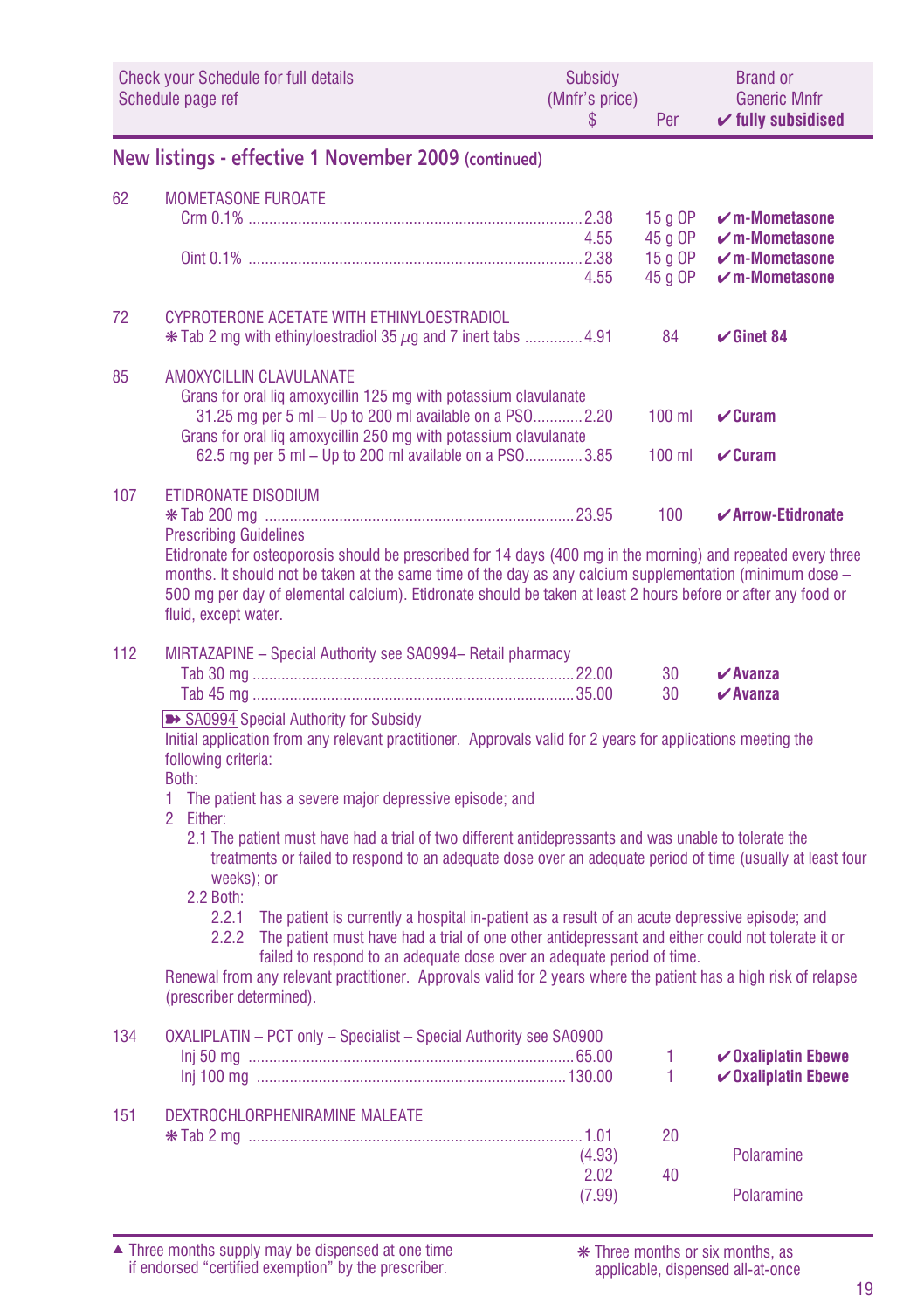| <b>Check your Schedule for full details</b><br>Schedule page ref |                                                                                                                                                                                                                                                                                                                                                                                                                                                                                               | <b>Subsidy</b><br>(Mnfr's price)<br>\$ | Per                   | <b>Brand or</b><br><b>Generic Mnfr</b><br>$\checkmark$ fully subsidised |  |  |
|------------------------------------------------------------------|-----------------------------------------------------------------------------------------------------------------------------------------------------------------------------------------------------------------------------------------------------------------------------------------------------------------------------------------------------------------------------------------------------------------------------------------------------------------------------------------------|----------------------------------------|-----------------------|-------------------------------------------------------------------------|--|--|
| New listings - effective 1 November 2009 (continued)             |                                                                                                                                                                                                                                                                                                                                                                                                                                                                                               |                                        |                       |                                                                         |  |  |
| 167                                                              | PHENOBARBITONE SODIUM<br>a) Only in children up to 12 years<br>b) $\pm$ Safety cap for extemporaneously compounded oral liquid preparations.                                                                                                                                                                                                                                                                                                                                                  |                                        | 10 <sub>g</sub>       | $\boldsymbol{\checkmark}$ MidWest                                       |  |  |
|                                                                  | <b>Effective 13 October 2009</b>                                                                                                                                                                                                                                                                                                                                                                                                                                                              |                                        |                       |                                                                         |  |  |
| 112                                                              | <b>MOCLOBEMIDE</b><br>Note: There is a significant cost differential between moclobemide and fluoxetine (moclobemide being about<br>three times more expensive). For depressive syndromes it is therefore more cost-effective to start treatment with<br>fluoxetine first before considering prescribing moclobemide.                                                                                                                                                                         |                                        | 60<br>60              | $\checkmark$ GenRx Moclobemide<br>$\mathcal{C}$ GenRx Moclobemide       |  |  |
|                                                                  |                                                                                                                                                                                                                                                                                                                                                                                                                                                                                               |                                        |                       |                                                                         |  |  |
|                                                                  | <b>Effective 1 October 2009</b>                                                                                                                                                                                                                                                                                                                                                                                                                                                               |                                        |                       |                                                                         |  |  |
| 27                                                               | <b>CLARITHROMYCIN</b><br>a) Maximum of 14 tablets per prescription<br>b) Subsidised only if prescribed for helicobacter pylori eradication and prescription is endorsed accordingly.<br>Note: the prescription is considered endorsed if clarithromycin is prescribed in conjunction with a proton pump<br>inhibitor and either amoxycillin or metronidazole.                                                                                                                                 |                                        | 14                    | $\mathbf{v}$ Klamycin                                                   |  |  |
| 31                                                               | BLOOD GLUCOSE DIAGNOSTIC TEST METER - Subsidy by endorsement<br>a) Maximum of 1 meter per prescription<br>b)                                                                                                                                                                                                                                                                                                                                                                                  |                                        |                       |                                                                         |  |  |
|                                                                  | 1) A diagnostic blood glucose test meter is subsidised for patients who begin insulin or sulphonylurea therapy<br>after 1 March 2005 or is prescribed for a pregnant woman with diabetes.<br>2) Only one meter per patient. No further prescriptions will be subsidised. The prescription must be endorsed<br>accordingly.                                                                                                                                                                    |                                        |                       |                                                                         |  |  |
|                                                                  |                                                                                                                                                                                                                                                                                                                                                                                                                                                                                               | 9.00                                   | 1                     | <b>∠CareSens POP</b><br><b>∠CareSens II</b>                             |  |  |
| 32                                                               | <b>BLOOD GLUCOSE DIAGNOSTIC TEST STRIP</b><br>The number of test strips available on a prescription is restricted to 50 unless:<br>1) Prescribed with insulin or a sulphonylurea but are on a different prescription and the prescription is endorsed<br>accordingly; or<br>2) Prescribed on the same prescription as insulin or a sulphonylurea in which case the prescription is deemed to<br>be endorsed: or<br>3) Prescribed for a pregnant woman with diabetes and endorsed accordingly. |                                        | 1 OP                  | $\vee$ CareSens                                                         |  |  |
| 42                                                               | <b>HEPARIN SODIUM</b>                                                                                                                                                                                                                                                                                                                                                                                                                                                                         | 46.30                                  | 10 <sup>1</sup><br>50 | $\nu$ Pfizer<br>$\vee$ Pfizer                                           |  |  |
|                                                                  |                                                                                                                                                                                                                                                                                                                                                                                                                                                                                               |                                        | 50                    | $\nu$ Pfizer                                                            |  |  |
| 42                                                               | <b>HEPARINISED SALINE</b>                                                                                                                                                                                                                                                                                                                                                                                                                                                                     |                                        | 50                    | $V$ Pfizer                                                              |  |  |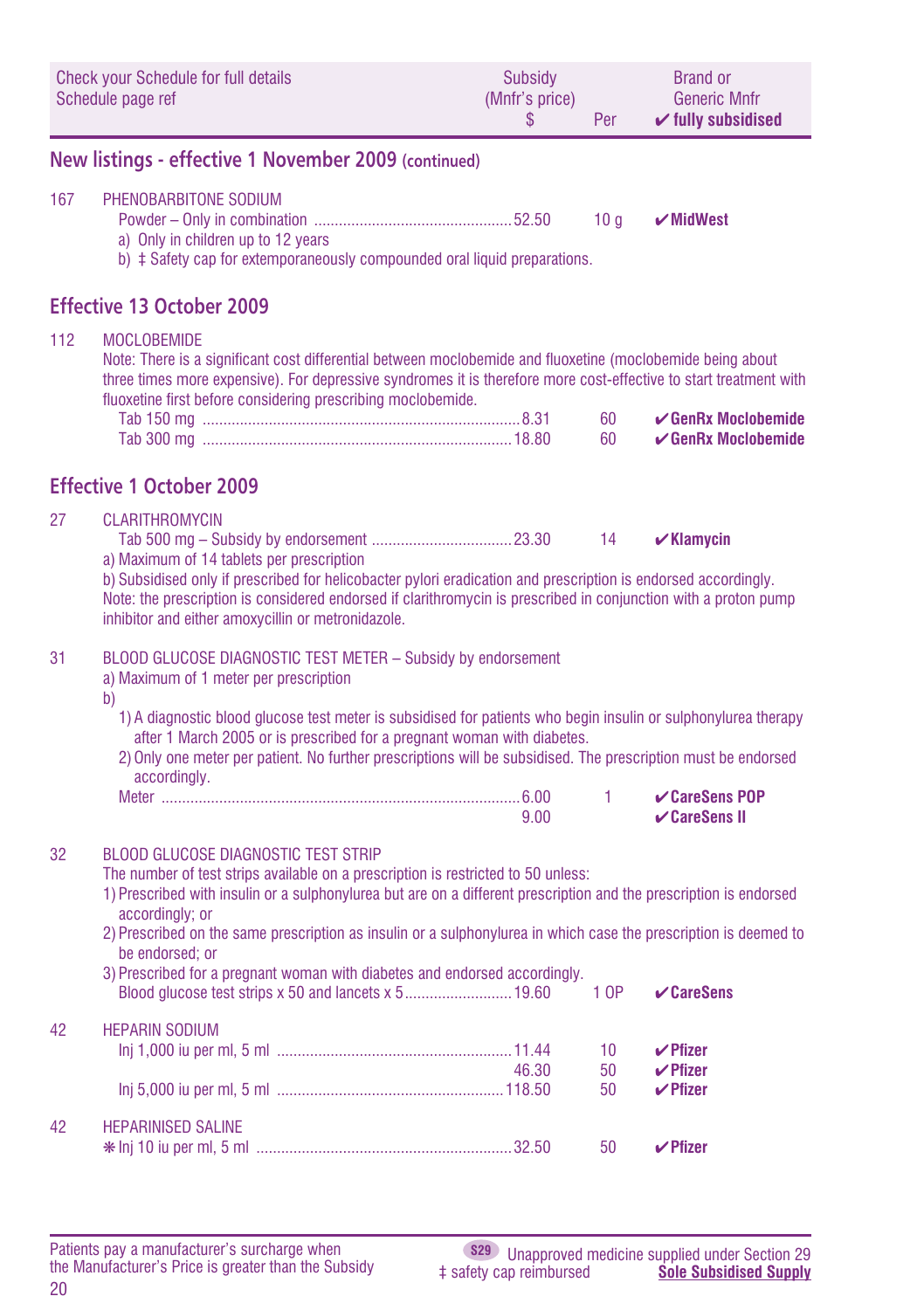|     | Check your Schedule for full details<br>Schedule page ref                                                                                                                                                                                                                                                                                                                                                                                                                                                                                               | Subsidy<br>(Mnfr's price)<br>S | Per                         | <b>Brand or</b><br><b>Generic Mnfr</b><br>$\checkmark$ fully subsidised                                                                                                                                                                                   |
|-----|---------------------------------------------------------------------------------------------------------------------------------------------------------------------------------------------------------------------------------------------------------------------------------------------------------------------------------------------------------------------------------------------------------------------------------------------------------------------------------------------------------------------------------------------------------|--------------------------------|-----------------------------|-----------------------------------------------------------------------------------------------------------------------------------------------------------------------------------------------------------------------------------------------------------|
|     | New listings - effective 1 October 2009 (continued)                                                                                                                                                                                                                                                                                                                                                                                                                                                                                                     |                                |                             |                                                                                                                                                                                                                                                           |
| 93  | RALTEGRAVIR POTASSIUM - Special Authority see SA0779 - Hospital pharmacy [HP1]                                                                                                                                                                                                                                                                                                                                                                                                                                                                          |                                | 60                          | $\mathbf{v}$ Isentress                                                                                                                                                                                                                                    |
| 99  | DICLOFENAC SODIUM                                                                                                                                                                                                                                                                                                                                                                                                                                                                                                                                       | 19.60                          | 50<br>50<br>30<br>100       | $\boldsymbol{\nu}$ Diclohexal<br>$\nu$ Diclohexal<br>$\nu$ Diclax SR<br>$\checkmark$ Voltaren SR                                                                                                                                                          |
| 106 | ALENDRONATE SODIUM WITH CHOLECALCIFEROL - Special Authority see SA0990 - Retail pharmacy                                                                                                                                                                                                                                                                                                                                                                                                                                                                |                                | 4                           | $\checkmark$ Fosamax Plus                                                                                                                                                                                                                                 |
| 117 | APREPITANT - Special Authority see SA0987 - Retail pharmacy<br>SA0987 Special Authority for Subsidy<br>Initial application from any relevant practitioner. Approvals valid for 12 months where the patient is undergoing<br>highly emetogenic chemotherapy and/or anthracycline-based chemotherapy for the treatment of malignancy.<br>Renewal from any relevant practitioner. Approvals valid for 12 months where the patient is undergoing highly<br>emetogenic chemotherapy and/or anthracycline-based chemotherapy for the treatment of malignancy. |                                | 3 OP                        | $\checkmark$ Emend Tri-Pack                                                                                                                                                                                                                               |
| 123 | <b>RISPERIDONE</b>                                                                                                                                                                                                                                                                                                                                                                                                                                                                                                                                      |                                | $30$ ml                     | $\mathbf{V}$ Risperon                                                                                                                                                                                                                                     |
| 159 | LATANOPROST - Retail pharmacy-Specialist<br>See prescribing quideline                                                                                                                                                                                                                                                                                                                                                                                                                                                                                   |                                | 2.5 ml OP $\sqrt{v}$ Hysite |                                                                                                                                                                                                                                                           |
| 186 | AMINOACID FORMULA WITHOUT PHENYLALANINE - Special Authority see SA0733 - Hospital pharmacy [HP3]<br>See prescribing quideline                                                                                                                                                                                                                                                                                                                                                                                                                           | 31.20<br>31.20<br>31.20        | 400 a OP                    | $\vee$ PKU Anamix Infant<br>62.5 ml OP <b>V PKU Lophlex LQ</b><br>125 ml OP <b>V PKU Lophlex LQ</b><br>62.5 ml OP <b>V PKU Lophlex LQ</b><br>125 ml OP <b>V PKU Lophlex LQ</b><br>62.5 ml OP <b>V PKU Lophlex LQ</b><br>125 ml OP <b>V PKU Lophlex LQ</b> |
| 187 | ELEMENTAL FORMULA - Special Authority see SA0603 - Hospital pharmacy [HP3]                                                                                                                                                                                                                                                                                                                                                                                                                                                                              | (15.21)                        | 450 g OP                    | Pepti Junior Gold                                                                                                                                                                                                                                         |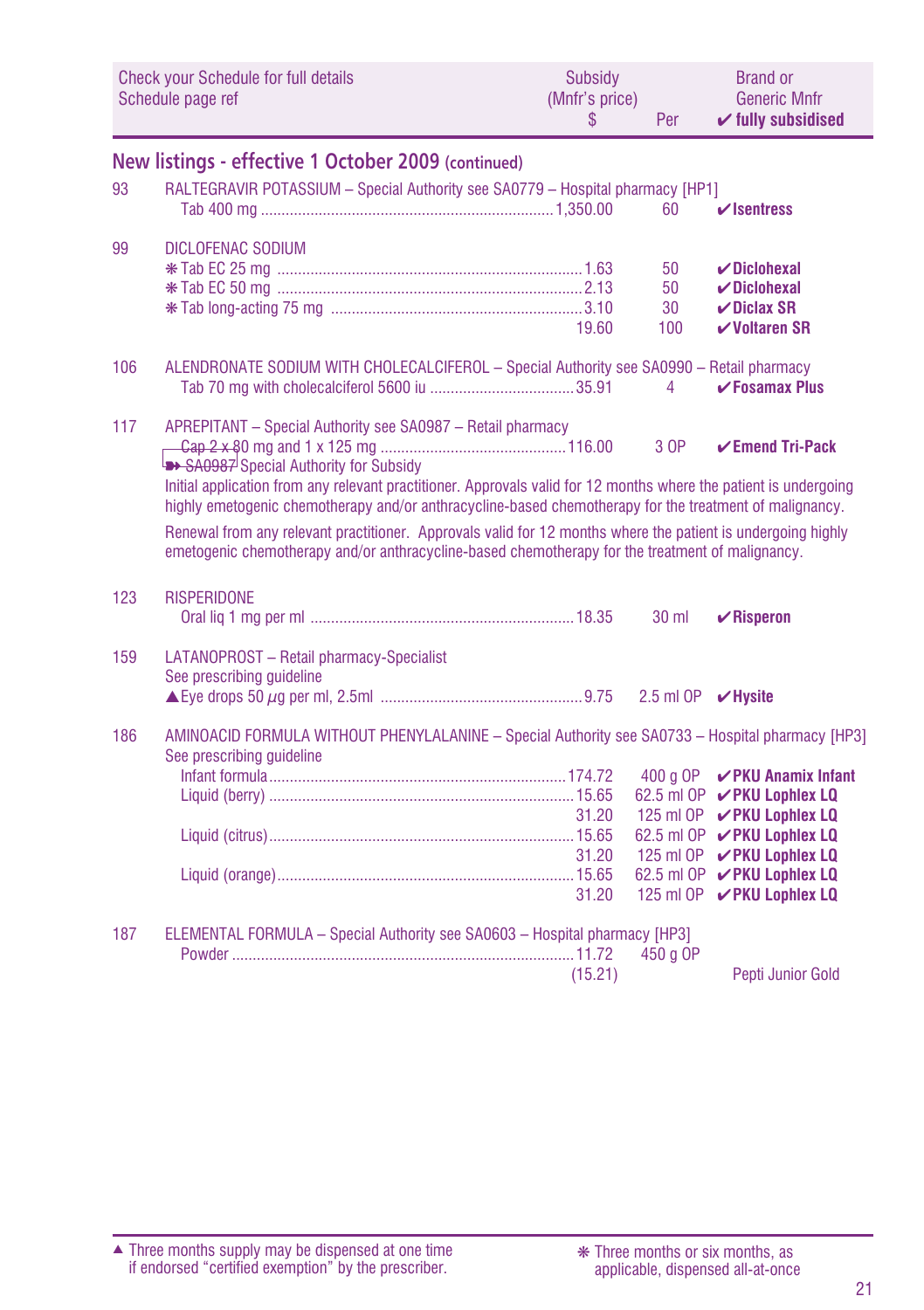|     | Check your Schedule for full details<br>Schedule page ref                               | Subsidy<br>(Mnfr's price)<br>S | Per                                    | <b>Brand or</b><br><b>Generic Mnfr</b><br>$\checkmark$ fully subsidised                            |
|-----|-----------------------------------------------------------------------------------------|--------------------------------|----------------------------------------|----------------------------------------------------------------------------------------------------|
|     | New listings - effective 1 September 2009                                               |                                |                                        |                                                                                                    |
| 32  | <b>INSULIN PEN NEEDLES - Maximum of 100 dev per prescription</b>                        |                                | 100<br>100<br>100                      | $\mathcal V$ SC Profi-Fine<br>$\mathcal V$ SC Profi-Fine<br>$\mathcal V$ SC Profi-Fine             |
| 32  | INSULIN SYRINGES, DISPOSABLE WITH ATTACHED NEEDLE - Maximum of 100 dev per prescription |                                | 100<br>100<br>100<br>100<br>100<br>100 | $\nu$ DM Ject<br>$\nu$ DM Ject<br>$\nu$ DM Ject<br>$\nu$ DM Ject<br>$\nu$ DM Ject<br>$\nu$ DM Ject |
| 40  | CLOPIDOGREL - Special Authority see SA0867 - Retail pharmacy                            |                                | 28                                     | ✔ Arrow-Clopidogrel                                                                                |
| 58  | ISOTRETINOIN - Special Authority see SA0955 - Retail pharmacy                           |                                | 180<br>180                             | $\vee$ Oratane<br>$\boldsymbol{\nu}$ Oratane                                                       |
| 76  | <b>TESTOSTERONE UNDECANOATE - Retail pharmacy-Specialist</b>                            |                                | 60                                     | $\boldsymbol{\checkmark}$ Andriol Testocaps                                                        |
| 119 | <b>BROMOCRIPTINE MESYLATE</b>                                                           |                                | 100                                    | $\checkmark$ Apo-Bromocriptine<br><b>S29</b>                                                       |
| 123 | ZUCLOPENTHIXOL HYDROCHLORIDE                                                            |                                | 100                                    | $\mathcal V$ Clopixol                                                                              |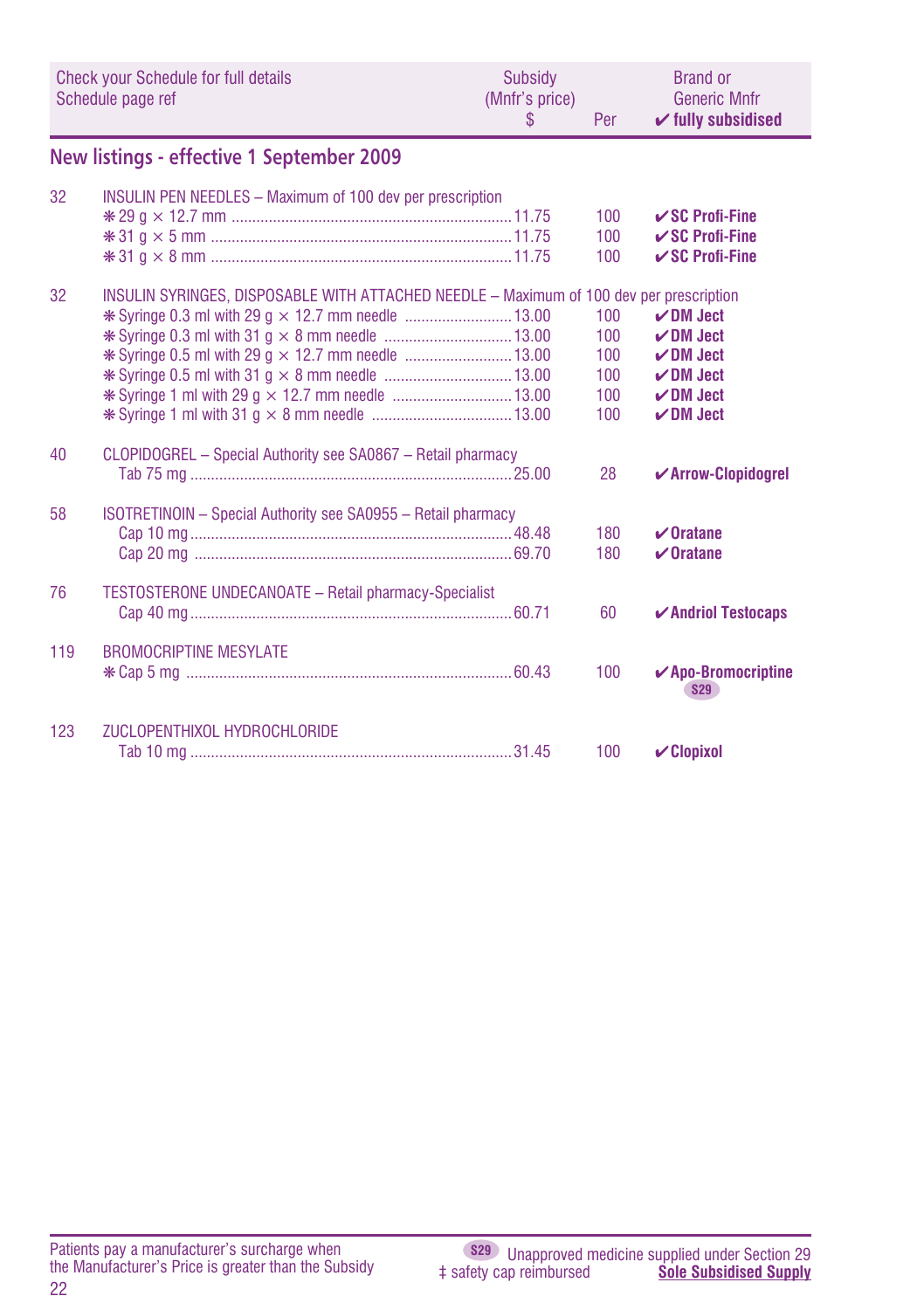## **Changes to Restrictions**

### **Effective 1 December 2009**

### 65 PERMETHRIN

- 1) Should be strictly reserved for use as second line therapy in:
	- 1) patients unable to tolerate the other medications, such as infants, young children and patients with allergies or eczema;
	- 2) cases of scabies which are resistent to gamma benzene hexachloride and resistant to malathion.
- 2) Verification of drug resistance is dependent on the persistence of the condition after treatment. In order to establish whether there is drug resistance, the following criteria should be fulfilled:
	- 1) a definite diagnosis of scabies should be made;
	- 2) it should be ascertained that the medication was administered properly;
	- 3) the possibility of reinfestation should have been excluded.

| $o$ tn 5% |  |
|-----------|--|

88 TENOFOVIR DISOPROXIL FUMARATE – Special Authority see SA0779 – Hospital pharmacy [HP1] – **Subsidy by endorsement; can be waived by Special Authority see SA0997**

 Tab 300 mg .........................................................................531.00 30 ✔**Viread Endorsement for treatment of HIV/AIDS: Prescription is deemed to be endorsed if tenofovir disoproxil fumarate is co-prescribed with another anti-retroviral subsidised under Special Authority SA0779 and the prescription is annotated accordingly by the Pharmacist or endorsed by the prescriber. Note:** 

- **• Tenofovir disoproxil fumarate prescribed under endorsement for the treatment of HIV/AIDS is included in the count of up to 3 subsidised antiretrovirals for the purposes of Special Authority SA0779**
- **• Subsidy for a combination of up to three anti-retroviral medications, including a maximum of two protease inhibitors. Combinations including ritonavir plus indinavir or saquinavir or atazanavir will be counted as one protease inhibitor for the purpose of accessing funding to antiretrovirals.**

#### ■ SA0997 Special Authority for Waiver of Rule

**Initial application - (Drug-Resistant Chronic Hepatitis B) only from a gastroenterologist, infectious disease specialist or general physician. Approvals valid for 1 year for applications meeting the following criteria: All of the following:**

- **1. Patient has confirmed Hepatitis B infection (HBsAg positive for more than 6 months); and**
- **2. Patient has had previous lamivudine, adefovir or entecavir therapy; and**
- **3. Both of the following:** 
	- **Documented drug resistance, defined as all of the following:**
	- **3.1. ALT greater than upper limit of normal; or ≥ Metavir Stage F3; and**
	- **3.2. HBV DNA greater than 20,000 IU/mL or increased ≥ 10 fold over nadir; and**
- **4. Any of the following:** 
	- **4.1. Hepatitis B virus resistant to lamivudine with detection of M204I/V mutation; or**
	- **4.2. Hepatitis B virus resistant to adefovir with detection of A181T/V or N236T mutation; or**
	- **4.3. Hepatitis B virus resistant to entecavir with detection of I169T, L180M T184S/A/I/L/G/C/M, S202C/G/I, M204V or M250I/V mutation.**

**Renewal - (Drug-Resistant Chronic Hepatitis B) only from a gastroenterologist, infectious disease specialist or general physician. Approvals valid for 2 years where the treatment remains appropriate and the patient is benefiting from treatment.**

**Note**

- **• Tenofovir disoproxil fumarate should be stopped 6 months following HBeAg seroconversion for patients who were HBeAg positive prior to commencing tenofovir disoproxil fumarate.**
- **• The recommended dose of tenofovir disoproxil fumarate for the treatment of hepatitis B is 300 mg once daily.**
- **• In patients with renal insufficiency (calculated creatinine clearance less than 50 ml/min), the tenofovir disoproxil fumarate dose should be reduced in accordance with the approved Medsafe datasheet guidelines.** *continued...*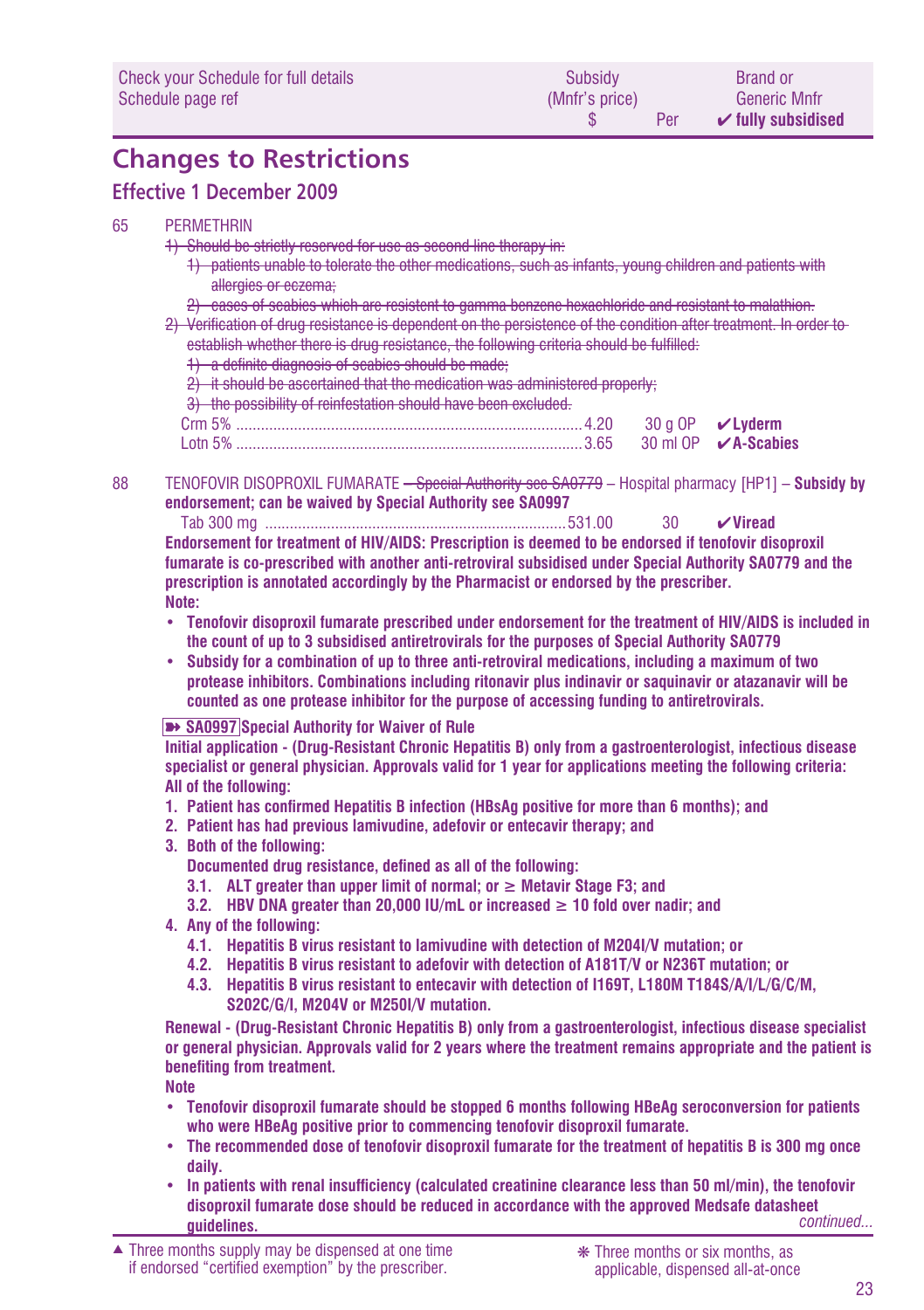| Check your Schedule for full details | Subsidy        | <b>Brand or</b>               |
|--------------------------------------|----------------|-------------------------------|
| Schedule page ref                    | (Mnfr's price) | <b>Generic Mnfr</b>           |
|                                      | Per            | $\mathcal V$ fully subsidised |

### **Changes to Restrictions - effective 1 December 2009 (continued)**

*continued...*

**• Tenofovir disoproxil fumarate is not approved for use in children.**

**EXAMPLE SANT SPECIAL Authority for Subsidy** 

Initial application — (Confirmed HIV/AIDS) only from a named specialist. Approvals valid without further renewal unless notified for applications meeting the following criteria:

Both:

1 Confirmed HIV infection; and

2 Any of the following:

2.1 Symptomatic patient; or

2.2 Patient aged 12 months and under; or

2.3 Both:

2.3.1 Patient aged 1 to 5 years; and

2.3.2 Any of the following:

2.3.2.1 CD4 counts < 1000 cells/mm3; or

2.3.2.2 CD4 counts  $< 0.25 \times$  total lymphocyte count; or

 $2.3.2.3$  Viral load counts  $> 100000$  copies per ml; or

2.4 Both:

2.4.1 Patient aged 6 years and over; and

2.4.2 CD4 counts < 350 cells/mm3.

Note: Subsidies for a combination of up to three anti-retroviral medications, including a maximum of two protease inhibitors. Combinations including ritonavir plus indinavir or saquinavir or atazanavir will be counted as one protease inhibitor for the purpose of accessing funding to anti-retrovirals.

Initial application — (Percutaneous exposure) only from a named specialist. Approvals valid for 6 weeks where the patient has percutaneous exposure to blood known to be HIV positive.

Note: Subsidies for a combination of up to three anti-retroviral medications, including a maximum of two

protease inhibitors. Combinations including ritonavir plus indinavir or saquinavir or atazanavir will be counted as one protease inhibitor for the purpose of accessing funding to anti-retrovirals.

Initial application — (Prevention of maternal transmission) only from a named specialist. Approvals valid for 1 year for applications meeting the following criteria:

**Either:** 

1 Prevention of maternal foetal transmission; or

2 Treatment of the newborn for up to eight weeks.

Notes: Subsidies for a combination of up to three anti-retroviral medications, including a maximum of two-

protease inhibitors. Combinations including ritonavir plus indinavir or saquinavir or atazanavir will be counted as one protease inhibitor for the purpose of accessing funding to anti-retrovirals.

Some antiretrovirals are unapproved or contraindicated for this indication. Practitioners prescribing these

medications should exercise their own skill, judgement, expertise and discretion, and make their own prescribing decisions with respect to the use of a Pharmaceutical for an indication for which it is not approved or contraindicated.

Renewal — (Confirmed HIV/AIDS) only from a named specialist. Approvals valid without further renewal unless notified where the treatment remains appropriate and the patient is benefiting from treatment.

#### 91 ANTIRETROVIRALS

**■** SA0779 Special Authority for Subsidy

Initial application — (Confirmed HIV/AIDS) only from a named specialist. Approvals valid without further renewal unless notified for applications meeting the following criteria:

Both:

- 1 Confirmed HIV infection; and
- 2 Any of the following:
	- 2.1 Symptomatic patient; or
	- 2.2 Patient aged 12 months and under; or
	- 2.3 Both:

*continued...*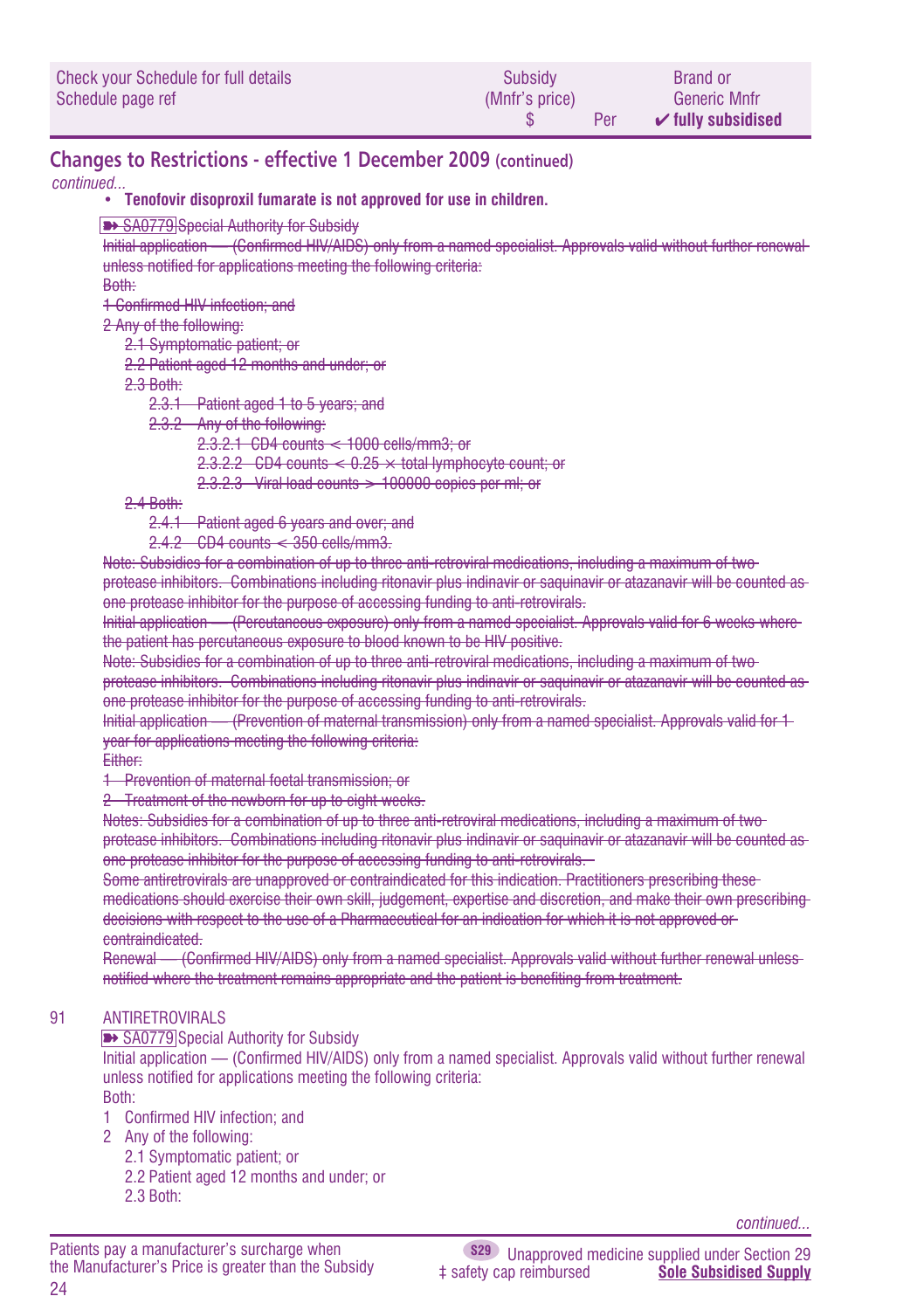| Check your Schedule for full details | Subsidy        | <b>Brand or</b>               |
|--------------------------------------|----------------|-------------------------------|
| Schedule page ref                    | (Mnfr's price) | Generic Mnfr                  |
|                                      | Per            | $\checkmark$ fully subsidised |

### **Changes to Restrictions - effective 1 December 2009 (continued)**

*continued...*

- 2.3.1 Patient aged 1 to 5 years; and
- 2.3.2 Any of the following:

2.3.2.1 CD4 counts < 1000 cells/mm3; or

2.3.2.2 CD4 counts  $< 0.25 \times$  total lymphocyte count; or

2.3.2.3 Viral load counts  $> 100000$  copies per ml; or

2.4 Both:

- 2.4.1 Patient aged 6 years and over; and
- 2.4.2 CD4 counts < 350 cells/mm3.

Note:

#### **Tenofovir disoproxil fumarate prescribed under endorsement for HIV/AIDS is included in the count of up to 3 subsidised antiretrovirals.**

Subsidies for a combination of up to three anti-retroviral medications, including a maximum of two protease inhibitors. Combinations including ritonavir plus indinavir or saquinavir or atazanavir will be counted as one protease inhibitor for the purpose of accessing funding to anti-retrovirals.

Initial application — (Percutaneous exposure) only from a named specialist. Approvals valid for 6 weeks where the patient has percutaneous exposure to blood known to be HIV positive. Note:

#### **Tenofovir disoproxil fumarate prescribed under endorsement for HIV/AIDS is included in the count of up to 3 subsidised antiretrovirals.**

Subsidies for a combination of up to three anti-retroviral medications, including a maximum of two protease inhibitors. Combinations including ritonavir plus indinavir or saquinavir or atazanavir will be counted as one protease inhibitor for the purpose of accessing funding to anti-retrovirals.

Initial application — (Prevention of maternal transmission) only from a named specialist. Approvals valid for 1 year for applications meeting the following criteria:

Either:

1 Prevention of maternal foetal transmission; or

2 Treatment of the newborn for up to eight weeks.

Notes:

#### **Tenofovir disoproxil fumarate prescribed under endorsement for HIV/AIDS is included in the count of up to 3 subsidised antiretrovirals.**

Subsidies for a combination of up to three anti-retroviral medications, including a maximum of two protease inhibitors. Combinations including ritonavir plus indinavir or saquinavir or atazanavir will be counted as one protease inhibitor for the purpose of accessing funding to anti-retrovirals.

Some antiretrovirals are unapproved or contraindicated for this indication. Practitioners prescribing these medications should exercise their own skill, judgement, expertise and discretion, and make their own prescribing decisions with respect to the use of a Pharmaceutical for an indication for which it is not approved or contraindicated.

Renewal — (Confirmed HIV/AIDS) only from a named specialist. Approvals valid without further renewal unless notified where the treatment remains appropriate and the patient is benefiting from treatment.

#### 128 MIDAZOLAM

**Note – Midazolam injection will be funded if prescribed for intranasal administration for use in palliative care. Note that only the Hypnovel brand is currently indicated for intranasal administration.**

|                                                                        |         | 100         |                 |
|------------------------------------------------------------------------|---------|-------------|-----------------|
|                                                                        | (25.00) |             | Hypnovel        |
| # Safety cap for extemporaneously compounded oral liquid preparations. |         |             |                 |
|                                                                        |         | -10         | $\vee$ Hypnovel |
|                                                                        | (14.73) |             | Pfizer          |
|                                                                        |         | $5^{\circ}$ | $\nu$ Hypnovel  |
|                                                                        | (19.64) |             | Pfizer          |

Three months supply may be dispensed at one time ▲ ❋ Three months or six months, as if endorsed "certified exemption" by the prescriber.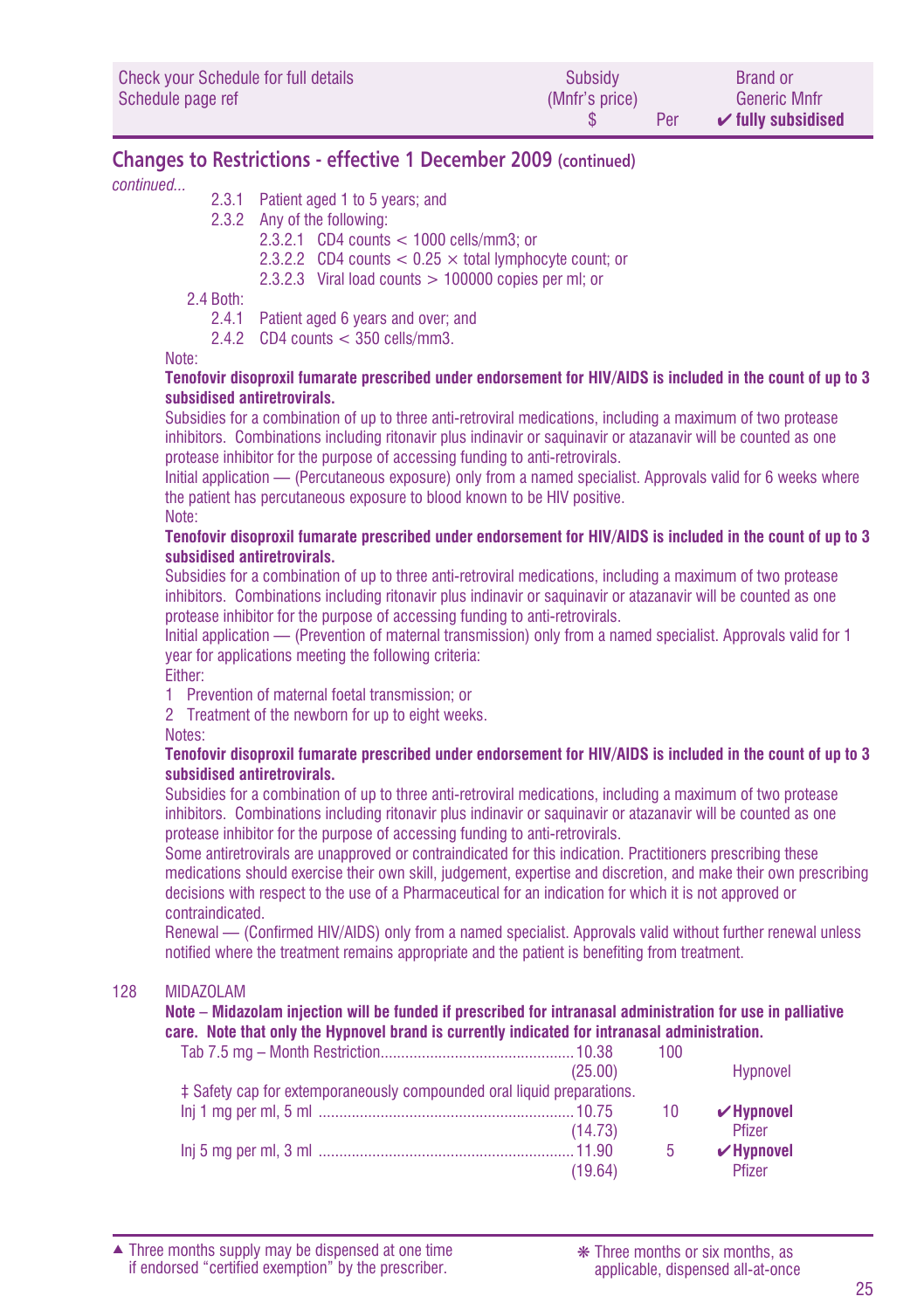| Check your Schedule for full details | Subsidy        | <b>Brand or</b>               |
|--------------------------------------|----------------|-------------------------------|
| Schedule page ref                    | (Mnfr's price) | <b>Generic Mnfr</b>           |
|                                      | Per            | $\mathcal V$ fully subsidised |

### **Changes to Restrictions - effective 1 December 2009 (continued)**

#### 144 **LETROZOLE**

Tab 2.5 mg – Higher subsidy of \$200.00 per 30 with Special

Authority see SA0943 ...........................................................146.46 30 ✔**Femara**

**EXAMPERS** SA0943 Special Authority for Alternate Subsidy

Initial application — (New patients) only from a relevant specialist. Approvals valid for 5 years for applications meeting the following criteria:

All of the following:

1 Patient is a postmenopausal woman; and

2 Patient has hormone receptor positive early breast cancer; and

3 Either:

3.1 The patient has a very clear history of intolerance to tamoxifen; or

3.2 The use of tamoxifen is contraindicated due to a history of thromboembolic disease.

Initial application — (Patient has had a Special Authority approval for letrozole prior to 1 December 2008) only from a relevant specialist. Approvals valid without further renewal unless notified where the treatment remains appropriate and the patient is benefiting from treatment.

Renewal only from a relevant specialist. Approvals valid without further renewal unless notified where the treatment remains appropriate and the patient is benefiting from treatment.

Note: If the patient had an approval for letrozole prior to 1 December 2008 the applicant is required to submita fresh initial application in the first instance, not a renewal application. Please phone Ministry of Health Sector Services on 0800 243 666 for clarification if needed.

#### 160 ATROPINE SULPHATE

| Note – Sole Subsidised Supply status was removed effective 1 December 2009. |  |  |
|-----------------------------------------------------------------------------|--|--|

#### **Effective 1 November 2009** 30 METFORMIN HYDROCHLORIDE

| 3U. | <b>INE IFURNIIN HYDRUGHLURIDE</b> |      |     |                                           |
|-----|-----------------------------------|------|-----|-------------------------------------------|
|     |                                   |      | 500 | $\vee$ Apotex                             |
|     |                                   | 9.75 |     | $\boldsymbol{\checkmark}$ Arrow-Metformin |
|     |                                   |      | 250 | $\boldsymbol{\nu}$ Apotex                 |
|     |                                   | 8.00 |     | $\mathcal V$ Arrow-Metformin              |
|     |                                   |      |     |                                           |

| 37 | MULTIVITAMINS - Special Authority see SA0963 - Retail pharmacy |                                     |
|----|----------------------------------------------------------------|-------------------------------------|
|    | Гah.                                                           | 100 <b>V Ketovite</b>               |
|    | Powder                                                         | 100 a OP <b>√Paediatric Seravit</b> |
|    |                                                                | 150 ml OP <b>√Ketovite Liquid</b>   |

**■** SA0963 Special Authority for Subsidy

Initial application from any relevant practitioner. Approvals valid without further renewal unless notified for applications meeting

the following criteria:

Either:

1 The patient has inborn errors of metabolism; or

2 For use as a supplement to a ketogenic diet in patients diagnosed with epilepsy.

Note: Use of Paediatric Seravit is not recommended as a supplement to a ketogenic diet.

**Renewal application from any relevant practitioner. Approvals valid without further renewal unless notified for applications where the patient has had a previous approval for multivitamins.**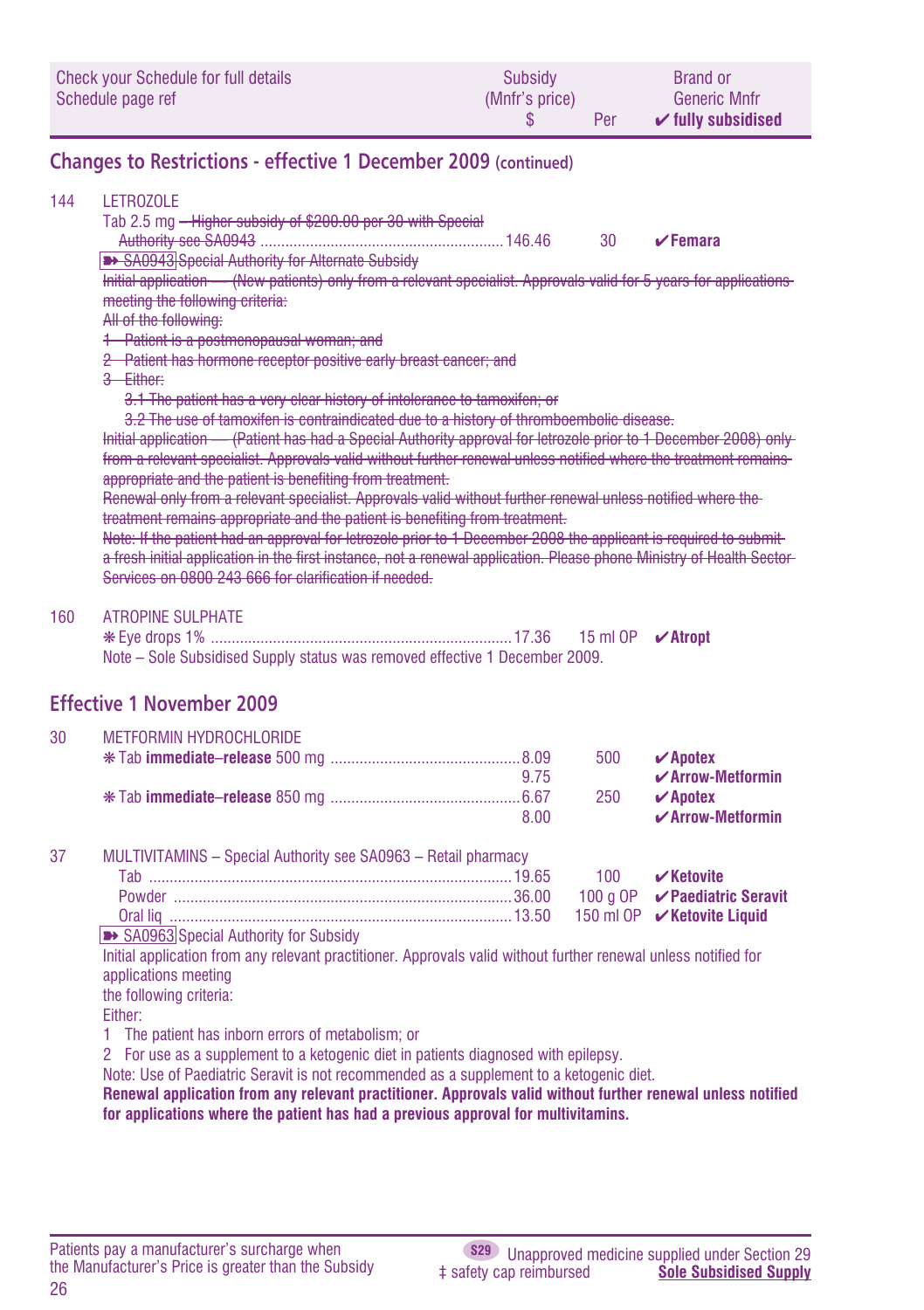| Check your Schedule for full details | Subsidy        | <b>Brand or</b>               |
|--------------------------------------|----------------|-------------------------------|
| Schedule page ref                    | (Mnfr's price) | <b>Generic Mnfr</b>           |
|                                      | Per            | $\checkmark$ fully subsidised |

### **Changes to Restrictions - effective 1 November 2009 (continued)**

#### 98 INFLUENZA VACCINE - Hospital pharmacy [Xpharm]

- 1) Subsidy is available between 1 March and **30 June** 30 September of each year **for patients who meet the following criteria, as set by the Ministry of Health:**
	- **a) all people 65 years of age and over;**
	- **b) people under 65 years of age with:**
		- **i) the following cardiovascular disease:**
			- **1) ischaemic heart disease,**
			- **2) congestive heart disease,**
			- **3) rheumatic heart disease,**
			- **4) congenital heart disease, or**
			- **5) cerebo-vascular disease;**
		- **ii)the following chronic respiratory disease:**
			- **1) asthma, if on a regular preventative therapy, or**
			- **2) other chronic respiratory disease with impaired lung function;**
		- **iii)diabetes;**
		- **iv)chronic renal disease;**
		- **v) any cancer, excluding basal and squamous skin cancers if not invasive;**
		- **vi)the following other conditions:**
			- **a) autoimmune disease,**
			- **b) immune suppression,**
			- **c) HIV,**
			- **d) transplant recipients,**
			- **e) neuromuscular and CNS diseases,**
			- **f) haemoglobinopathies, or**
			- **g) children on long term aspirin.**

**The following conditions are excluded from funding:**

- **a) asthma not requiring regular preventative therapy,**
- **b) hypertension and/or dyslipidaemia without evidence of end-organ disease,**
- **c) pregnancy in the absence of another risk factor.**
- 2) Doctors are the only Contractors entitled to claim payment from the Funder for the supply of influenza vaccine to patients eligible under (1) above for subsidised immunisation and they may only do so in respect of the influenza vaccine listed in the Pharmaceutical Schedule.
- **3) Individual DHBs may fund patients over and above the above criteria. The claiming process for these additional patients should be determined between the DHB and Contractor.**
- **4**3) Influenza Vaccine does not fall within the definition Community Pharmaceutical as it is not funded directly from the Pharmaceutical Budget. Pharmacists are unable to claim for the dispensing of influenza vaccine from the Funder.

|     |                                                                                                           |       |    | $V$ Fluvax<br>$\checkmark$ Fluarix                         |
|-----|-----------------------------------------------------------------------------------------------------------|-------|----|------------------------------------------------------------|
|     |                                                                                                           | 90.00 | 10 | $\checkmark$ Fluarix<br>$\boldsymbol{\mathsf{v}}$ Vaxiqrip |
| 143 | ANASTROZOLE-DP                                                                                            |       |    |                                                            |
|     |                                                                                                           |       | 30 | $\nu$ DP-Anastrozole                                       |
| 186 | AMINOACID FORMULA WITH MINERALS WITHOUT PHENYLALANINE - Special Authority see SA0962 -<br>Retail pharmacy |       |    |                                                            |
|     | See prescribing quideline                                                                                 |       |    |                                                            |
|     |                                                                                                           |       |    | <b>Mixture</b>                                             |
|     | SA0962 Special Authority for Subsidy                                                                      |       |    |                                                            |

Three months supply may be dispensed at one time ▲ ❋ Three months or six months, as if endorsed "certified exemption" by the prescriber.

*continued...*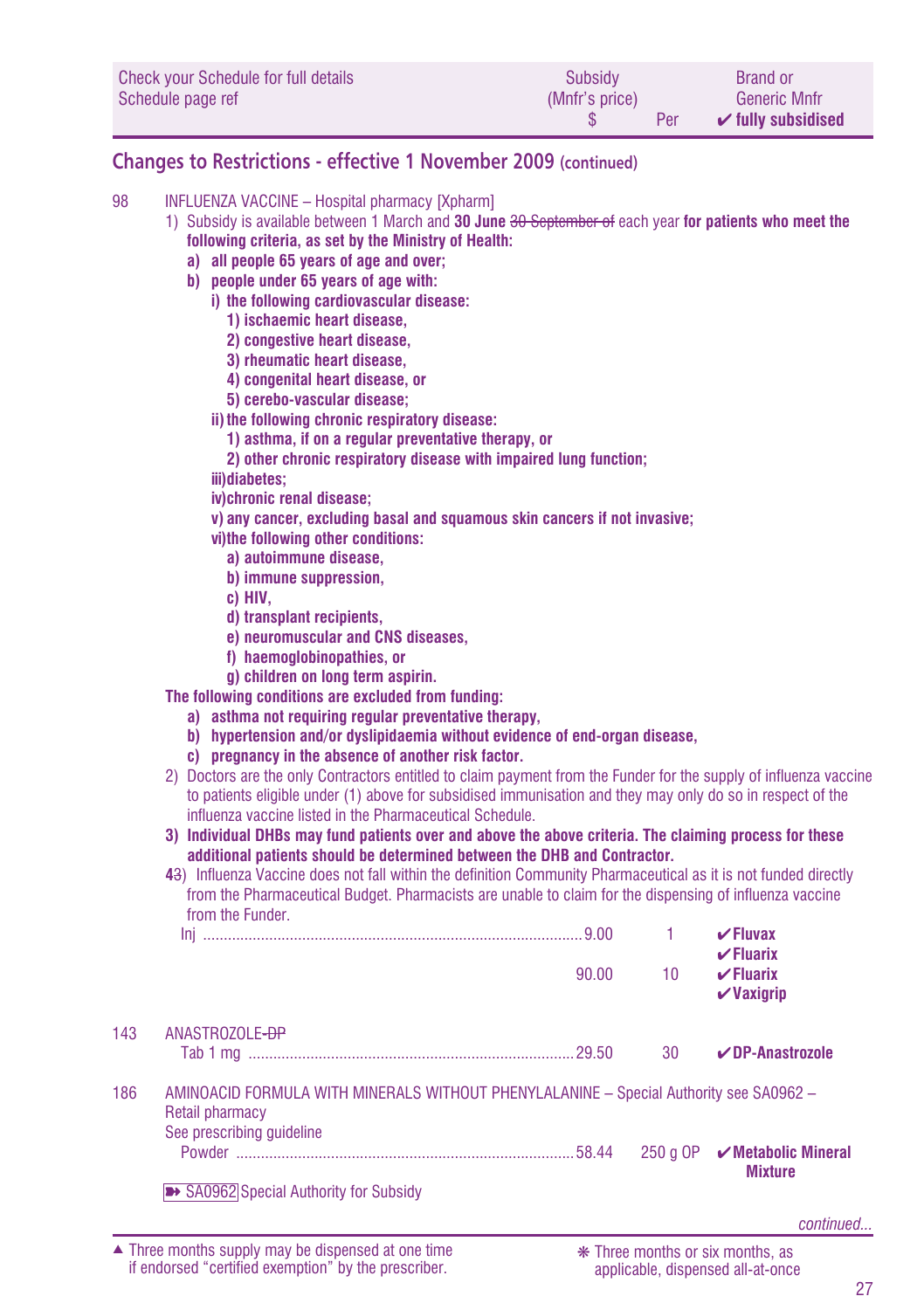| Check your Schedule for full details | Subsidy        | <b>Brand or</b>               |
|--------------------------------------|----------------|-------------------------------|
| Schedule page ref                    | (Mnfr's price) | <b>Generic Mnfr</b>           |
|                                      | Per            | $\checkmark$ fully subsidised |

### **Changes to Restrictions - effective 1 November 2009 (continued)**

*continued...*

Initial application from any relevant practitioner. Approvals valid without further renewal unless notified for applications meeting the following criteria:

Either:

- 1 Dietary management of phenylketonuria (PKU); or
- 2 For use as a supplement to the ketogenic diet in patients diagnosed with epilepsy**; or**
- **3 Patient has had a previous approval for metabolic mineral mixture.**

### **Effective 1 October 2009**

#### 40 PHYTOMENADIONE

|                                                                | - 5 | $\mathcal{V}$ Konakion MM |
|----------------------------------------------------------------|-----|---------------------------|
| <b>May be administered orally</b>                              |     |                           |
| $\ln$ 10 mg per ml, 1 ml – Up to 5 ini available on a PSO 9.21 | h   | $\mathcal{V}$ Konakion MM |
| May be administered orally                                     |     |                           |

84 CLARITHROMYCIN – Maximum of 500 mg per prescription; can be waived by Special Authority

see **SA0988** 0657

|                                                              |  | $\mathbf{v}$ Klamycin   |
|--------------------------------------------------------------|--|-------------------------|
|                                                              |  | 70 ml $\sqrt{ }$ Klacid |
| <b>By PANNON OCE 7</b> Consolel Authority for Waiver of Dule |  |                         |

#### **EXAMPRED 31 SHOU SAURE SPECIAL AUTHORITY FOR WAIVER Of Rule**

Initial application — (Helicobacter pylori infections) only from a general practitioner or relevant specialist. Approvals valid for 6 months for applications meeting the following criteria:

#### Both:

1 Eradication of Helicobacter pylori in patient with proven infection; and

#### 2 Peptic ulcer disease proven by endoscopy.

Note: Maximum of two prescriptions (two courses) per patient.

Initial application — (Mycobacterial infections) only from a respiratory specialist, infectious disease specialist or paediatrician.

Approvals valid for 2 years for applications meeting the following criteria:

Any of the following:

- 1 Mycobacterium Avium Intracellulare Complex infections in patient with AIDS; or
- 2 Atypical and drug-resistant mycobacterial infection; or
- 3 All of the following:
	- 3.1 Prophylaxis against disseminated Mycobacterium Avium Intracellulare Complex infection; and
	- 3.2 HIV infection; and
	- 3.3 CD4 count  $\leq 50$  cells/mm<sup>3</sup>.

Renewal —(Mycobacterial infections) only from a respiratory specialist, infectious disease specialist or paediatrician. Approvals valid for 2 years where the treatment remains appropriate and the patient is benefiting from treatment.

#### 105 ALENDRONATE FOR OSTEOPOROSIS

**■ SA0990** 0948 Special Authority for Subsidy

Initial application — (Underlying cause – Osteoporosis) from any relevant practitioner. Approvals valid without further renewal unless notified for applications meeting the following criteria: Any of the following:

- 1 History of one significant osteoporotic fracture demonstrated radiologically and documented bone mass density (BMD)  $\geq$  2.5 standard deviations below the mean normal value in young adults (i.e. T-Score  $\leq$  -2.5); or
- 2 History of one significant osteoporotic fracture demonstrated radiologically, and either the patient is elderly, or densitometry scanning cannot be performed because of major logistical, technical or pathophysiological reasons. It is unlikely that this provision would apply to many patients under 75 years of age; or
- <sup>3</sup> History of two significant osteoporotic fractures demonstrated radiologically; or *continued...*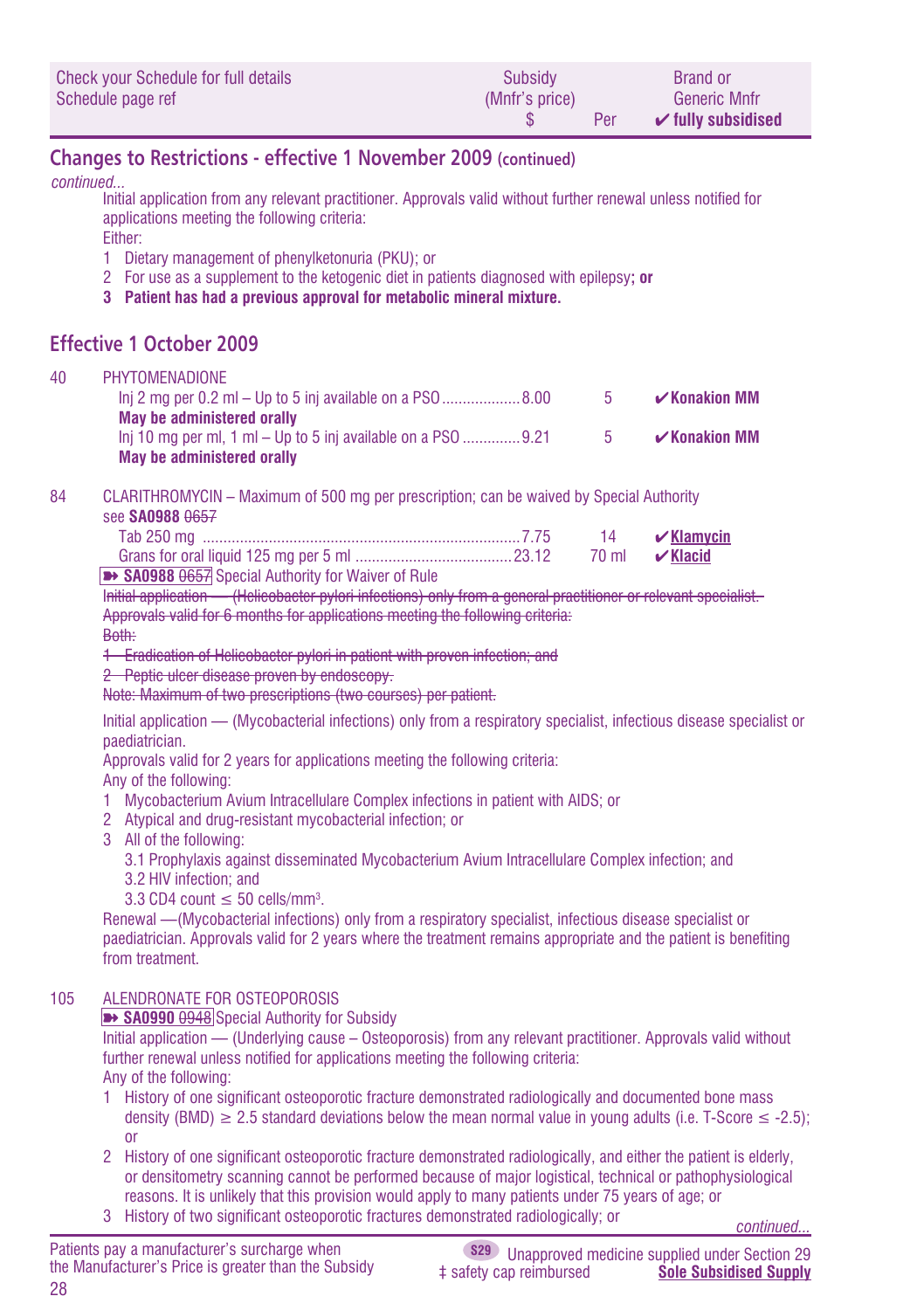### **Changes to Restrictions - effective 1 October 2009 (continued)**

*continued...*

- $4$  Documented T-Score  $\leq$  -3.0; or
- **5 A 10-year risk of hip fracture ≥ 3%, calculated using a published risk assessment algorithm (e.g. FRAX or Dubbo) which incorporates BMD measurements.**

Initial application — (Underlying cause – glucocorticosteroid therapy) from any relevant practitioner. Approvals valid for 1 year for applications meeting the following criteria: Both:

- 1 The patient is receiving systemic glucocorticosteriod therapy ( $\geq$  5 mg per day prednisone equivalents) and has already received or is expected to receive therapy for at least three months; and
- 2 Either:
	- 2.1 The patient has documented BMD  $\geq$  1.5 standard deviations below the mean normal value in young adults (i.e. T-Score  $\leq$  -1.5); or
	- 2.2 The patient has a history of one significant osteoporotic fracture demonstrated radiologically.

Renewal —(Underlying cause was, and remains, glucocorticosteroid therapy) from any relevant practitioner. Approvals valid for 1 year where the patient is continuing systemic glucocorticosteriod therapy ( $\geq 5$  mg per day prednisone equivalents).

Renewal — (Underlying cause was glucocorticosteroid therapy but patient now meets the 'Underlying cause osteoporosis' criteria) from any relevant practitioner. Approvals valid without further renewal unless notified for applications meeting the following criteria:

Any of the following:

- 1 History of one significant osteoporotic fracture demonstrated radiologically and documented bone mass density (BMD)  $\geq$  2.5 standard deviations below the mean normal value in young adults (i.e. T-Score  $\leq$  -2.5); or
- 2 History of one significant osteoporotic fracture demonstrated radiologically, and either the patient is elderly, or densitometry scanning cannot be performed because of major logistical, technical or pathophysiological reasons. It is unlikely that this provision would apply to many patients under 75 years of age; or
- 3 History of two significant osteoporotic fractures demonstrated radiologically; or
- 4 Documented T-Score ≤ -3.0; or
- **5 A 10-year risk of hip fracture ≥ 3%, calculated using a published risk assessment algorithm (e.g. FRAX or Dubbo) which incorporates BMD measurements.**

Notes:

- a) Evidence used by National Institute for Health and Clinical Excellence (NICE) guidance indicates that patients aged 75 years and over who have a history of significant osteoporotic fracture demonstrated radiologically are very likely to have a T-Score ≤ -2.5, and therefore do not require BMD measurement for treatment with bisphosphonates.
- b) Osteoporotic fractures are the incident events for severe (established) osteoporosis, and can be defined using the WHO definitions of osteoporosis and fragility fracture. The WHO defines severe (established) osteoporosis as a T-score below -2.5 with one or more associated fragility fractures. Fragility fractures are fractures that occur as a result of mechanical forces that would not ordinarily cause fracture (minimal trauma). The WHO has quantified this as forces equivalent to a fall from a standing height or less.
- c) In line with the Australian guidelines for funding alendronate, a vertebral fracture is defined as a 20% or greater reduction in height of the anterior or mid portion of a vertebral body relative to the posterior height of that body, or a 20% or greater reduction in any of these heights compared to the vertebral body above or below the affected vertebral body.

#### 119 **LEVODOPA WITH CARBIDOPA**  ❋ Tab long-acting 200 mg with carbidopa 50 mg – Retail pharmacy-Specialist................................................................47.50 100 ✔**Sinemet CR**

Three months supply may be dispensed at one time ▲ ❋ Three months or six months, as if endorsed "certified exemption" by the prescriber.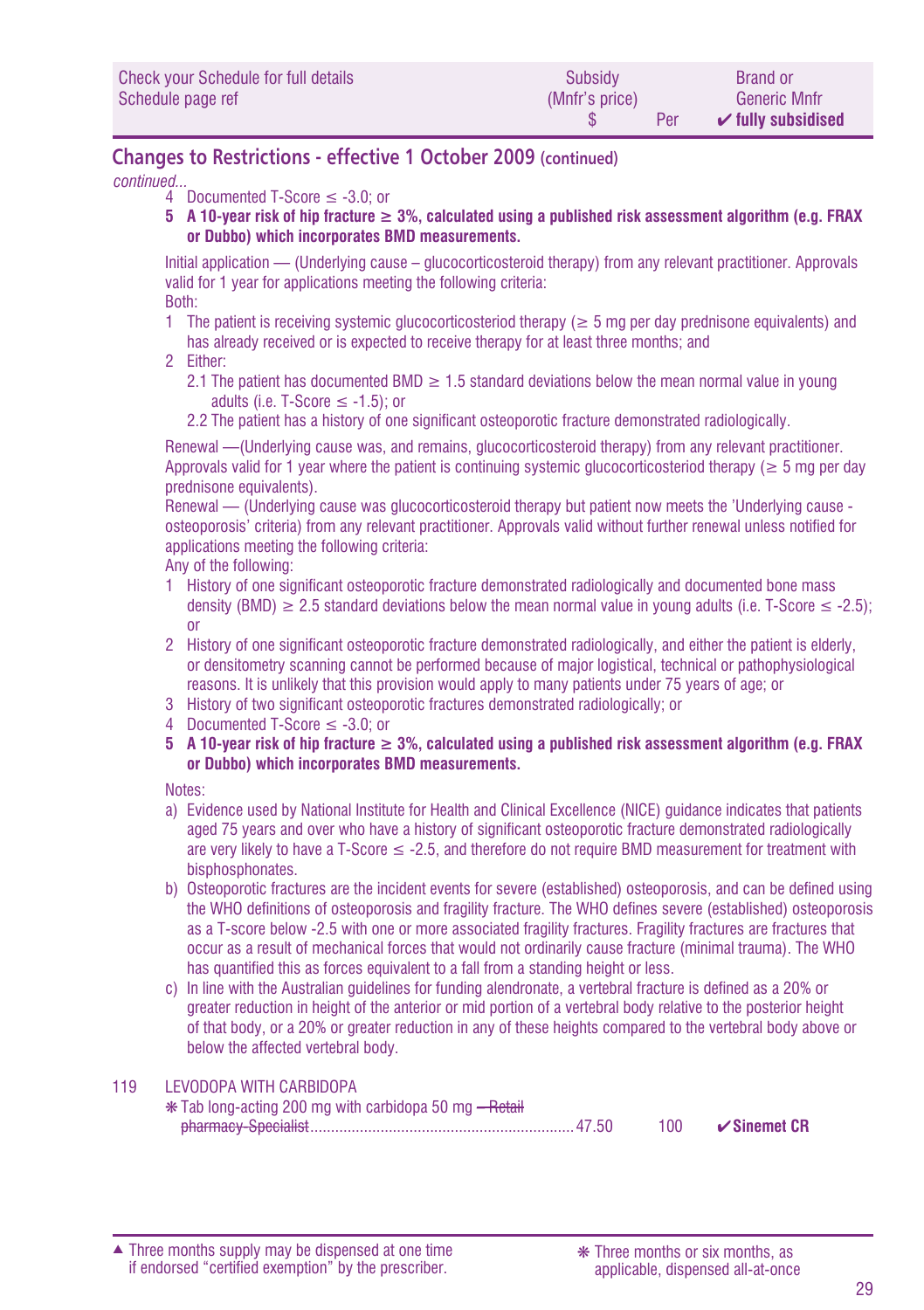| Check your Schedule for full details | Subsidy        | <b>Brand or</b>               |
|--------------------------------------|----------------|-------------------------------|
| Schedule page ref                    | (Mnfr's price) | Generic Mnfr                  |
|                                      | Per            | $\checkmark$ fully subsidised |

### **Changes to Restrictions - effective 1 October 2009 (continued)**

#### 156 MASK FOR SPACER DEVICE

- a) Maximum of 20 dev per WSO
- b) Only on a WSO
- c)
- 1) Spacer devices and masks also available to paediatricians employed by a DHB on a wholesale supply order signed by the paediatrician. Limited to one pack of 20 per order. Orders via a hospital pharmacy.
- **1**2) Only available for children aged six years and under.
- **2**3) For Space Chamber and Foremount Child's Silicone Mask wholesale supply order must indicate clearly if either the spacer device, the mask, or both are required.

| 34) Distributed by Airflow Products. Forward orders to: |                                         |                                |
|---------------------------------------------------------|-----------------------------------------|--------------------------------|
| Airflow Products                                        | Telephone: 04 499 1240 or 0800 AIR FLOW |                                |
| PO Box 1485, Wellington                                 | Facsimile: 04 499 1245 or 0800 323 270  |                                |
| Size 2                                                  |                                         | $\checkmark$ Foremount Child's |
|                                                         |                                         | <b>Silicone Mask</b>           |

#### 156 SPACER DEVICE

- a) Maximum of 20 dev per WSO
- b) Only on a WSO
- c)
- 1) Spacer devices and masks also available to paediatricians employed by a DHB on a wholesale supply order signed by the paediatrician. Limited to one pack of 20 per order. Orders via a hospital pharmacy. **1**2) For Space Chamber and Foremount Child's Silicone Mask wholesale supply order must indicate clearly if
- either the spacer device, the mask, or both are required. Space Chamber distributed by Airflow Products. Forward orders to:

Airflow Products - PO Box 1485, Wellington

Telephone: 04 499 1240 or 0800 AIR FLOW, Facsimile: 04 499 1245 or 0800 323 270

Volumatic Distributed by GlaxoSmithKline. Forward orders to:

Telephone: 0800 877 789 Facsimile: 0800 877 785

|                                                                                                                  |  | $\checkmark$ Space Chamber   |
|------------------------------------------------------------------------------------------------------------------|--|------------------------------|
| Available where the prescriber requires a spacer device that is capable of sterilisation in an autoclave and the |  |                              |
| WSO is endorsed accordingly.                                                                                     |  |                              |
|                                                                                                                  |  | $\checkmark$ Space Chamber   |
|                                                                                                                  |  | $\boldsymbol{\nu}$ Volumatic |

### **Effective 1 September 2009**

#### 31 KETONE BLOOD BETA-KETONE ELECTRODES **– Subsidy by endorsement**

Patient has type 1 diabetes and has had one or more episodes of ketoacidosis (excluding first presentation). Maximum quantity of 2 packs per annum. No further prescriptions will be subsidised. **The prescription must be endorsed accordingly.** Test strip – Not on a BSO ..........................................................8.50 10 strip OP ✔**Optium Blood**

**Ketone Test Strips**

#### 52 METOPROLOL SUCCINATE

Additional subsidy by endorsement for Betaloc CR is available for patients who:

1) were being prescribed metoprolol succinate prior to 1 October 2007; or

2) have experienced a myocardial infarction; or

3) have experienced heart failure and are either intolerant of carvedilol or it is contra-indicated.

Pharmacists may annotate prescriptions for patients who were being prescribed metoprolol succinate prior to 1 October 2007 in which case the prescription is deemed to be endorsed. The pharmacist must be able to show a clear documented dispensing history for the patient. The prescription must be endorsed accordingly.

*continued...*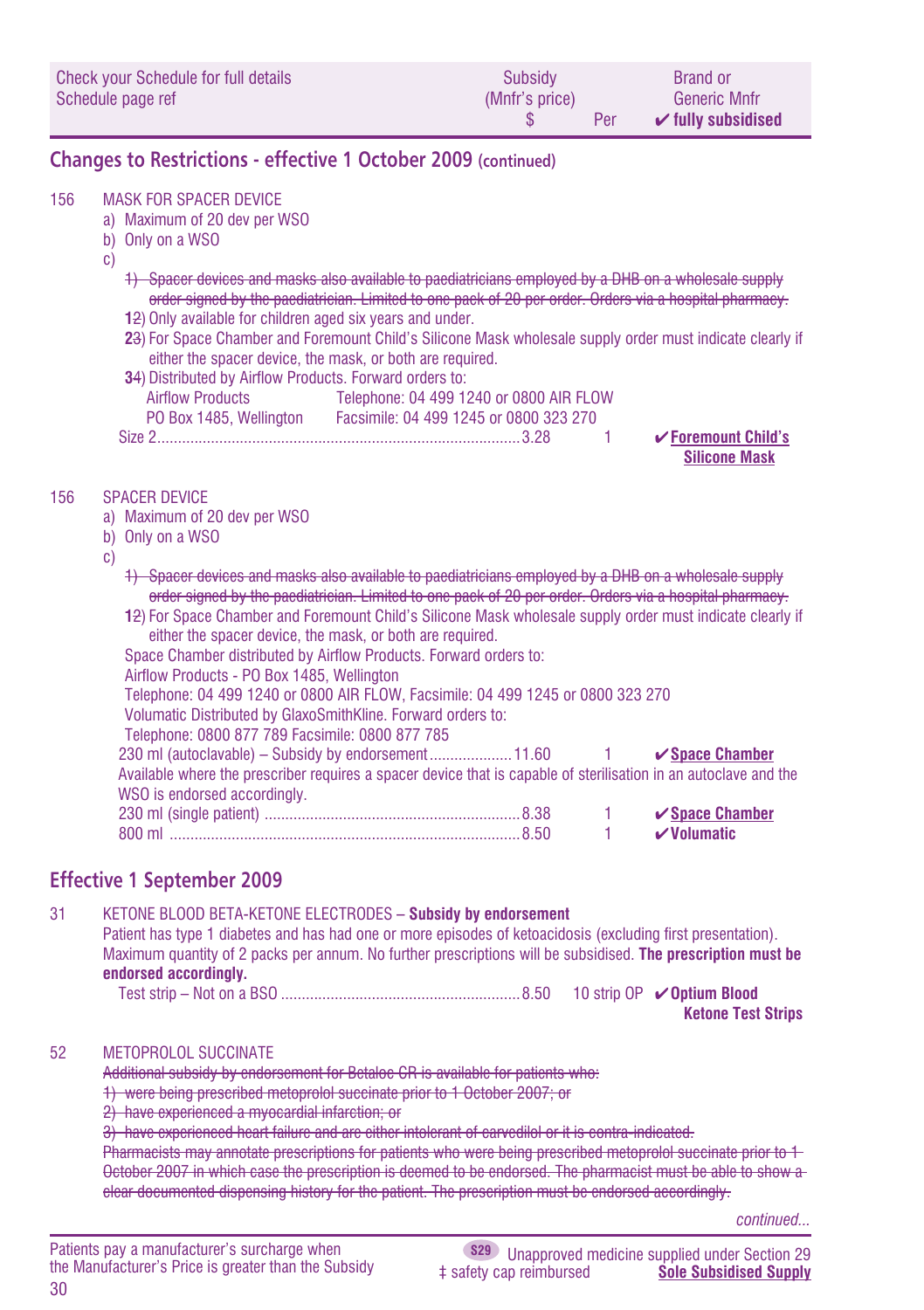|    | <b>Check your Schedule for full details</b><br>Schedule page ref                                                                                                                                                             | <b>Subsidy</b><br>(Mnfr's price)<br>\$ | Per   | <b>Brand or</b><br><b>Generic Mnfr</b><br>$\checkmark$ fully subsidised    |  |  |
|----|------------------------------------------------------------------------------------------------------------------------------------------------------------------------------------------------------------------------------|----------------------------------------|-------|----------------------------------------------------------------------------|--|--|
|    | <b>Changes to Restrictions - effective 1 September 2009 (continued)</b>                                                                                                                                                      |                                        |       |                                                                            |  |  |
|    | continued                                                                                                                                                                                                                    |                                        |       |                                                                            |  |  |
|    | * Tab long-acting 23.75 mg - Higher subsidy of up to \$6.20 per                                                                                                                                                              |                                        |       |                                                                            |  |  |
|    |                                                                                                                                                                                                                              |                                        | 30    | $\vee$ Betaloc CR                                                          |  |  |
|    | * Tab long-acting 47.5 mg - Higher subsidy of up to \$7.80 per                                                                                                                                                               |                                        | 30    | $\vee$ Betaloc CR                                                          |  |  |
|    | * Tab long-acting 95 mg - Higher subsidy of up to \$13.20 per                                                                                                                                                                |                                        |       |                                                                            |  |  |
|    |                                                                                                                                                                                                                              |                                        | 30    | $\vee$ Betaloc CR                                                          |  |  |
|    | * Tab long-acting 190 mg - Higher subsidy of up to \$21.00 per                                                                                                                                                               |                                        |       |                                                                            |  |  |
|    |                                                                                                                                                                                                                              |                                        | 30    | $\vee$ Betaloc CR                                                          |  |  |
| 57 | NICOTINE - Only on a Quitcard                                                                                                                                                                                                |                                        |       |                                                                            |  |  |
|    | a) Maximum of 28 patch per dispensing                                                                                                                                                                                        |                                        |       |                                                                            |  |  |
|    | b) Maximum of 56 patch per prescription                                                                                                                                                                                      |                                        |       |                                                                            |  |  |
|    | c) For the avoidance of doubt Nicotine will not be funded Close Control in amounts less than 4 weeks.                                                                                                                        |                                        |       |                                                                            |  |  |
|    |                                                                                                                                                                                                                              |                                        | 7 OP  | $\boldsymbol{\mathsf{v}}$ Habitrol                                         |  |  |
|    |                                                                                                                                                                                                                              |                                        | 7 OP  | $\boldsymbol{\mathsf{v}}$ Habitrol                                         |  |  |
|    |                                                                                                                                                                                                                              |                                        | 7 OP  | $\boldsymbol{\mathsf{v}}$ Habitrol                                         |  |  |
| 57 | NICOTINE - Only on a Quitcard                                                                                                                                                                                                |                                        |       |                                                                            |  |  |
|    | a) Maximum of 216 loz per dispensing                                                                                                                                                                                         |                                        |       |                                                                            |  |  |
|    | b) Maximum of 432 loz per prescription                                                                                                                                                                                       |                                        |       |                                                                            |  |  |
|    | c) For the avoidance of doubt Nicotine will not be funded Close Control in amounts less than 4 weeks.                                                                                                                        |                                        |       |                                                                            |  |  |
|    |                                                                                                                                                                                                                              |                                        | 36 OP | $\boldsymbol{\mathsf{v}}$ Habitrol                                         |  |  |
|    |                                                                                                                                                                                                                              |                                        | 36 OP | $\boldsymbol{\checkmark}$ Habitrol                                         |  |  |
| 57 | NICOTINE - Only on a Quitcard<br>a) Maximum of 384 piece per dispensing<br>b) Maximum of 768 piece per prescription<br>c) For the avoidance of doubt Nicotine will not be funded Close Control in amounts less than 4 weeks. |                                        | 96 OP | $\boldsymbol{\mathsf{v}}$ Habitrol                                         |  |  |
|    |                                                                                                                                                                                                                              | 23.41                                  |       | $\boldsymbol{\checkmark}$ Nicotinell                                       |  |  |
|    |                                                                                                                                                                                                                              | 23.41                                  | 96 OP | $\boldsymbol{\mathsf{v}}$ Habitrol<br>$\boldsymbol{\checkmark}$ Nicotinell |  |  |
|    |                                                                                                                                                                                                                              |                                        | 96 OP | $\boldsymbol{\mathsf{v}}$ Habitrol                                         |  |  |
|    |                                                                                                                                                                                                                              | 23.41                                  |       | $\boldsymbol{\checkmark}$ Nicotinell                                       |  |  |
|    |                                                                                                                                                                                                                              |                                        | 96 OP | $\boldsymbol{\mathsf{v}}$ Habitrol                                         |  |  |
|    |                                                                                                                                                                                                                              | 23.41                                  |       | $\boldsymbol{\checkmark}$ Nicotinell                                       |  |  |
| 81 | GOSERELIN ACETATE - Special Authority see SA0839 - Hospital pharmacy [HP3]                                                                                                                                                   |                                        |       |                                                                            |  |  |
|    |                                                                                                                                                                                                                              |                                        | 1     | $\boldsymbol{\checkmark}$ Zoladex                                          |  |  |
|    |                                                                                                                                                                                                                              |                                        | 1     | $\boldsymbol{\checkmark}$ Zoladex                                          |  |  |
|    | <b>B&gt; SA0839</b> Special Authority for Subsidy                                                                                                                                                                            |                                        |       |                                                                            |  |  |
|    | Initial application - (Breast cancer) from any medical practitioner. Approvals valid for 1 year where the patient is                                                                                                         |                                        |       |                                                                            |  |  |
|    | a premenopausal woman with breast cancer.<br>Initial application - (Prostate cancer) only from an oncologist, urologist or endocrinologist. Approvals valid for 1-                                                           |                                        |       |                                                                            |  |  |
|    | year for applications meeting the following criteria:                                                                                                                                                                        |                                        |       |                                                                            |  |  |
|    | Either:                                                                                                                                                                                                                      |                                        |       |                                                                            |  |  |
|    | 1 Advanced prostatic cancer; or<br>2 Neoadjuvant or adjuvant treatment of locally advanced prostatic cancer.                                                                                                                 |                                        |       |                                                                            |  |  |
|    | Note: Not to be prescribed with an anti-androgen except for a period of three weeks, if necessary, when GnRH-                                                                                                                |                                        |       |                                                                            |  |  |
|    | analogue therapy is intiated.                                                                                                                                                                                                |                                        |       |                                                                            |  |  |
|    | Initial application — (Endometriosis) only from a gynaecologist. Approvals valid for 3 months for applications                                                                                                               |                                        |       |                                                                            |  |  |
|    | meeting the following criteria:                                                                                                                                                                                              |                                        |       | continued                                                                  |  |  |
|    |                                                                                                                                                                                                                              |                                        |       |                                                                            |  |  |
|    | ▲ Three months supply may be dispensed at one time<br>if endorsed "certified exemption" by the prescriber.                                                                                                                   |                                        |       | * Three months or six months, as<br>applicable, dispensed all-at-once      |  |  |

applicable, dispensed all-at-once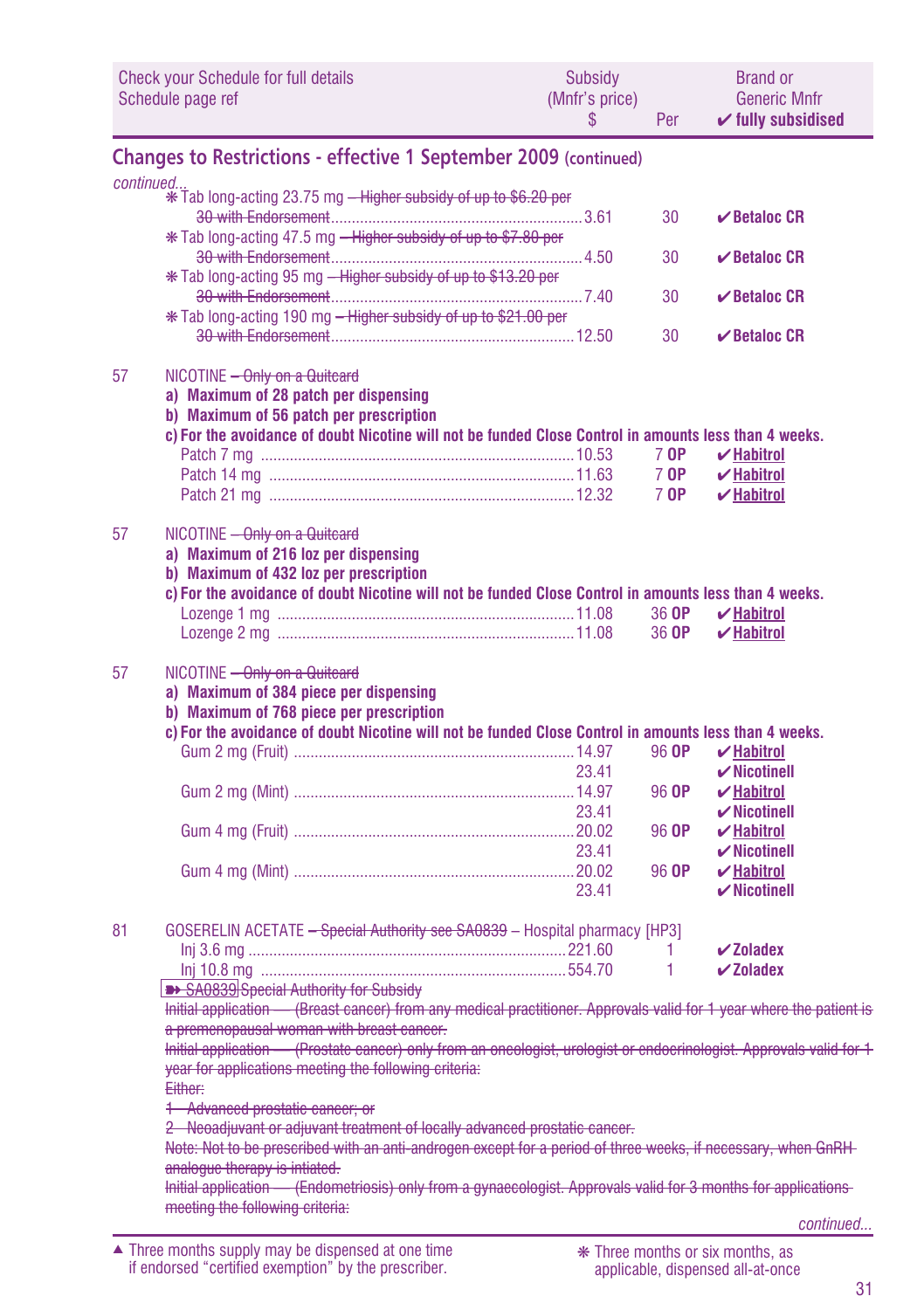| Check your Schedule for full details | Subsidy        | <b>Brand or</b>               |
|--------------------------------------|----------------|-------------------------------|
| Schedule page ref                    | (Mnfr's price) | <b>Generic Mnfr</b>           |
|                                      | Per            | $\checkmark$ fully subsidised |

### **Changes to Restrictions - effective 1 September 2009 (continued)**

#### Both: *continued...*

- 1 Endometriosis; and
- 2 Either:
	- 2.1 6 months treatment with medroxyprogesterone acetate, danazol or dimetriose has proven ineffective; or 2.2 The patient has failed to tolerate the treatment with medroxyprogesterone acetate, danazol or dimetriose
		- for 6 months.
- Note: The maximum treatment period for a GnRH analogue is:
- 3 months to assess whether surgery is appropriate
- 3 months for infertile patients after surgery
- 6 months for patients with symptoms of endometriosis After the first 3 months patients should be assessed to determine whether there has been a satisfactory response to the first 3 months treatment.

Initial application — (Precocious puberty) only from a paediatrician or endocrinologist. Approvals valid for 1 year where the patient is affected by gonadotropin dependent precocious puberty.

Renewal — (Breast or prostate cancer) from any medical practitioner. Approvals valid for 1 year where the treatment remains appropriate and the patient is benefiting from treatment.

Note: If a patient had an approval for any GnRH analogue prior to 1 July 2006 the applicant is required to submit a fresh initial application, not a renewal application.

Renewal — (Endometriosis) from any medical practitioner. Approvals valid for 3 months for applications meeting the following criteria:

#### Either:

1 Both:

1.1 There has been a satisfactory response to the first 3 months treatment; and

1.2 Surgery is inappropriate; or

2 The first three months of therapy did not follow surgery for infertility.

Note: If a patient had an approval for any GnRH analogue prior to 1 July 2006 the applicant is required to submit a fresh initial application, not a renewal application.

Renewal — (Precocious puberty) only from a paediatrician or endocrinologist. Approvals valid for 1 year where the treatment remains appropriate and the patient is benefiting from treatment.

Note: If a patient had an approval for any GnRH analogue prior to 1 July 2006 the applicant is required to submit a fresh initial application, not a renewal application.

#### 83 AZITHROMYCIN - Subsidy by endorsement

- a) Maximum of 2 tab per prescription; can be waived by Special Authority see SA0964
- b) Up to 4 tab available on a PSO
- c) Subsidised only if prescribed for patients with uncomplicated urethritis or cervicitis proven or presumed to be due to chlamydia trachomatis and their sexual contacts and prescription or PSO is endorsed accordingly**; can be waived by Special Authority see SA0964.**
- Tab 500 mg .............................................................................5.95 2 OP ✔**Arrow-Azithromycin** 89 ENTECAVIR – Special Authority see SA0977 – Retail pharmacy Tab 0.5 mg ...........................................................................400.00 30 ✔**Baraclude**
	- SA0977 Special Authority for Subsidy

Initial application only from a gastroenterologist or infectious disease specialist. Approvals valid without further renewal unless notified for applications meeting the following criteria:

- All of the following:
- 1 Patient has confirmed Hepatitis B infection (HBsAg positive for more than 6 months); and
- 2 Patient is Hepatitis B nucleoside analogue treatment-naive; and
- 3 Entecavir dose 0.5 mg/day; and
- 4 Either:
	- 4.1 ALT greater than upper limit of normal; or
	- 4.2 Bridging fibrosis or cirrhosis (Metavir stage 3 or greater) on liver histology; and
- 5 Either:

*continued...*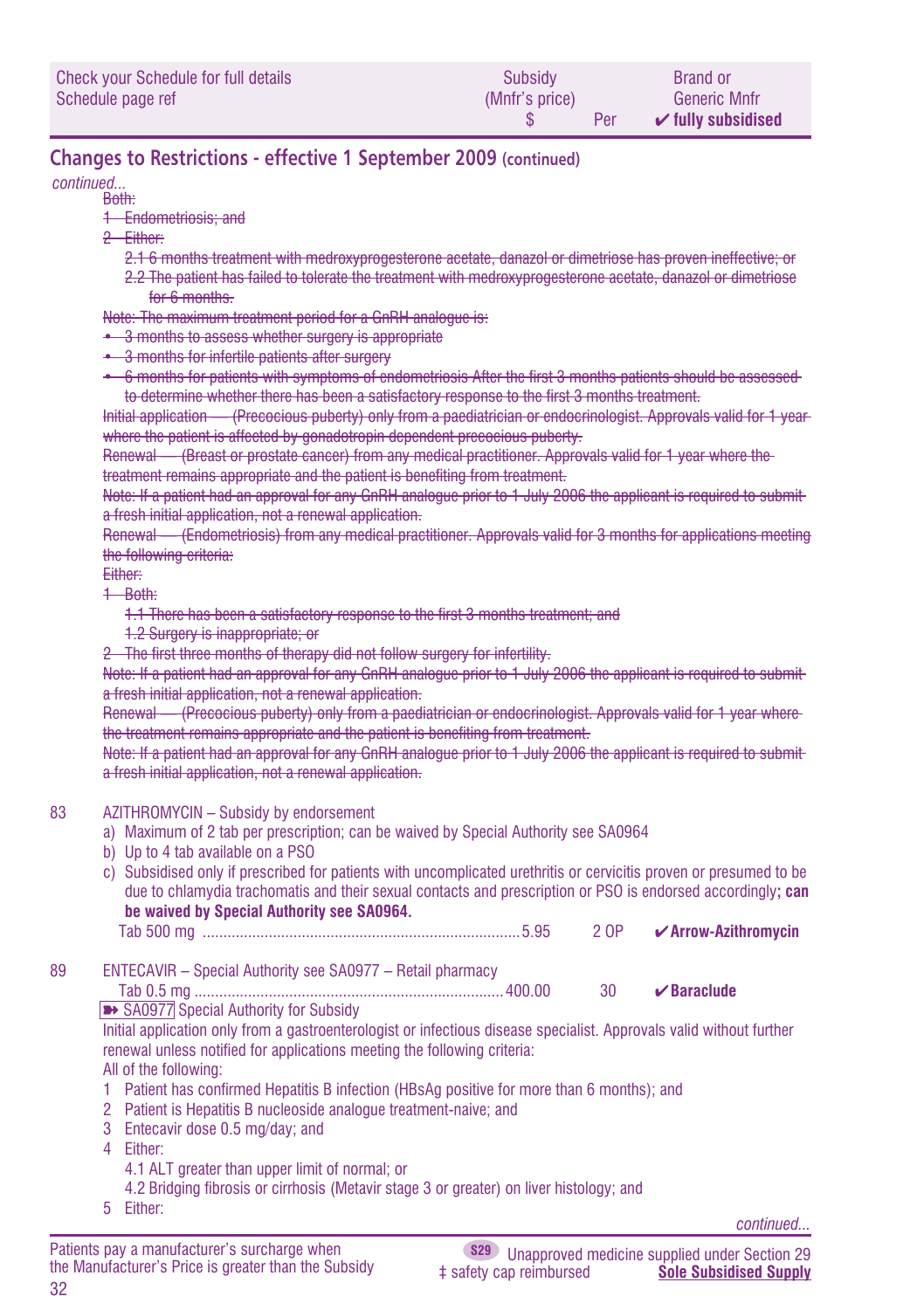| Check your Schedule for full details | Subsidy        | <b>Brand or</b>               |
|--------------------------------------|----------------|-------------------------------|
| Schedule page ref                    | (Mnfr's price) | <b>Generic Mnfr</b>           |
|                                      | Per            | $\checkmark$ fully subsidised |

## **Changes to Restrictions - effective 1 September 2009 (continued)**

|           | Changes to hestiltuons criteriae i september 2005 (committed                                                                                                                             |  |          |                                  |  |  |
|-----------|------------------------------------------------------------------------------------------------------------------------------------------------------------------------------------------|--|----------|----------------------------------|--|--|
| continued |                                                                                                                                                                                          |  |          |                                  |  |  |
|           | 5.1 HBeAg positive; or<br>5.2 patient has $\geq 2,000$ IU HBV DNA units per ml and fibrosis (Metavir stage 2 or greater) on liver histology;                                             |  |          |                                  |  |  |
|           | and                                                                                                                                                                                      |  |          |                                  |  |  |
|           |                                                                                                                                                                                          |  |          |                                  |  |  |
|           | 6 No continuing alcohol abuse or intravenous drug use; and                                                                                                                               |  |          |                                  |  |  |
|           | 7 Not co-infected with HCV, HIV or HDV; and                                                                                                                                              |  |          |                                  |  |  |
|           | 8 Neither ALT nor AST greater than 10 times upper limit of normal; and                                                                                                                   |  |          |                                  |  |  |
|           | 9 No history of hypersensitivity to entecavir; and                                                                                                                                       |  |          |                                  |  |  |
|           | 10 No previous documented lamivudine resistance (either clinical or genotypic).                                                                                                          |  |          |                                  |  |  |
|           | Notes:                                                                                                                                                                                   |  |          |                                  |  |  |
|           | Entecavir should be continued for 6 months following documentation of complete HBeAg seroconversion<br>$\bullet$                                                                         |  |          |                                  |  |  |
|           | (defined as loss of HBeAq plus appearance of anti-HBe plus loss of serum HBV DNA) for patients who were                                                                                  |  |          |                                  |  |  |
|           | HBeAg positive prior to commencing this agent. This period of consolidation therapy should be extended to                                                                                |  |          |                                  |  |  |
|           | 12 months in patients with advanced fibrosis (Metavir Stage F3 or F4).                                                                                                                   |  |          |                                  |  |  |
|           | • Entecavir should be taken on an empty stomach to improve absorption.                                                                                                                   |  |          |                                  |  |  |
|           |                                                                                                                                                                                          |  |          |                                  |  |  |
| 112       | <b>TRANYLCYPROMINE SULPHATE</b>                                                                                                                                                          |  |          |                                  |  |  |
|           |                                                                                                                                                                                          |  | 50       | ✔ Parnate S29 S29                |  |  |
|           | Note - removal of Section 29 annotation                                                                                                                                                  |  |          |                                  |  |  |
| 143       |                                                                                                                                                                                          |  |          |                                  |  |  |
|           | ANASTROZOLE-DP - Subsidy by endorsement                                                                                                                                                  |  |          |                                  |  |  |
|           | Subsidised only for patients with hormone receptor positive advanced breast cancer and the prescription is-                                                                              |  |          |                                  |  |  |
|           | endorsed accordingly.                                                                                                                                                                    |  |          |                                  |  |  |
|           |                                                                                                                                                                                          |  | 30       | $\nu$ DP-Anastrozole             |  |  |
| 147       | CYCLOSPORIN A - Special Authority see SA0470 - Hospital pharmacy [HP3]                                                                                                                   |  |          |                                  |  |  |
|           |                                                                                                                                                                                          |  | 50       |                                  |  |  |
|           |                                                                                                                                                                                          |  |          | $\boldsymbol{\mathsf{v}}$ Neoral |  |  |
|           |                                                                                                                                                                                          |  | 50       | $\boldsymbol{\mathsf{v}}$ Neoral |  |  |
|           |                                                                                                                                                                                          |  | 50       | $\boldsymbol{\nu}$ Neoral        |  |  |
|           |                                                                                                                                                                                          |  | 50 ml OP | $\vee$ Neoral                    |  |  |
|           | SA0470 Special Authority for Subsidy<br>Initial application - (Organ transplant) only from a relevant specialist. Approvals valid without further renewal-                               |  |          |                                  |  |  |
|           | unless notified where the patient is an organ transplant recipient.                                                                                                                      |  |          |                                  |  |  |
|           | Initial application - (Bone marrow transplant or Graft v host disease) only from a relevant specialist. Approvals                                                                        |  |          |                                  |  |  |
|           | valid for 2 years for applications meeting the following criteria:                                                                                                                       |  |          |                                  |  |  |
|           | Either:                                                                                                                                                                                  |  |          |                                  |  |  |
|           | 1 Bone marrow transplant; or                                                                                                                                                             |  |          |                                  |  |  |
|           | 2 Graft v host disease.                                                                                                                                                                  |  |          |                                  |  |  |
|           |                                                                                                                                                                                          |  |          |                                  |  |  |
|           | Initial application — (Psoriasis) only from a dermatologist. Approvals valid for 2 years for applications meeting<br>the following criteria:                                             |  |          |                                  |  |  |
|           | Both:                                                                                                                                                                                    |  |          |                                  |  |  |
|           | 1 Psoriasis; and                                                                                                                                                                         |  |          |                                  |  |  |
|           |                                                                                                                                                                                          |  |          |                                  |  |  |
|           | 2 Applicant must state which systemic and topical therapies have failed.<br>Initial application — (Severe atopic dermatitis) only from a dermatologist. Approvals valid for 6 months for |  |          |                                  |  |  |
|           | applications meeting the following criteria:                                                                                                                                             |  |          |                                  |  |  |
|           | Both:                                                                                                                                                                                    |  |          |                                  |  |  |
|           | 1 Severe atopic dermatitis; and                                                                                                                                                          |  |          |                                  |  |  |
|           | 2 Not responsive to topical therapy, oral antihistamines and other commonly used orthodox therapies.                                                                                     |  |          |                                  |  |  |
|           | Initial application — (Nephrotic Syndrome) only from a relevant specialist. Approvals valid for 2 years for                                                                              |  |          |                                  |  |  |
|           | applications meeting the following criteria:                                                                                                                                             |  |          |                                  |  |  |
|           | Both:                                                                                                                                                                                    |  |          |                                  |  |  |
|           | 1 Nephrotic Syndrome; and                                                                                                                                                                |  |          |                                  |  |  |
|           | 2 Corticosteroid dependent patients who have failed on cytotoxic therapy.                                                                                                                |  |          |                                  |  |  |
|           |                                                                                                                                                                                          |  |          |                                  |  |  |

*continued...*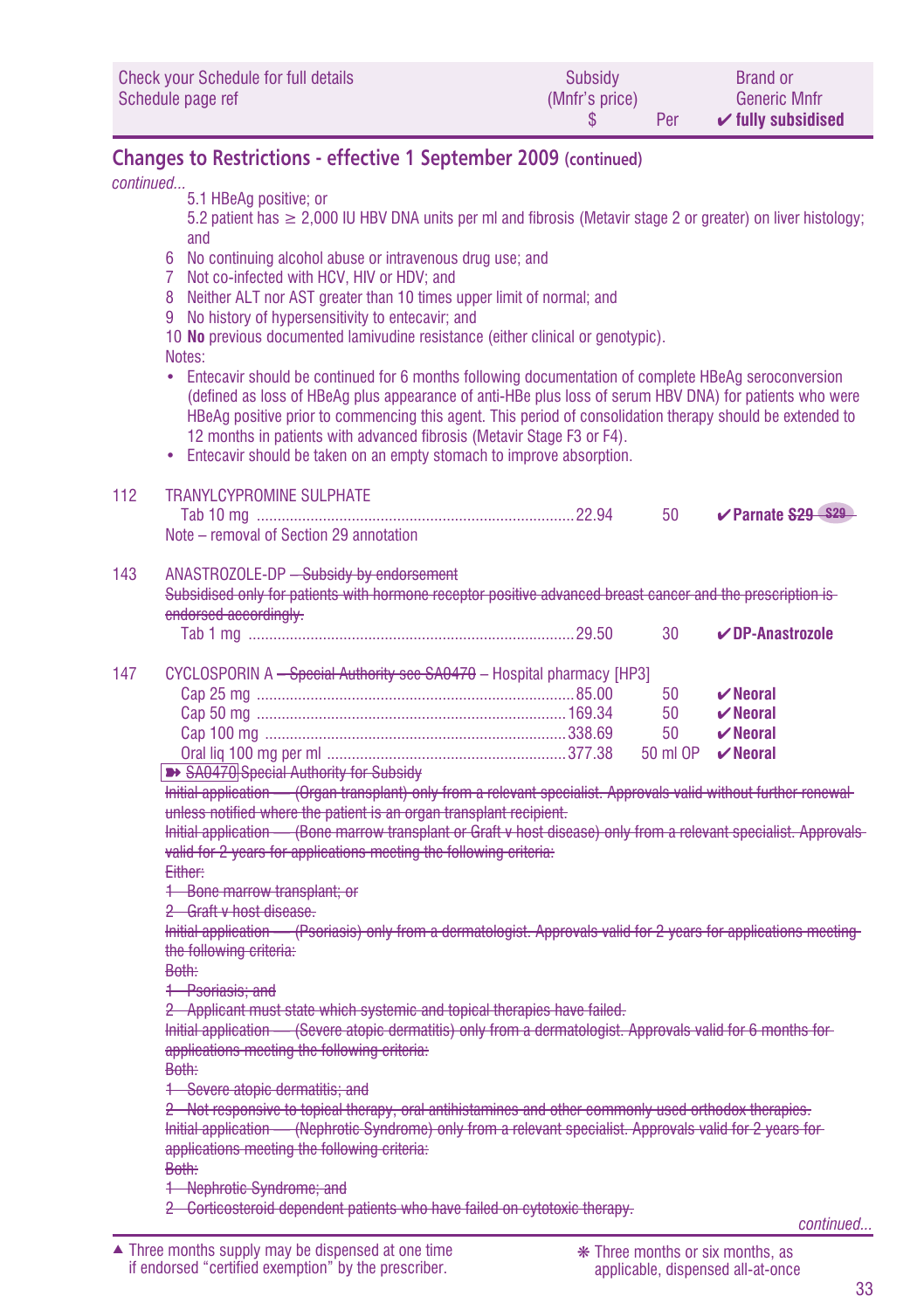| Check your Schedule for full details | Subsidy        | <b>Brand or</b>               |
|--------------------------------------|----------------|-------------------------------|
| Schedule page ref                    | (Mnfr's price) | <b>Generic Mnfr</b>           |
|                                      | Per            | $\mathcal V$ fully subsidised |

### **Changes to Restrictions - effective 1 September 2009 (continued)**

#### *continued...*

Initial application — (Endogenous uveitis) only from a relevant specialist. Approvals valid for 2 years where the patient suffers from endogenous uveitis.

Initial application — (Severe rheumatoid arthritis) only from a rheumatologist. Approvals valid for 2 years for applications meeting the following criteria:

- All of the following:
- 1 Severe rheumatoid arthritis; and
- 2 The patient must be either unresponsive to or unable to tolerate, both sulphasalazine and methotrexate; and
- 3 Patients must have 2 serum creatinine test results within the normal range within the three months prior to initiation of therapy.

Renewal — (Severe atopic dermatitis) only from a dermatologist. Approvals valid for 6 months where the treatment remains appropriate and the patient is benefiting from treatment.

Renewal — (Indications other than severe atopic dermatitis) only from a dermatologist, rheumatologist or relevant specialist. Approvals valid for 2 years where the treatment remains appropriate and the patient is benefiting from treatment.

Guidelines for use of cyclosporin A in rheumatoid arthritis

Monitoring:

- All patients require frequent monitoring for creatinine levels and blood pressure:
- fortnightly, in the first three months of therapy and then monthly, if results are stable;
- if dose is increased or there is a rise in serum creatinine or blood pressure, then more frequent monitoring is required.

Contraindications:

Cyclosporin A is contraindicated in patients with the following conditions:

- current or past malignancy;
- uncontrolled hypertension;
- renal dysfunction (abnormal serum creatinine for age and sex);
- immunodeficiency and neutropenia:
- abnormally low white blood cell count or platelet count; or
- liver function tests more than twice the upper limit of normal.

Caution in use:

- age above 65 years;
- controlled hypertension;
- use of anti-epileptic medications;
- use of ketoconazole, fluconazole, trimethoprim, erythromycin, verapamil, and diltiazem;
- concurrent or previous use of alkylating agents such as cyclophosphamide;
- use of any experimental drug within the past three months;
- premalignant conditions such as leukoplakia, monoclonal paraproteinaemia, myelodysplastic syndrome and dysplastic naevi;
- active infection may necessitate temporary discontinuation;
- pregnancy and lactation.

Therapy should be discontinued if there has been no improvement after 6 months with the patient on the maximum tolerated dose. For further information please consult the data sheet.

166 PILOCARPINE ORAL LIQUID

Pilocarpine **4% 6%** eye drops qs Preservative qs Water to 500 ml (Preservative should be used if quantity supplied is for more than 5 days.)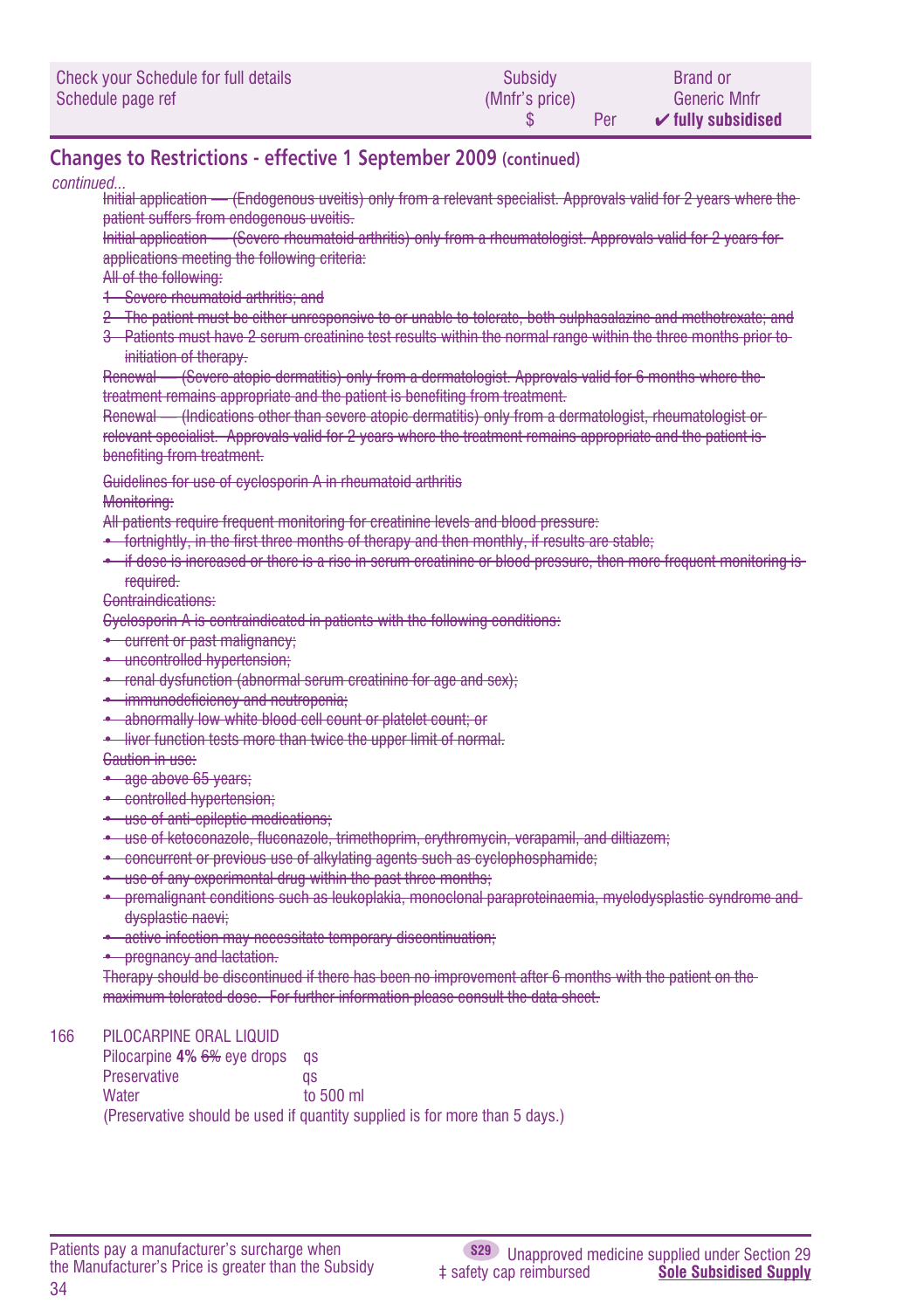|     | <b>Check your Schedule for full details</b><br>Schedule page ref                         | Subsidy<br>(Mnfr's price)<br>S | Per                  | <b>Brand or</b><br><b>Generic Mnfr</b><br>$\checkmark$ fully subsidised                                      |
|-----|------------------------------------------------------------------------------------------|--------------------------------|----------------------|--------------------------------------------------------------------------------------------------------------|
|     | <b>Changes to Subsidy and Manufacturer's Price</b><br><b>Effective 1 December 2009</b>   |                                |                      |                                                                                                              |
| 99  | DICLOFENAC SODIUM (4 subsidy)                                                            | (3.51)                         | 100                  | Apo-Diclo                                                                                                    |
|     |                                                                                          | (25.88)                        | 500                  | Apo-Diclo                                                                                                    |
| 122 | QUETIAPINE (+ subsidy)                                                                   |                                | 90<br>90<br>90<br>90 | $\boldsymbol{\nu}$ Quetapel<br>$\boldsymbol{\nu}$ Quetapel<br>$\boldsymbol{\nu}$ Quetapel<br>$\vee$ Quetapel |
| 138 | BLEOMYCIN SULPHATE - PCT only - Specialist († subsidy)                                   |                                | $1,000$ iu           | $\boldsymbol{\mathsf{V}}$ Baxter                                                                             |
| 144 | LETROZOLE (4 price)                                                                      |                                | 30                   | $\checkmark$ Femara                                                                                          |
| 145 | AZATHIOPRINE - Retail pharmacy-Specialist († subsidy)                                    |                                | 100                  | $\boldsymbol{\checkmark}$ Azamun                                                                             |
| 159 | LATANOPROST - Retail pharmacy - Specialist (# subsidy)                                   | (19.50)                        | $2.5ml$ OP           | <b>Xalatan</b>                                                                                               |
| 160 | <b>ATROPINE SULPHATE (1 subsidy)</b>                                                     |                                | 15 ml OP             | $\boldsymbol{\checkmark}$ Atropt                                                                             |
| 182 | GLUTEN FREE BREAD MIX - Special Authority see SA0722 - Hospital pharmacy [HP3] (1 price) |                                | 1,000 g OP           |                                                                                                              |
|     |                                                                                          | (7.32)<br>4.77                 |                      | <b>NZB Low Gluten</b><br><b>Bread Mix</b>                                                                    |
|     |                                                                                          | (8.71)                         |                      | <b>Bakels Gluten Free</b><br><b>Health Bread Mix</b>                                                         |
|     |                                                                                          | 3.51<br>(10.87)                |                      | <b>Horleys Bread Mix</b>                                                                                     |
| 182 | GLUTEN FREE FLOUR - Special Authority see SA0722 - Hospital pharmacy [HP3] († price)     | (18.10)                        | $2,000$ g OP         | <b>Horleys Flour</b>                                                                                         |
|     | <b>Effective 1 November 2009</b>                                                         |                                |                      |                                                                                                              |
| 26  | MESALAZINE (+ subsidy)                                                                   |                                | 100                  | $\vee$ Pentasa                                                                                               |
| 27  | LANSOPRAZOLE (+ subsidy)                                                                 |                                | 28<br>28             | $\vee$ Solox<br>$\vee$ Solox                                                                                 |

Three months supply may be dispensed at one time if endorsed "certified exemption" by the prescriber. ▲ ❋ Three months or six months, as

applicable, dispensed all-at-once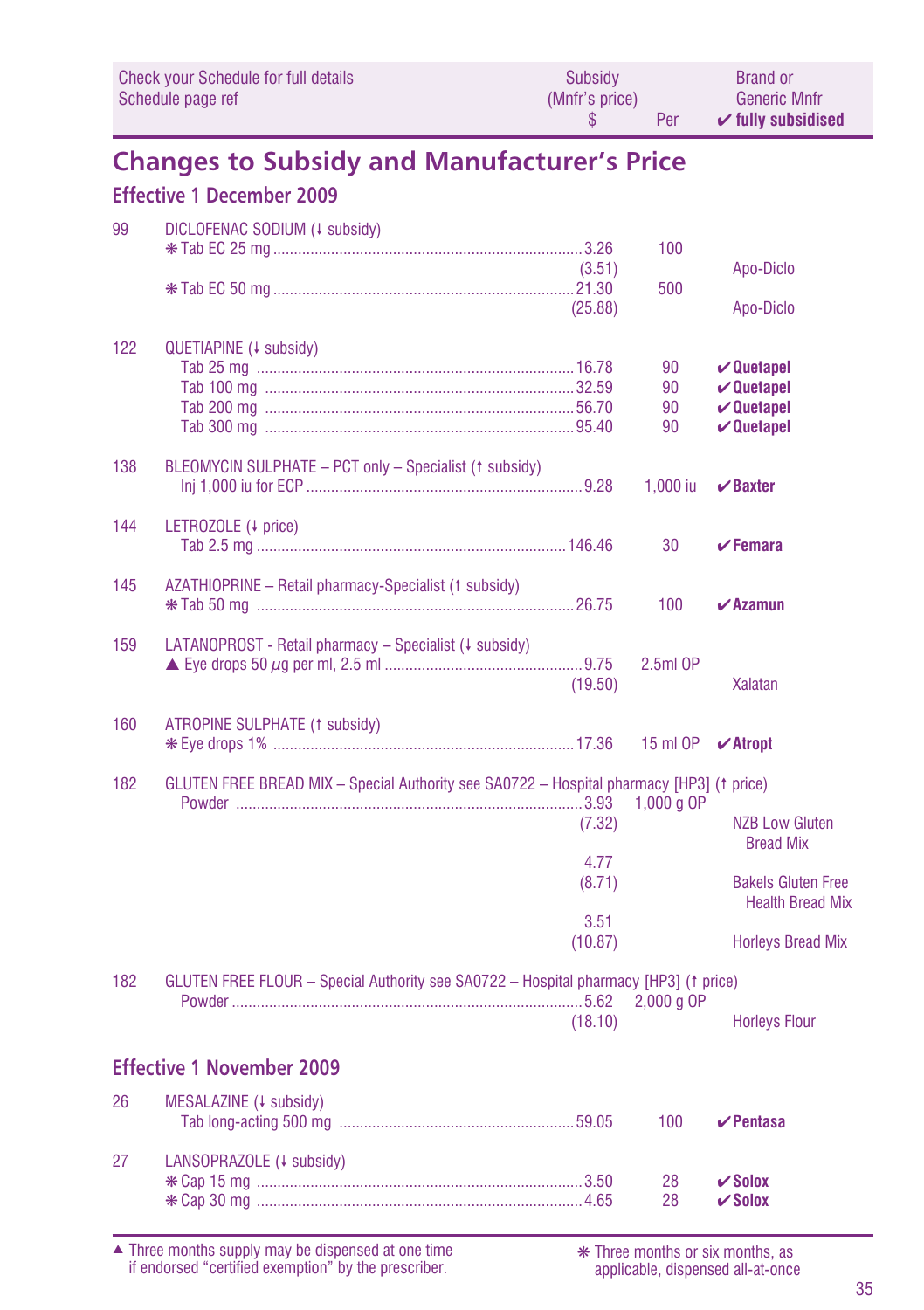|     | <b>Check your Schedule for full details</b><br>Schedule page ref                                                                                                                                                       | Subsidy<br>(Mnfr's price)<br>\$ | Per              | <b>Brand or</b><br><b>Generic Mnfr</b><br>$\checkmark$ fully subsidised |
|-----|------------------------------------------------------------------------------------------------------------------------------------------------------------------------------------------------------------------------|---------------------------------|------------------|-------------------------------------------------------------------------|
|     | Changes to Subsidy and Manufacturer's Price - effective 1 November 2009 (continued)                                                                                                                                    |                                 |                  |                                                                         |
| 58  | $ISOTRETIMON - Special Authority$ see SA0955 - Retail pharmacy ( $\downarrow$ subsidy)                                                                                                                                 |                                 | 100<br>100       | $\checkmark$ Isotane 10<br>$\checkmark$ Isotane 20                      |
| 63  | ZINC († price)                                                                                                                                                                                                         | (12.00)                         | 500 <sub>g</sub> | <b>PSM</b>                                                              |
| 67  | SUNSCREENS, PROPRIETARY - Subsidy by endorsement (# price)<br>Only if prescribed for a patient with severe photosensitivity secondary to a defined clinical condition and the<br>prescription is endorsed accordingly. |                                 |                  |                                                                         |
|     |                                                                                                                                                                                                                        | (5.50)                          | 50 g OP          | Aguasun Oil Free<br>Faces SPF30+                                        |
|     |                                                                                                                                                                                                                        | (6.94)                          | 125 ml OP        | Aguasun $30+$                                                           |
| 122 | LITHIUM CARBONATE (1 subsidy)                                                                                                                                                                                          |                                 | 100              | $\nu$ Douglas                                                           |
| 126 | <b>OXAZEPAM - Month Restriction († price)</b><br>‡ Safety cap for extemporaneously compounded oral liquid preparations.                                                                                                | (5.89)                          | 100              | $0x$ -Pam                                                               |
|     | ‡ Safety cap for extemporaneously compounded oral liquid preparations.                                                                                                                                                 | (8.13)                          | 100              | $0x$ -Pam                                                               |
| 128 | NITRAZEPAM - Month Restriction († price)<br>‡ Safety cap for extemporaneously compounded oral liquid preparations.                                                                                                     | (4.98)                          | 100              | <b>Nitrados</b>                                                         |
| 139 | <b>IDARUBICIN HYDROCHLORIDE - PCT only - Specialist (1 subsidy)</b>                                                                                                                                                    |                                 | 1                | $\checkmark$ Zavedos                                                    |
| 167 | <b>CODEINE PHOSPHATE (1 price)</b>                                                                                                                                                                                     | (90.09)                         | 25 <sub>g</sub>  | <b>Douglas</b>                                                          |
|     | a) Only in extemporaneously compounded codeine linctus diabetic or codeine linctus paediatric.<br>b) $\ddagger$ Safety cap for extemporaneously compounded oral liquid preparations.                                   |                                 |                  |                                                                         |
|     | <b>Effective 1 October 2009</b>                                                                                                                                                                                        |                                 |                  |                                                                         |
| 26  | <b>HYDROCORTISONE ACETATE (1 subsidy)</b>                                                                                                                                                                              |                                 |                  |                                                                         |
| 27  | ATROPINE SULPHATE (1 subsidy)<br>* Inj 600 µg, 1 ml - Up to 5 inj available on a PS052.00                                                                                                                              |                                 | 50               | $\boldsymbol{\checkmark}$ AstraZeneca                                   |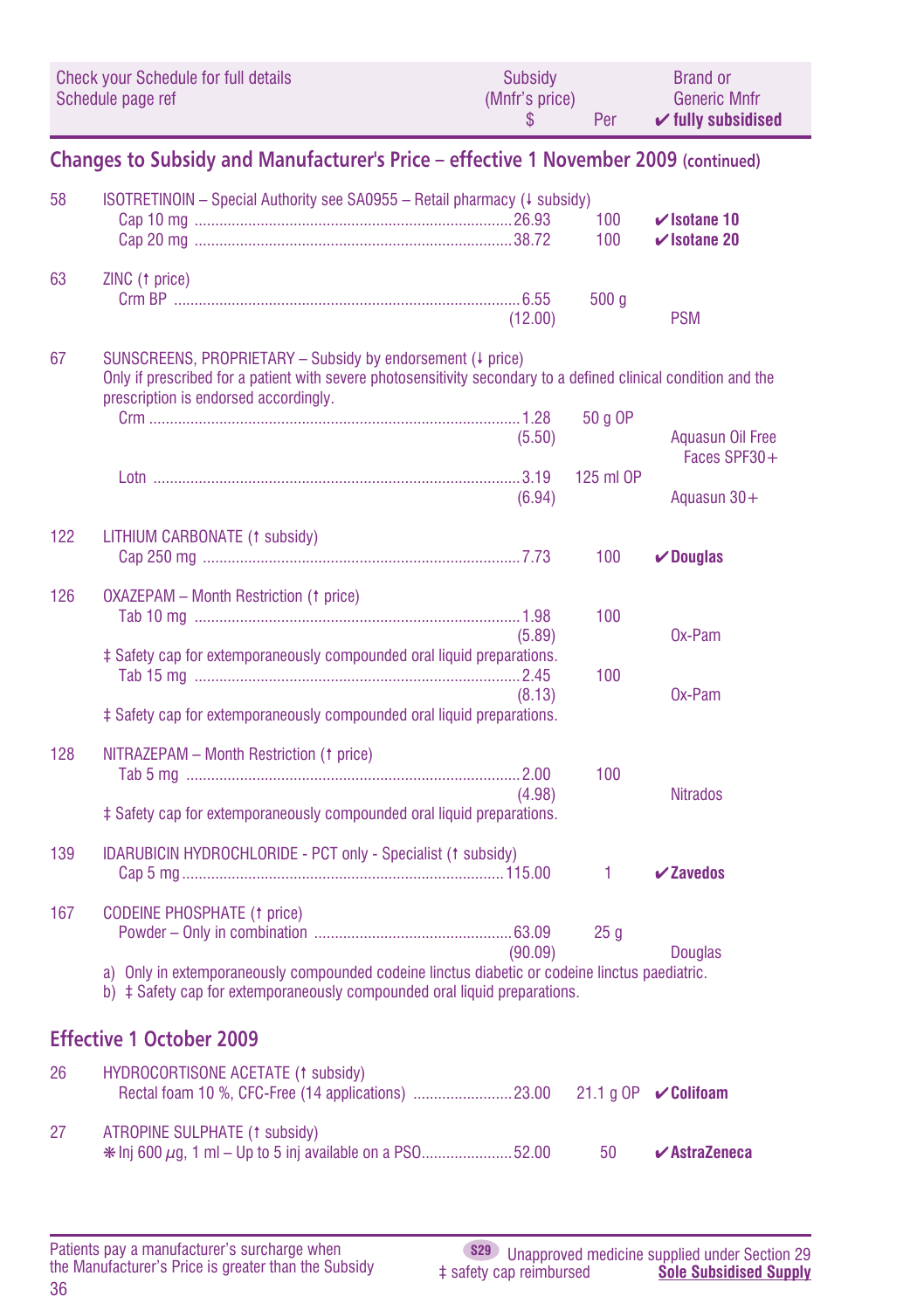| Check your Schedule for full details | Subsidy        | <b>Brand or</b>               |
|--------------------------------------|----------------|-------------------------------|
| Schedule page ref                    | (Mnfr's price) | <b>Generic Mnfr</b>           |
|                                      | Per            | $\checkmark$ fully subsidised |

## **Changes to Subsidy and Manufacturer's Price – effective 1 October 2009 (continued)**

| 30 | PIOGLITAZONE - Special Authority see SA0959 - Retail pharmacy (4 subsidy)                                          |         |            |                                        |
|----|--------------------------------------------------------------------------------------------------------------------|---------|------------|----------------------------------------|
|    |                                                                                                                    |         | 28         |                                        |
|    |                                                                                                                    | (45.78) |            | Actos                                  |
|    |                                                                                                                    |         | 28         |                                        |
|    |                                                                                                                    | (70.43) |            | Actos                                  |
|    |                                                                                                                    |         | 28         |                                        |
|    |                                                                                                                    | (89.39) |            | Actos                                  |
| 32 | BLOOD GLUCOSE DIAGNOSTIC TEST STRIP (4 subsidy)                                                                    |         |            |                                        |
|    | The number of test strips available on a prescription is restricted to 50 unless:                                  |         |            |                                        |
|    | 1) Prescribed with insulin or a sulphonylurea but are on a different prescription and the prescription is endorsed |         |            |                                        |
|    | accordingly; or                                                                                                    |         |            |                                        |
|    | 2) Prescribed on the same prescription as insulin or a sulphonylurea in which case the prescription is deemed to   |         |            |                                        |
|    | be endorsed: or                                                                                                    |         |            |                                        |
|    | 3) Prescribed for a pregnant woman with diabetes and endorsed accordingly.                                         |         |            |                                        |
|    |                                                                                                                    |         |            | 50 test OP <b>∠ Accu-Chek Performa</b> |
| 36 | VITAMIN A WITH VITAMINS D AND C ( $\uparrow$ subsidy and $\downarrow$ price)                                       |         |            |                                        |
|    | Soln 1000 u with Vitamin D 400 u and ascorbic acid 30 mg                                                           |         |            |                                        |
|    |                                                                                                                    |         | 10 ml OP   | $V$ Vitadol C                          |
|    |                                                                                                                    |         |            |                                        |
| 42 | <b>HEPARIN SODIUM (1 subsidy)</b>                                                                                  |         |            |                                        |
|    |                                                                                                                    |         | 5          | $\boldsymbol{\checkmark}$ Mayne        |
|    |                                                                                                                    |         |            |                                        |
| 44 | POTASSIUM CHLORIDE (1 subsidy)                                                                                     |         |            |                                        |
|    |                                                                                                                    |         | 200        | $\vee$ Span-K                          |
| 54 | CLONIDINE (1 subsidy)                                                                                              |         |            |                                        |
|    | $*$ TDDS 2.5 mg, 100 $\mu$ g per day - Only on a prescription23.30                                                 |         | 4          | $\vee$ Catapres-TTS-1                  |
|    | $*$ TDDS 5 mg, 200 $\mu$ g per day – Only on a prescription32.80                                                   |         | 4          | <b>∠Catapres-TTS-2</b>                 |
|    | *TDDS 7.5 mg, 300 µg per day - Only on a prescription 41.20                                                        |         | 4          | <b>∠Catapres-TTS-3</b>                 |
|    |                                                                                                                    |         |            |                                        |
| 54 | CLONIDINE HYDROCHLORIDE (1 subsidy)                                                                                |         |            |                                        |
|    |                                                                                                                    |         | 100        | $\mathbf{\triangleright}$ Catapres     |
|    |                                                                                                                    |         | 5          | $\mathbf{\triangleright}$ Catapres     |
| 60 | CALAMINE (+ subsidy)                                                                                               |         |            |                                        |
|    | a) Only on a prescription                                                                                          |         |            |                                        |
|    | b) Not in combination                                                                                              |         |            |                                        |
|    |                                                                                                                    |         | 100q       |                                        |
|    |                                                                                                                    | (3.02)  |            | <b>ABM</b>                             |
|    |                                                                                                                    |         | $2.000$ ml |                                        |
|    |                                                                                                                    | (19.44) |            | <b>ABM</b>                             |
|    |                                                                                                                    |         |            |                                        |
| 61 | CLOBETASOL PROPIONATE (1 subsidy)                                                                                  |         |            |                                        |
|    |                                                                                                                    |         | 30 a OP    | $\vee$ Dermol                          |
|    |                                                                                                                    |         | 30 a OP    | $\boldsymbol{\mathsf{v}}$ Dermol       |
| 64 | WOOL FAT WITH MINERAL OIL - Only on a prescription (1 price)                                                       |         |            |                                        |
|    |                                                                                                                    |         | $1.000$ ml |                                        |
|    |                                                                                                                    | (20.53) |            | Alpha-Keri Lotion                      |
|    |                                                                                                                    |         |            |                                        |

Three months supply may be dispensed at one time if endorsed "certified exemption" by the prescriber. ▲ ❋ Three months or six months, as

applicable, dispensed all-at-once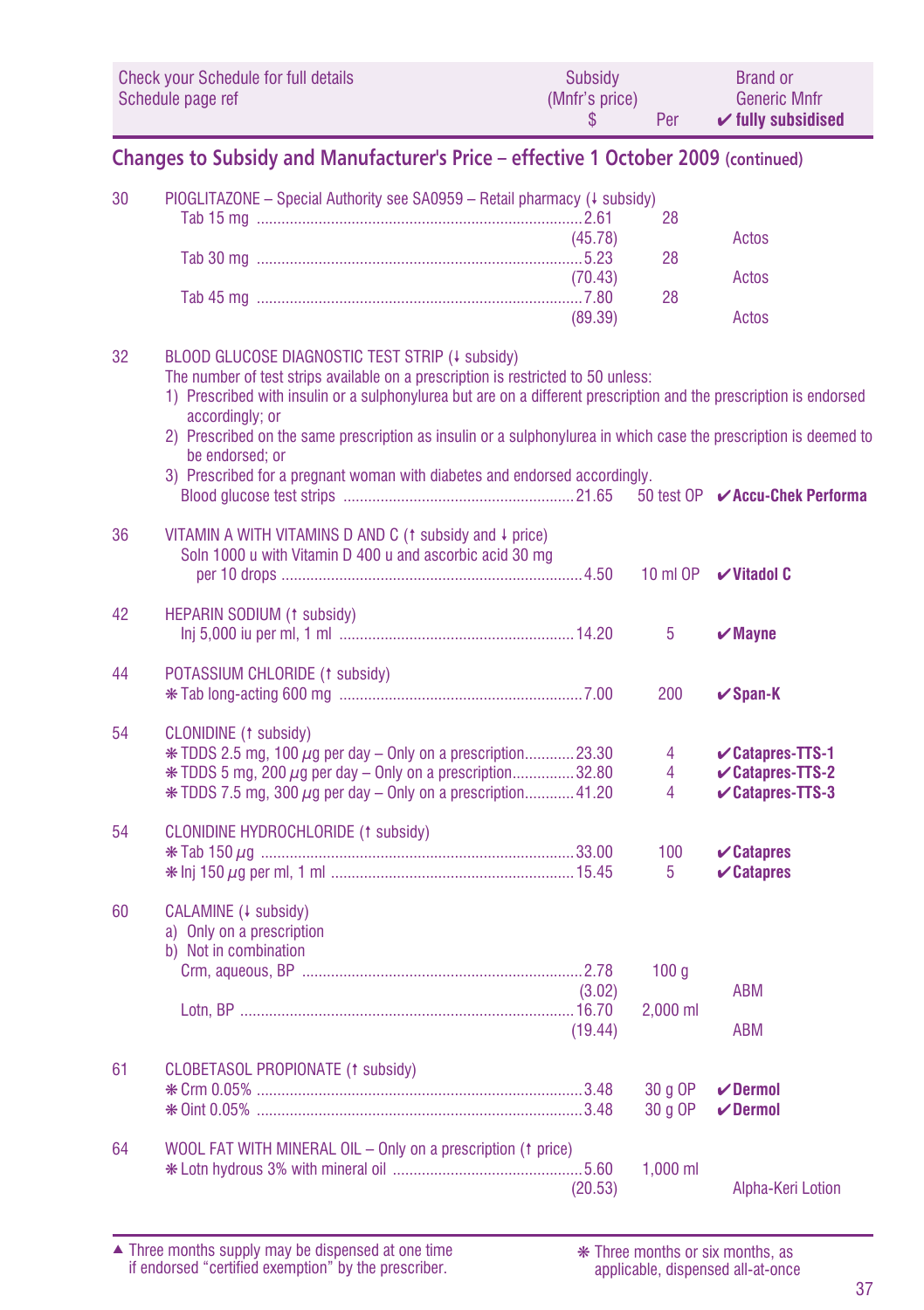|     | Check your Schedule for full details<br>Schedule page ref                                                                                                                                                                                                | Subsidy<br>(Mnfr's price)<br>\$. | Per                  | <b>Brand or</b><br><b>Generic Mnfr</b><br>$\checkmark$ fully subsidised               |
|-----|----------------------------------------------------------------------------------------------------------------------------------------------------------------------------------------------------------------------------------------------------------|----------------------------------|----------------------|---------------------------------------------------------------------------------------|
|     | Changes to Subsidy and Manufacturer's Price - effective 1 October 2009 (continued)                                                                                                                                                                       |                                  |                      |                                                                                       |
| 66  | BETAMETHASONE VALERATE (1 subsidy)                                                                                                                                                                                                                       |                                  |                      | 100 ml OP <b>∕Beta Scalp</b>                                                          |
| 66  | CLOBETASOL PROPIONATE (1 subsidy)                                                                                                                                                                                                                        |                                  | 30 ml OP             | $V$ Dermol                                                                            |
| 73  | OXYTOCIN - Up to 5 inj available on a PSO (1 subsidy)<br>Inj 5 iu with ergometrine maleate 500 $\mu$ g per ml, 1 ml  10.12                                                                                                                               |                                  | 5<br>5<br>5          | $\checkmark$ Syntocinon<br>$\checkmark$ Syntocinon<br>$\checkmark$ Syntometrine       |
| 75  | HYDROCORTISONE (1 subsidy)                                                                                                                                                                                                                               |                                  | 100<br>100           | $\vee$ Douglas<br>$\nu$ Douglas                                                       |
| 75  | METHYLPREDNISOLONE SODIUM SUCCINATE - Retail pharmacy-Specialist (1 subsidy)                                                                                                                                                                             |                                  | 1                    | $\boldsymbol{\checkmark}$ Solu-Medrol                                                 |
| 82  | LEUPRORELIN - Hospital pharmacy [HP3] (+ subsidy)                                                                                                                                                                                                        |                                  | 1<br>1<br>1<br>1     | $\checkmark$ Eligard<br>$\checkmark$ Eligard<br>$\checkmark$ Eligard<br>$\nu$ Eligard |
| 85  | FLUCLOXACILLIN SODIUM (1 subsidy)<br>Grans for oral liq 125 mg per 5 ml - Up to 200 ml available<br>Grans for oral liq 250 mg per 5 ml - Up to 200 ml available                                                                                          |                                  | $100$ ml<br>$100$ ml | $\sqrt{AFT}$<br>$V$ AFT                                                               |
| 87  | <b>GENTAMICIN SULPHATE (1 subsidy)</b><br>Inj 40 mg per ml, 2 ml - Hospital pharmacy [HP3] - Subsidy<br>Only if prescribed for a dialysis or cystic fibrosis patient or for prophylaxis of endocarditis and the prescription is<br>endorsed accordingly. |                                  | 10                   | $\vee$ Pfizer                                                                         |
| 100 | NAPROXEN (1 subsidy)                                                                                                                                                                                                                                     |                                  | 500<br>250           | $\checkmark$ Noflam 250<br>$\checkmark$ Noflam 500                                    |
| 107 | BACLOFEN (1 subsidy)                                                                                                                                                                                                                                     |                                  | 100                  | $\vee$ Pacifen                                                                        |
| 107 | <b>QUININE SULPHATE (1 subsidy)</b><br>‡ Safety cap for extemporaneously compounded oral liquid preparations.                                                                                                                                            |                                  | 500                  | VQ300                                                                                 |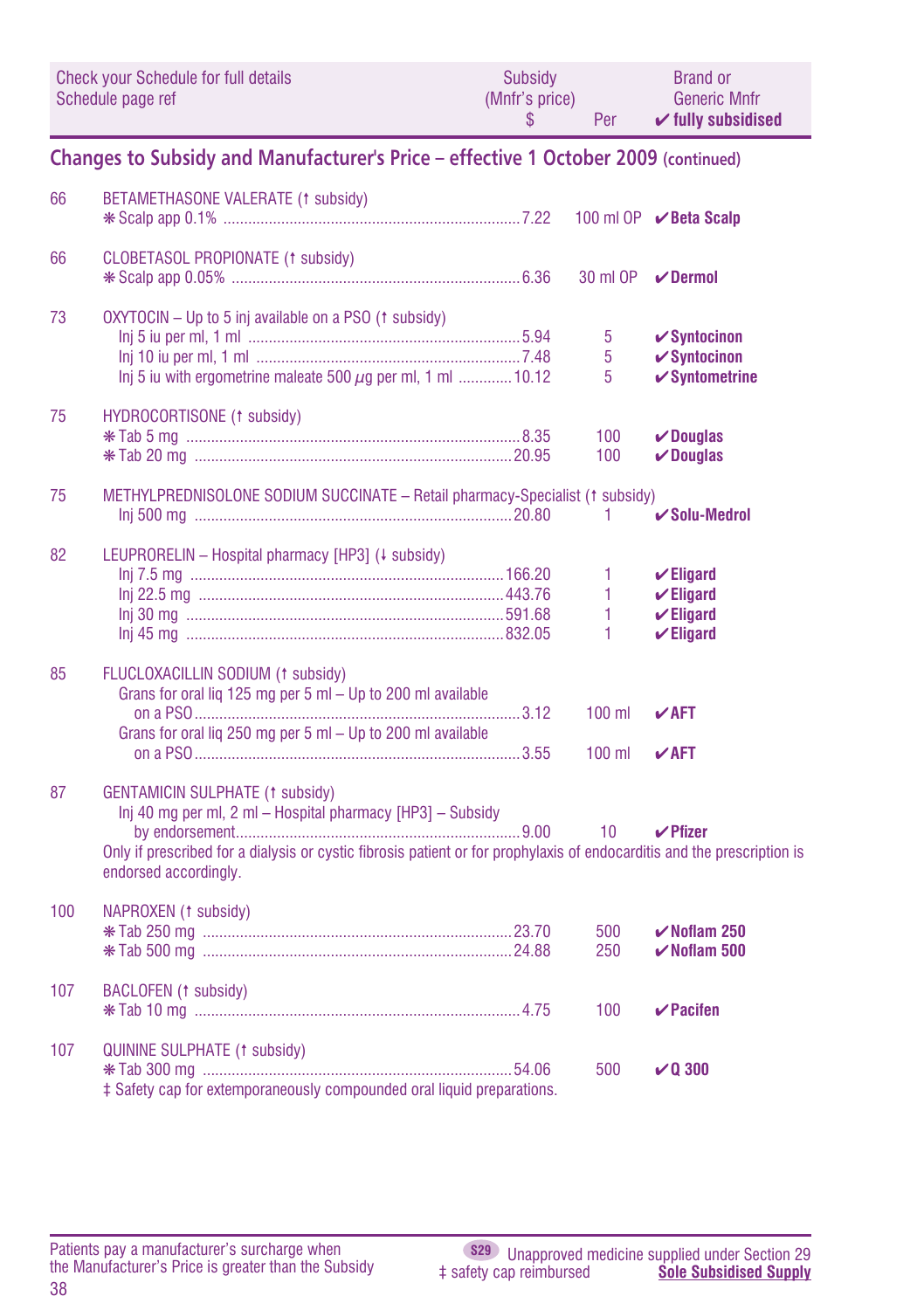| Check your Schedule for full details | Subsidy        | <b>Brand or</b>               |
|--------------------------------------|----------------|-------------------------------|
| Schedule page ref                    | (Mnfr's price) | <b>Generic Mnfr</b>           |
|                                      | Per            | $\checkmark$ fully subsidised |

### **Changes to Subsidy and Manufacturer's Price – effective 1 October 2009 (continued)**

| 110 | MORPHINE HYDROCHLORIDE (1 subsidy)<br>a) Only on a controlled drug form<br>b) No patient co-payment payable                                                                                                                                                                                                                |         | 200 ml<br>200 ml<br>200 ml<br>200 ml | $\nu$ RA-Morph<br>$\nu$ RA-Morph<br>$\nu$ RA-Morph<br>$\nu$ RA-Morph                                                 |
|-----|----------------------------------------------------------------------------------------------------------------------------------------------------------------------------------------------------------------------------------------------------------------------------------------------------------------------------|---------|--------------------------------------|----------------------------------------------------------------------------------------------------------------------|
| 110 | <b>MORPHINE SULPHATE (1 subsidy)</b><br>a) Only on a controlled drug form<br>b) No patient co-payment payable                                                                                                                                                                                                              |         | 10                                   | $\boldsymbol{\mathsf{v}}$ Sevredol                                                                                   |
|     |                                                                                                                                                                                                                                                                                                                            |         | 10                                   | $\checkmark$ Sevredol                                                                                                |
| 112 | MOCLOBEMIDE (1 subsidy)<br>Note: There is a significant cost differential between moclobemide and fluoxetine (moclobemide being about<br>three times more expensive). For depressive syndromes it is therefore more cost-effective to start treatment with<br>fluoxetine first before considering prescribing moclobemide. |         | 500<br>100                           | $\boldsymbol{\checkmark}$ Apo-Moclobemide<br>$\boldsymbol{\checkmark}$ Apo-Moclobemide                               |
| 117 | CLONIDINE HYDROCHLORIDE (1 subsidy)                                                                                                                                                                                                                                                                                        |         | 100                                  | $\nu$ Dixarit                                                                                                        |
| 119 | LEVODOPA WITH CARBIDOPA (+ subsidy)                                                                                                                                                                                                                                                                                        |         | 100<br>100                           | $\checkmark$ Sinemet CR<br>$\checkmark$ Sinemet                                                                      |
| 134 | CARBOPLATIN - PCT only - Specialist                                                                                                                                                                                                                                                                                        |         | 1<br>1<br>1<br>1<br>1 <sub>mq</sub>  | ✔ Carboplatin Ebewe<br>✔ Carboplatin Ebewe<br>$\checkmark$ Carboplatin Ebewe<br>✔ Carboplatin Ebewe<br>$\vee$ Baxter |
| 155 | SODIUM CROMOGLYCATE (1 subsidy)                                                                                                                                                                                                                                                                                            |         | 22 ml OP                             | $\vee$ Rex                                                                                                           |
| 159 | DORZOLAMIDE HYDROCHLORIDE WITH TIMOLOL MALEATE (+ subsidy)                                                                                                                                                                                                                                                                 |         | 5 ml OP                              | $\mathcal{C}$ Cosopt                                                                                                 |
|     | <b>Effective 1 September 2009</b>                                                                                                                                                                                                                                                                                          |         |                                      |                                                                                                                      |
| 32  | INSULIN PEN NEEDLES - Maximum of 100 dev per prescription (4 subsidy)                                                                                                                                                                                                                                                      |         | 100                                  | $\vee$ B-D Micro-Fine                                                                                                |
| 40  | CLOPIDOGREL - Special Authority see SA0867 - Retail pharmacy (4 subsidy)                                                                                                                                                                                                                                                   | (73.38) | 28                                   | √ Apo-Clopidogrel<br><b>Plavix</b>                                                                                   |

Three months supply may be dispensed at one time if endorsed "certified exemption" by the prescriber. ▲ ❋ Three months or six months, as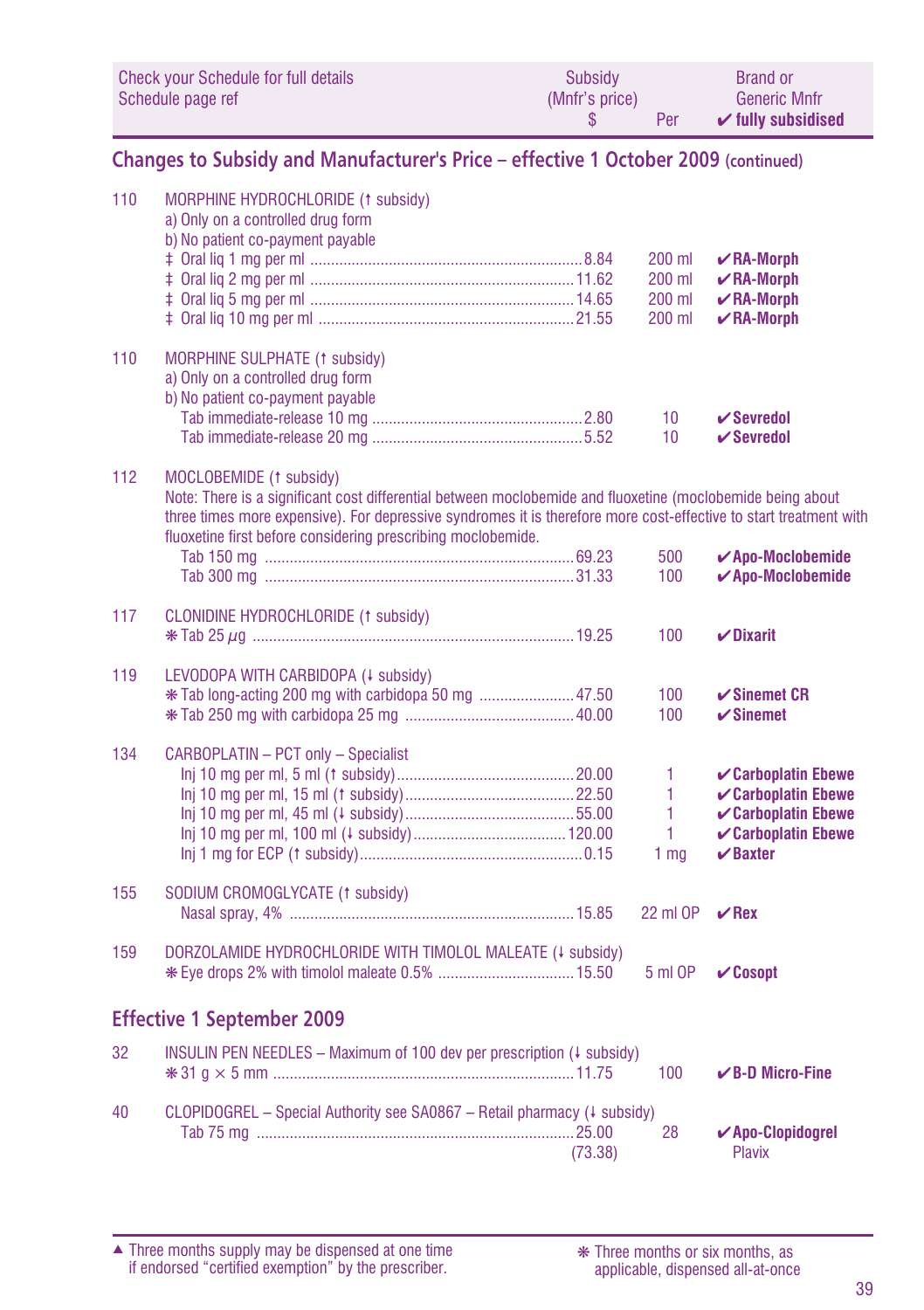|     | <b>Check your Schedule for full details</b><br>Schedule page ref                        | Subsidy<br>(Mnfr's price)<br>\$ | Per                        | <b>Brand or</b><br><b>Generic Mnfr</b><br>$\checkmark$ fully subsidised |
|-----|-----------------------------------------------------------------------------------------|---------------------------------|----------------------------|-------------------------------------------------------------------------|
|     | Changes to Subsidy and Manufacturer's Price - effective 1 September 2009 (continued)    |                                 |                            |                                                                         |
| 52  | METOPROLOL SUCCINATE (4 subsidy)                                                        |                                 |                            |                                                                         |
|     |                                                                                         |                                 | 30                         | $\vee$ Betaloc CR                                                       |
|     |                                                                                         |                                 | 30                         | $\boldsymbol{\checkmark}$ Betaloc CR                                    |
|     |                                                                                         |                                 | 30                         | $\vee$ Betaloc CR                                                       |
|     |                                                                                         |                                 | 30                         | $\vee$ Betaloc CR                                                       |
| 64  | POVIDONE IODINE (1 subsidy)<br>Skin preparation, povidone iodine 10% with               |                                 |                            |                                                                         |
|     |                                                                                         |                                 | 500 ml                     | <b>∕Betadine Skin Prep</b>                                              |
| 82  | DANAZOL - Retail pharmacy-Specialist († subsidy)                                        |                                 |                            |                                                                         |
|     |                                                                                         |                                 | 30                         | $V$ D-Zol                                                               |
|     |                                                                                         | 68.33                           | 100                        | $\vee$ Azol                                                             |
|     |                                                                                         |                                 | 30                         | $\nu$ D-Zol                                                             |
| 117 | BETAHISTINE DIHYDROCHLORIDE (1 subsidy)                                                 |                                 | 84                         | $V$ Vergo 16                                                            |
|     |                                                                                         |                                 |                            |                                                                         |
| 141 | VINORELBINE - PCT only - Specialist - Special Authority see SA0901 (4 subsidy)          |                                 |                            |                                                                         |
|     |                                                                                         |                                 | 1 <sub>mq</sub>            | $\vee$ Baxter                                                           |
| 143 | FLUTAMIDE - Hospital pharmacy [HP3]-Specialist († subsidy)                              |                                 |                            |                                                                         |
|     |                                                                                         |                                 | 100                        | $\checkmark$ Flutamin                                                   |
| 155 | <b>BUDESONIDE (1 price)</b>                                                             |                                 |                            |                                                                         |
|     |                                                                                         |                                 | 200 dose OP                |                                                                         |
|     |                                                                                         | (4.00)                          |                            | <b>Butacort Aqueous</b>                                                 |
|     |                                                                                         |                                 | 200 dose OP                |                                                                         |
|     |                                                                                         | (4.81)                          |                            | <b>Butacort Aqueous</b>                                                 |
| 158 | FLUOROMETHOLONE (4 subsidy)                                                             |                                 |                            |                                                                         |
|     |                                                                                         |                                 | 5 ml OP                    |                                                                         |
|     |                                                                                         | (4.30)                          |                            | Flucon                                                                  |
| 175 | ORAL FEED 1KCAL/ML - Special Authority see SA0589 - Hospital pharmacy [HP3] († subsidy) |                                 |                            |                                                                         |
|     |                                                                                         |                                 | 200 ml OP <b>∕Fortimel</b> |                                                                         |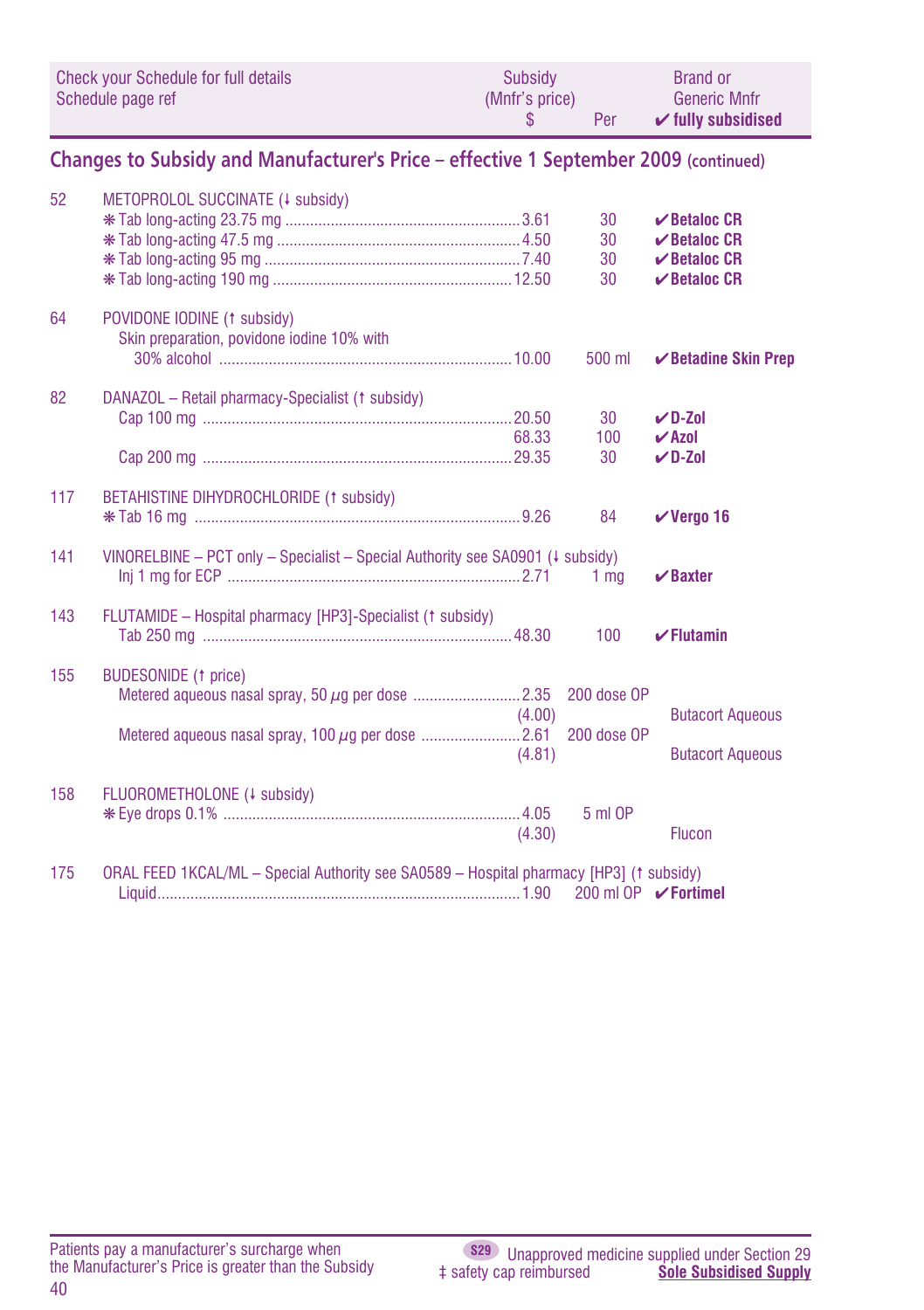|     | <b>Check your Schedule for full details</b><br>Schedule page ref                   | Subsidy<br>(Mnfr's price)<br><sup>\$</sup> | Per | <b>Brand or</b><br>Generic Mnfr<br>$\checkmark$ fully subsidised |
|-----|------------------------------------------------------------------------------------|--------------------------------------------|-----|------------------------------------------------------------------|
|     | <b>Changes to Brand Name</b><br>Effective 1 December 2009                          |                                            |     |                                                                  |
| 175 | ORAL FEED 1KCAL/ML - Special Authority see SA0589 - Hospital pharmacy [HP3]        |                                            |     | <b>Fortimel</b>                                                  |
|     | <b>Effective 1 November 2009</b>                                                   |                                            |     |                                                                  |
| 172 | <b>PROTEIN SUPPLEMENT - Special Authority see SA0582 - Hospital pharmacy [HP3]</b> |                                            |     |                                                                  |
|     | <b>Effective 1 October 2009</b>                                                    |                                            |     |                                                                  |
| 137 | AMSACRINE - PCT only - Specialist                                                  |                                            | 6   | $\sqrt{2}$ Amsidine Amsidyl<br><b>S29</b>                        |

## **Changes to Sole Subsidised Supply**

## **Effective 1 December 2009**

For the list of new Sole Subsidised Supply products effective 1 December 2009 refer to the bold entries in the cumulative Sole Subsidised Supply table pages 11-17.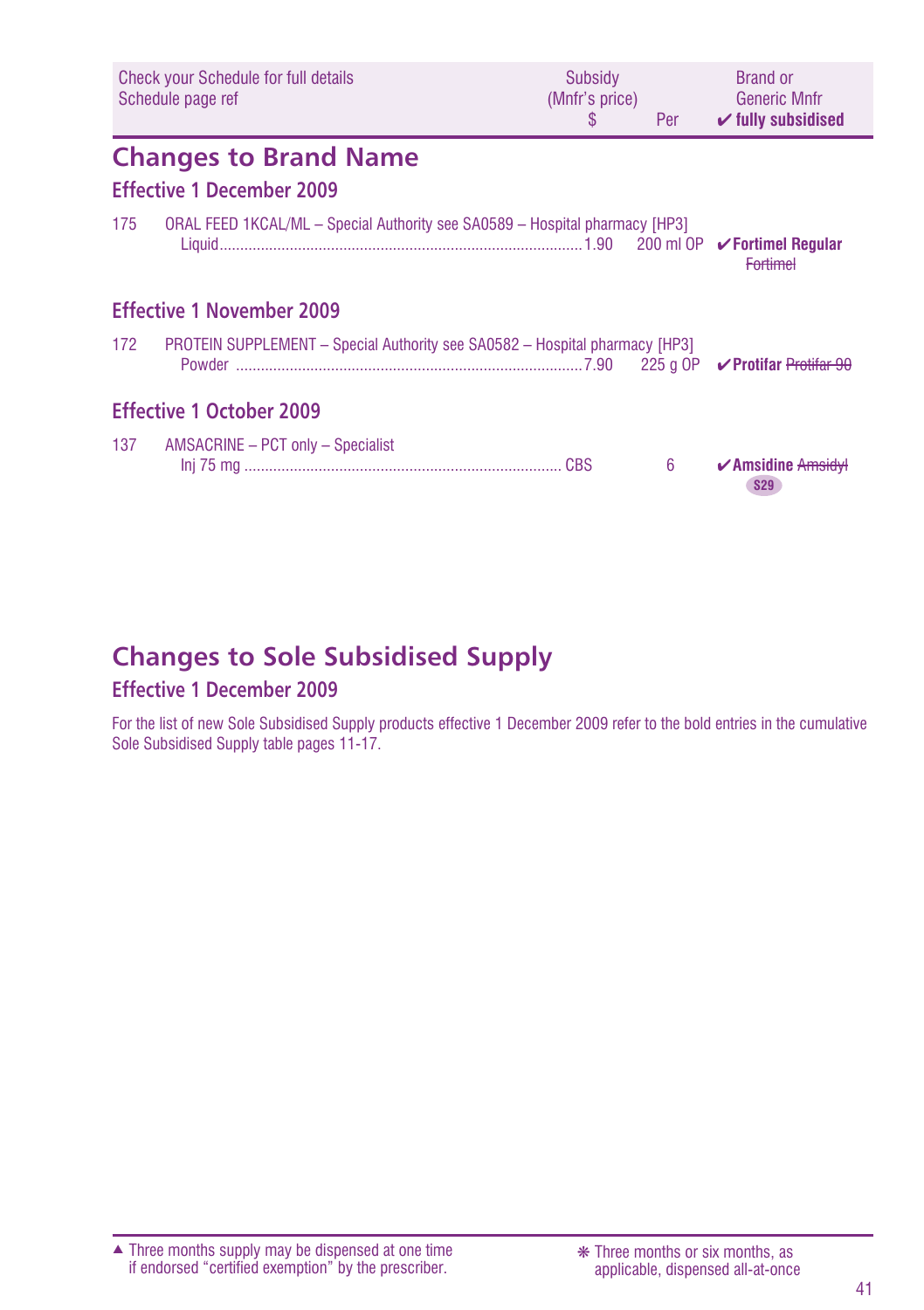|     | Check your Schedule for full details<br>Schedule page ref                                                                                                                                               | Subsidy<br>(Mnfr's price)<br>\$ | Per                        | <b>Brand or</b><br><b>Generic Mnfr</b><br>$\checkmark$ fully subsidised |
|-----|---------------------------------------------------------------------------------------------------------------------------------------------------------------------------------------------------------|---------------------------------|----------------------------|-------------------------------------------------------------------------|
|     | <b>Delisted Items</b>                                                                                                                                                                                   |                                 |                            |                                                                         |
|     | <b>Effective 1 December 2009</b>                                                                                                                                                                        |                                 |                            |                                                                         |
| 25  | CALCIUM CARBONATE WITH AMINOACETIC ACID<br>* Tab 420 mg with aminoacetic acid 180 mg – Higher subsidy                                                                                                   | (38.73)                         | 1,000                      | <b>Titralac</b>                                                         |
| 30  | PIOGLITAZONE - Special Authority see SA0959 - Retail pharmacy                                                                                                                                           |                                 |                            |                                                                         |
|     |                                                                                                                                                                                                         |                                 | 28                         |                                                                         |
|     |                                                                                                                                                                                                         | (45.78)                         |                            | Actos                                                                   |
|     |                                                                                                                                                                                                         |                                 | 28                         |                                                                         |
|     |                                                                                                                                                                                                         | (70.43)                         |                            | Actos                                                                   |
|     |                                                                                                                                                                                                         | (89.39)                         | 28                         | Actos                                                                   |
| 31  | <b>GLUCOSE OXIDASE</b><br>Urine diagnostic test with peroxidase, sodium nitroprusside<br>Urine diagnostic test with peroxidase, potassium iodide,<br>sodium nitroprusside and aminoacetic acid - Not on | (8.00)                          | 50 stick OP<br>50 strip OP | Keto-Diabur 5000                                                        |
|     |                                                                                                                                                                                                         | (14.87)                         |                            | <b>Keto-Diastix</b>                                                     |
| 31  | SODIUM NITROPRUSSIDE<br>* Urine diagnostic strips, buffered – Not on a BSO 3.39                                                                                                                         | (6.00)<br>3.40<br>(10.94)       | 50 strip OP                | <b>Ketur-Test</b><br>Ketostix                                           |
| 63  | OIL IN WATER EMULSION                                                                                                                                                                                   |                                 |                            |                                                                         |
|     |                                                                                                                                                                                                         |                                 | 500q                       | <b>∠</b> Lemnis Fatty Cream                                             |
| 71  | ETHINYLOESTRADIOL WITH LEVONORGESTREL                                                                                                                                                                   | (9.45)                          | 84                         | <b>Triquilar ED</b>                                                     |
| 78  | <b>OESTRADIOL WITH LEVONORGESTREL</b><br>$*$ Tab 2 mg with 75 $\mu$ g levonorgestrel (36) and tab 2 mg                                                                                                  |                                 | 84                         | $\vee$ Nuvelle                                                          |
| 92  | EFAVIRENZ - Special Authority see SA0779 - Hospital pharmacy [HP1]                                                                                                                                      |                                 |                            |                                                                         |
|     |                                                                                                                                                                                                         |                                 | 30<br>90                   | $\vee$ Stocrin<br>$\checkmark$ Stocrin                                  |
|     |                                                                                                                                                                                                         |                                 |                            |                                                                         |
| 100 | <b>INDOMETHACIN</b>                                                                                                                                                                                     |                                 | 100                        | $\blacktriangleright$ Rheumacin                                         |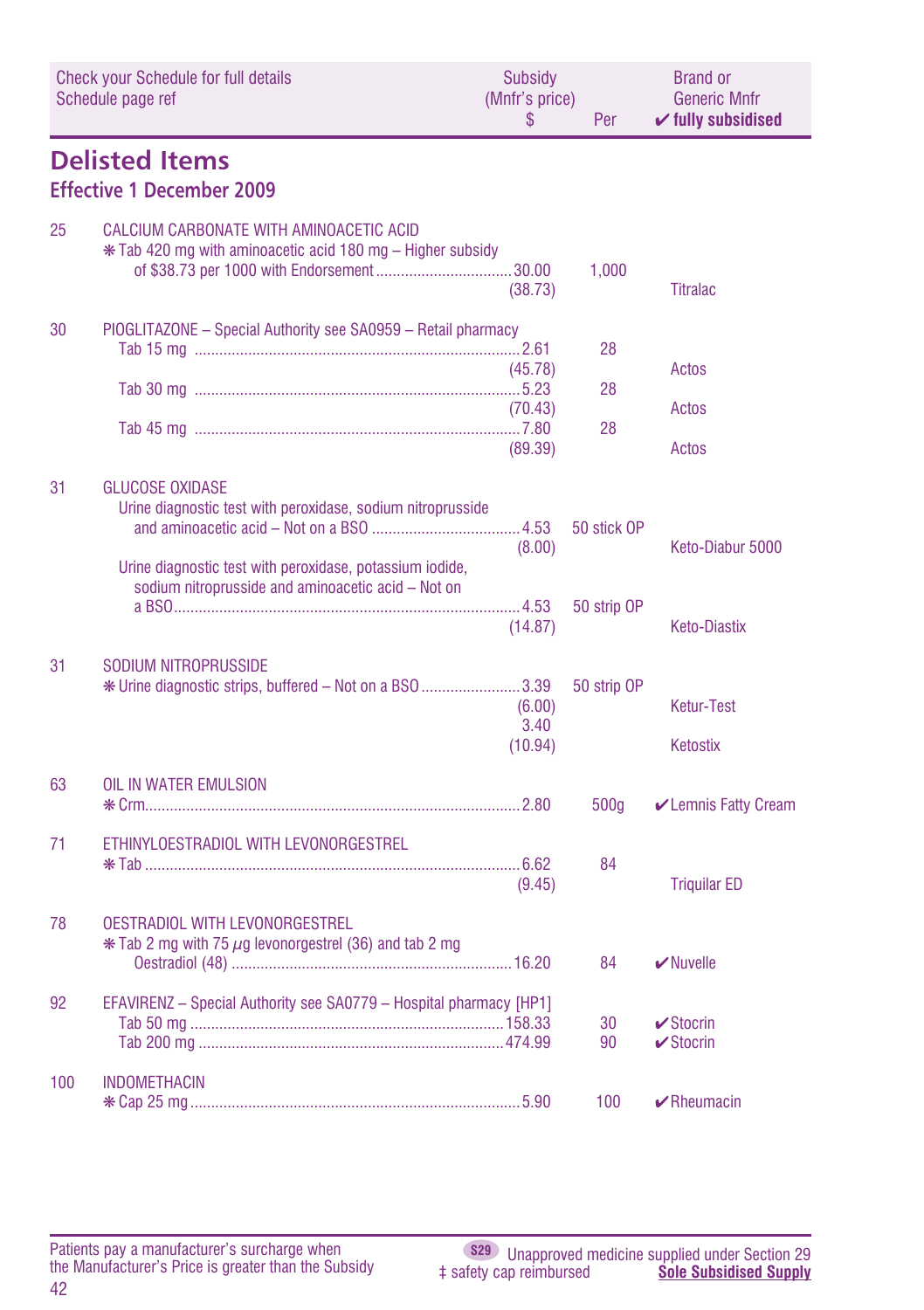|     | <b>Check your Schedule for full details</b><br>Schedule page ref                                                                       | <b>Subsidy</b><br>(Mnfr's price)<br>S | Per                                        | <b>Brand or</b><br><b>Generic Mnfr</b><br>$\checkmark$ fully subsidised |
|-----|----------------------------------------------------------------------------------------------------------------------------------------|---------------------------------------|--------------------------------------------|-------------------------------------------------------------------------|
|     | Delisted Items - effective 1 December 2009 (continued)                                                                                 |                                       |                                            |                                                                         |
| 110 | NORTRIPTYLINE HYDROCHLORIDE<br>Note: Norpress tab 25 mg 180 tablet pack size listed 1 May 2009                                         |                                       | 250                                        | <b>V</b> Norpress                                                       |
| 156 | <b>PILOCARPINE</b>                                                                                                                     |                                       | 15 ml OP                                   | $\vee$ Pilopt                                                           |
| 158 | <b>FLUOROMETHOLONE</b>                                                                                                                 | (4.30)                                | 5 ml OP                                    | <b>Flucon</b>                                                           |
| 176 | ENTERAL FEED WITH FIBRE 1KCAL/ML - Special Authority see SA0702 - Hospital pharmacy [HP3]                                              | 5.29                                  |                                            | 250 ml OP <b>V</b> Fibersource<br>1,000 ml OP ✔ Fibersource RTH         |
|     | <b>Effective 1 November 2009</b>                                                                                                       |                                       |                                            |                                                                         |
| 61  | <b>HYDROCORTISONE</b>                                                                                                                  | (37.64)                               | 25q                                        | m-Hydrocortisone                                                        |
|     | Up to 5% in a dermatological base (not proprietary Topical Corticosteriod - Plain) with or without other<br>dermatological galenicals. |                                       |                                            |                                                                         |
| 176 | PAEDIATRIC ORAL FEED 1.5KCAL/ML - Special Authority see SA0896 - Hospital pharmacy [HP3]                                               |                                       | 200 ml OP ✔ Fortini<br>200 ml OP ✔ Fortini |                                                                         |
| 176 | PAEDIATRIC ORAL FEED WITH FIBRE 1.5KCAL/ML - Special Authority see SA0896 - Hospital pharmacy [HP3]                                    |                                       |                                            |                                                                         |
|     | <b>Effective 1 October 2009</b>                                                                                                        |                                       |                                            |                                                                         |
| 48  | <b>TERAZOSIN HYDROCHLORIDE</b>                                                                                                         |                                       | 28<br>28                                   | $\nu$ Hytrin<br>$\blacktriangleright$ Hytrin                            |
| 53  | <b>CILAZAPRIL</b>                                                                                                                      |                                       | 30<br>30                                   | $\nu$ Inhibace<br>$\nu$ Inhibace                                        |
| 100 | <b>INDOMETHACIN</b>                                                                                                                    |                                       | 100                                        | $\blacktriangleright$ Rheumacin                                         |
| 119 | APOMORPHINE HYDROCHLORIDE                                                                                                              |                                       | 5<br>5                                     | $V$ APO-go \$29<br>$\blacktriangleright$ Mayne                          |
| 145 | AZATHIOPRINE - Retail pharmacy - Specialist                                                                                            |                                       | 100                                        | $\sqrt{\ }$ Thioprine                                                   |

Three months supply may be dispensed at one time if endorsed "certified exemption" by the prescriber. ▲ ❋ Three months or six months, as

applicable, dispensed all-at-once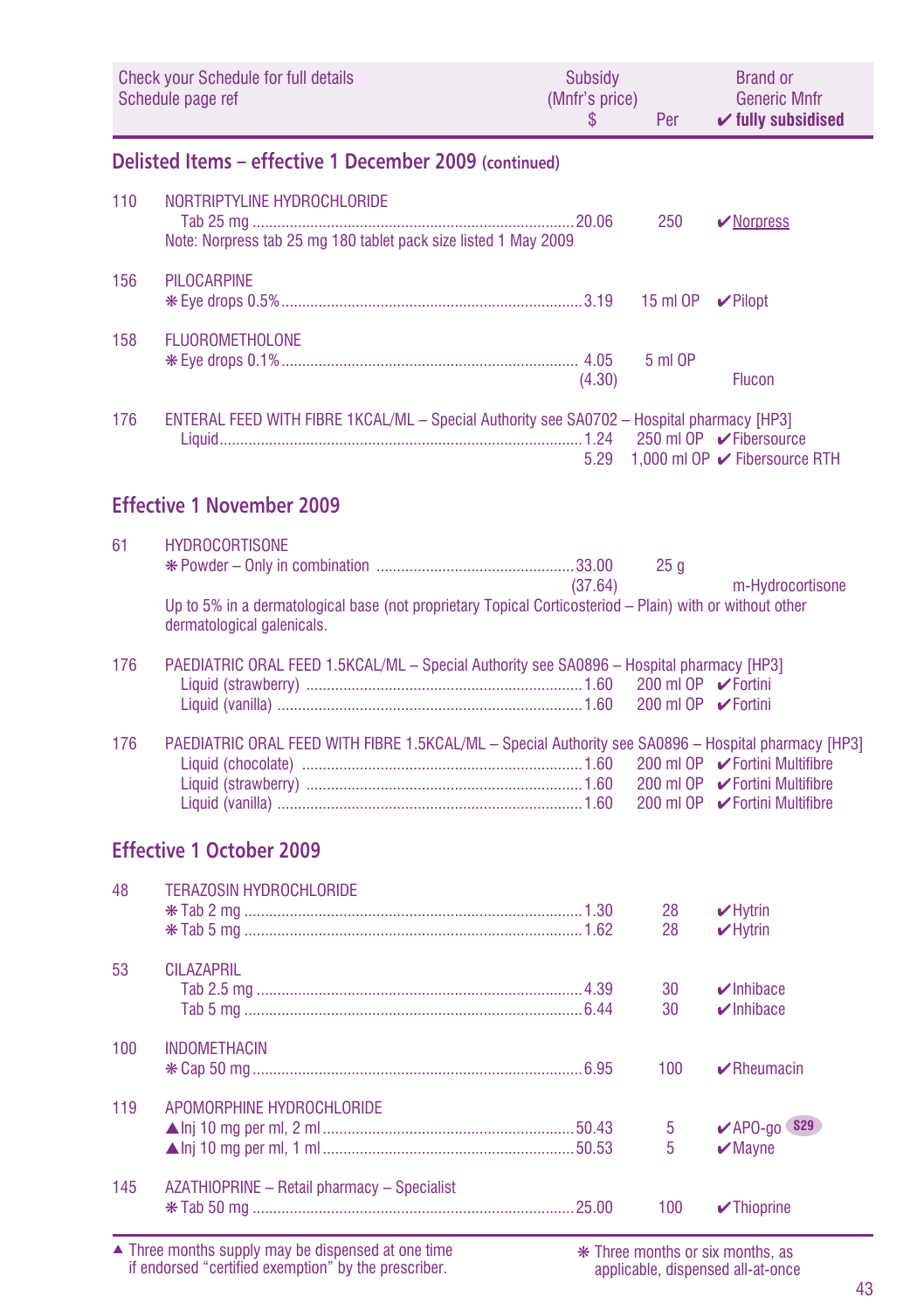| Check your Schedule for full details | Subsidy        | <b>Brand or</b>               |
|--------------------------------------|----------------|-------------------------------|
| Schedule page ref                    | (Mnfr's price) | <b>Generic Mnfr</b>           |
|                                      | Per            | $\checkmark$ fully subsidised |

### **Delisted Items – effective 1 October 2009 (continued)**

| 170                               | <b>CARBOHYDRATE SUPPLEMENT - Special Authority - Hospital pharmacy [HP3]</b><br>(7.85) |  | Polycose |  |  |
|-----------------------------------|----------------------------------------------------------------------------------------|--|----------|--|--|
| 176                               | PAEDIATRIC ORAL FEED 1KCAL/ML - Special Authority - Hospital pharmacy [HP3]            |  |          |  |  |
| <b>Effective 1 September 2009</b> |                                                                                        |  |          |  |  |

### 32 BLOOD GLUCOSE DIAGNOSTIC TEST STRIP The number of test strips available on a prescription is restricted to 50 unless: 1) Prescribed with insulin or a sulphonylurea but are on a different prescription and the prescription is endorsed accordingly; or 2) Prescribed on the same prescription as insulin or a sulphonylurea in which case the prescription is deemed to be endorsed; or 3) Prescribed for a pregnant woman with diabetes and endorsed accordingly. Blood glucose test strips ........................................................22.00 50 test OP ✔Optium 10 second test and the state of the state of the state of the state of the state of the state of the state of the state 11.00  $25$  test OP  $\sqrt{0}$  Ontium 10 second test and the state of the state of the state of the state of the state of the state of the state of the state 34 GLYCEROL ❋ Suppos 2.55 g – Only on a prescription ....................................3.12 12 ✔Fleet Glycerin **Suppositories** 52 LABETALOL ❋ Inj 5 mg per ml, 5 ml ..............................................................14.77 5 (22.15) Trandate **S29** 62 TRIAMCINOLONE ACETONIDE WITH GRAMICIDIN, NEOMYCIN AND NYSTATIN Oint 1 mg with nystatin 100,000 u, neomycin sulphate 2.5 mg and gramicidin 250  $\mu$ g per g – Only on a prescription..............3.00 15 g OP  $\blacktriangleright$  Kenacomb 70 ETHINYLOESTRADIOL WITH GESTODENE  $\textast$  Tab 30  $\mu$ g with gestodene 75  $\mu$ g and 7 inert tab ................................6.62 84 (14.49) Minulet 28 a) Higher subsidy of \$14.49 per 84 with Special Authority see SA0500 above b) Up to 84 tab available on a PSO 71 ETHINYLOESTRADIOL WITH LEVONORGESTREL  $*$  Tab ethinyloestradiol 30  $\mu$ g with levonorgestrel 50  $\mu$ g (6) and tab ethinyloestradiol 40  $\mu$ q with levonorgestrel 75  $\mu$ q (5), and tab ethinyloestradiol 30  $\mu$ g with levonorgestrel 125  $\mu$ g (10) and 7 inert tab ...............................................................6.62 84 (14.49) Triphasil 28 a) Higher subsidy of up to \$14.49 per 84 with Special Authority see SA0500 on the preceding page b) Up to 84 tab available on a PSO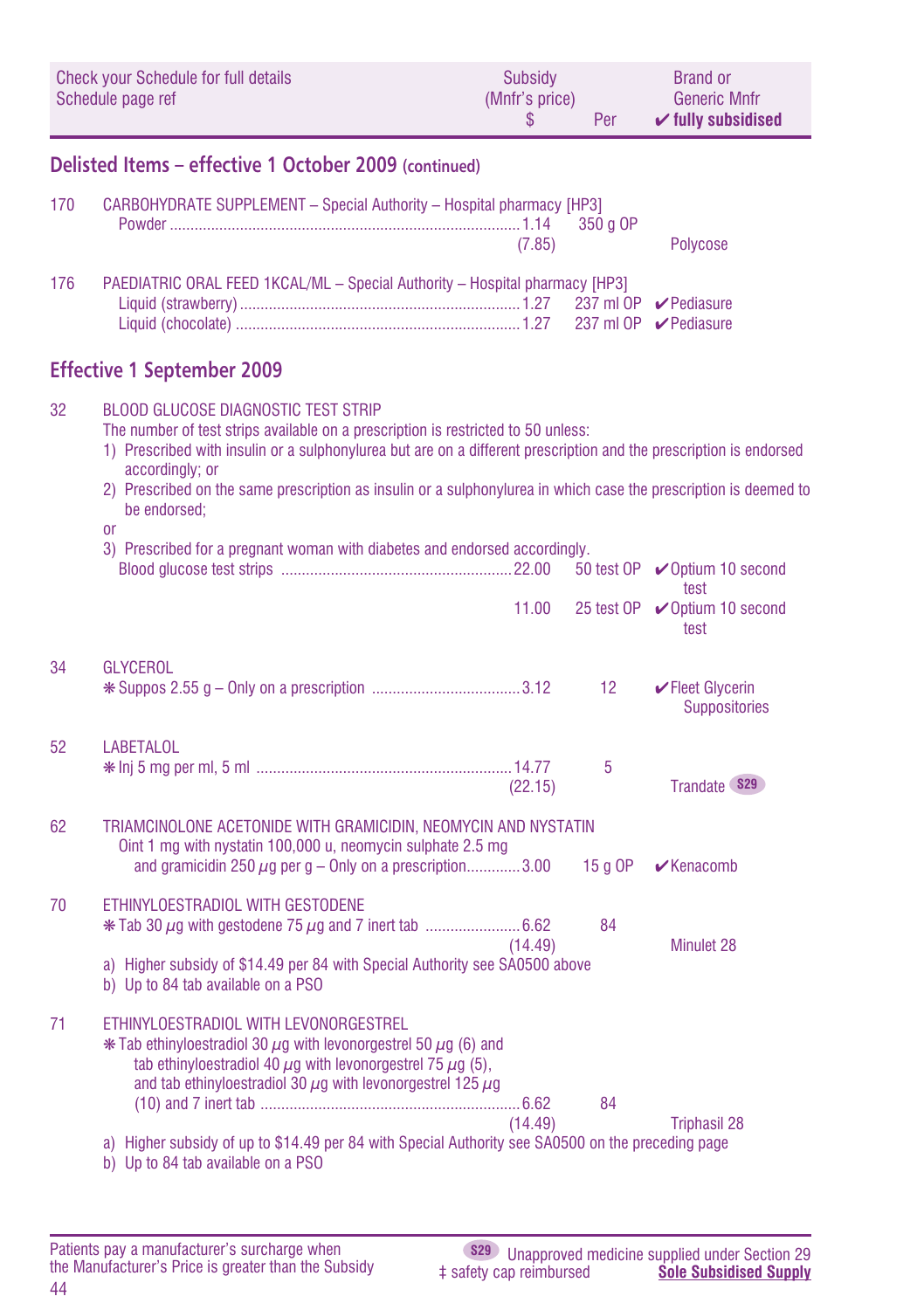|     | <b>Check your Schedule for full details</b><br>Schedule page ref                        | Subsidy<br>(Mnfr's price)<br>S | Per | <b>Brand or</b><br><b>Generic Mnfr</b><br>$\checkmark$ fully subsidised |
|-----|-----------------------------------------------------------------------------------------|--------------------------------|-----|-------------------------------------------------------------------------|
|     | Delisted Items - effective 1 September 2009 (continued)                                 |                                |     |                                                                         |
| 76  | TRIAMCINOLONE ACETONIDE                                                                 |                                | 1   | $\mathbf{\nabla}$ Kenacort-A                                            |
| 85  | <b>DICLOXACILLIN</b>                                                                    |                                | 24  |                                                                         |
|     |                                                                                         | (4.35)<br>(8.65)               | 24  | <b>Diclocil</b><br><b>Diclocil</b>                                      |
| 120 | ROPINIROLE HYDROCHLORIDE                                                                |                                | 210 |                                                                         |
|     |                                                                                         | (31.50)                        | 105 | Requip                                                                  |
|     |                                                                                         | (35.70)                        | 147 | <b>Requip Starter Pack</b>                                              |
|     |                                                                                         | (122.11)                       |     | Requip Follow-on<br>Pack                                                |
|     |                                                                                         | (67.20)                        | 84  | Requip                                                                  |
|     |                                                                                         | (101.21)                       | 84  | Requip                                                                  |
|     |                                                                                         | (150.00)                       | 84  | Requip                                                                  |
| 174 | DIABETIC ENTERAL FEED 1KCAL/ML - Special Authority see SA0594 - Hospital pharmacy [HP3] |                                |     |                                                                         |

TF RTH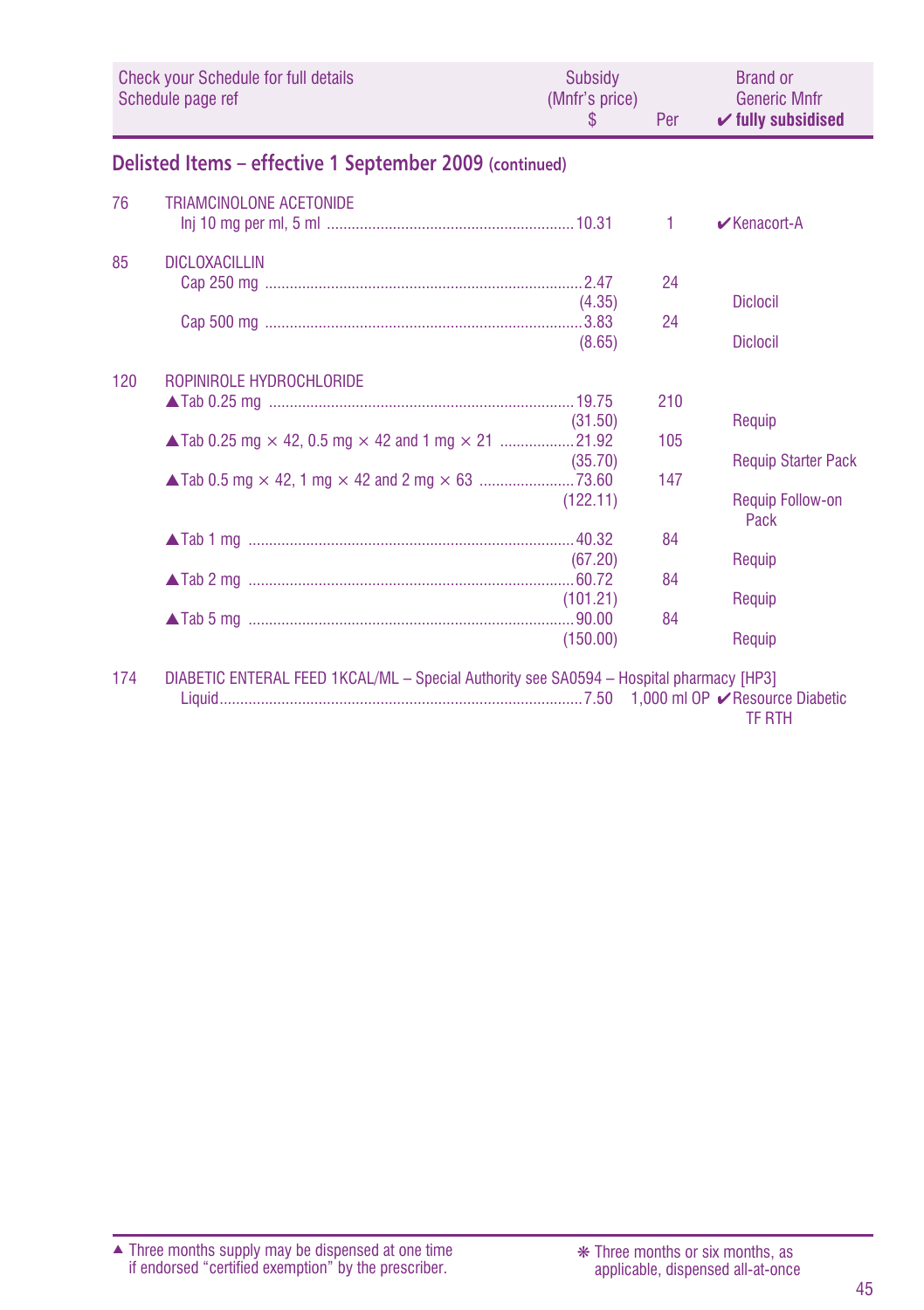|    | <b>Check your Schedule for full details</b><br>Schedule page ref                                                                      | Subsidy<br>(Mnfr's price)<br>\$ | Per                            | <b>Brand or</b><br><b>Generic Mnfr</b><br>$\checkmark$ fully subsidised |
|----|---------------------------------------------------------------------------------------------------------------------------------------|---------------------------------|--------------------------------|-------------------------------------------------------------------------|
|    | <b>Items to be Delisted</b><br><b>Effective 1 January 2010</b>                                                                        |                                 |                                |                                                                         |
| 60 | <b>CALAMINE</b><br>a) Only on a prescription<br>b) Not in combination                                                                 | (3.02)<br>(19.44)               | 100 <sub>g</sub><br>$2,000$ ml | <b>ABM</b><br><b>ABM</b>                                                |
|    | <b>Effective 1 February 2010</b>                                                                                                      |                                 |                                |                                                                         |
| 58 | ISOTRETINOIN - Special Authority see SA0955 - Retail pharmacy                                                                         |                                 | 100<br>100                     | $\checkmark$ Isotane 10<br>$\checkmark$ Isotane 20                      |
|    | <b>Effective 1 March 2010</b>                                                                                                         |                                 |                                |                                                                         |
| 97 | PEGYLATED INTERFERON ALPHA-2B WITH RIBAVIRIN - Special Authority see SA0953 -<br>Hospital pharmacy [HP3]<br>See prescribing guideline |                                 |                                |                                                                         |
|    | lnj 50 $\mu$ g $\times$ 4 with ribavirin cap 200 mg $\times$ 112  1,080.40                                                            |                                 | 1 OP                           | $\vee$ Pegatron<br><b>Combination</b><br><b>Therapy</b>                 |
|    |                                                                                                                                       |                                 | 1 OP                           | $\vee$ Pegatron<br><b>Combination</b><br><b>Therapy</b>                 |
|    | lnj 80 $\mu$ g $\times$ 4 with ribavirin cap 200 mg $\times$ 140 1,583.60                                                             |                                 | 1 OP                           | $\vee$ Pegatron<br><b>Combination</b><br><b>Therapy</b>                 |
|    | Inj 80 $\mu$ g $\times$ 4 with ribavirin cap 200 mg $\times$ 168 1,687.20                                                             |                                 | 1 OP                           | $\vee$ Pegatron<br><b>Combination</b><br><b>Therapy</b>                 |
|    | lnj 80 $\mu$ g $\times$ 4 with ribavirin cap 200 mg $\times$ 84 1,376.40                                                              |                                 | 1 OP                           | $\vee$ Pegatron<br><b>Combination</b><br><b>Therapy</b>                 |
|    | Inj 100 $\mu$ g $\times$ 4 with ribavirin cap 200 mg $\times$ 112 1,746.40                                                            |                                 | 1 OP                           | $\vee$ Pegatron<br><b>Combination</b><br><b>Therapy</b>                 |
|    | Inj 100 $\mu$ g $\times$ 4 with ribavirin cap 200 mg $\times$ 84 1,642.80                                                             |                                 | 1 OP                           | $\vee$ Pegatron<br><b>Combination</b><br><b>Therapy</b>                 |
|    | Inj 120 $\mu$ g $\times$ 4 with ribavirin cap 200 mg $\times$ 140                                                                     | 2,116.40                        | 1 OP                           | $\vee$ Pegatron<br><b>Combination</b><br><b>Therapy</b>                 |
|    | Inj 120 $\mu$ g $\times$ 4 with ribavirin cap 200 mg $\times$ 84 1,909.20                                                             |                                 | 1 OP                           | $\nu$ Pegatron<br><b>Combination</b><br><b>Therapy</b>                  |
|    | Inj 150 $\mu$ g $\times$ 4 with ribavirin cap 200 mg $\times$ 140 2,516.00                                                            |                                 | 1 OP                           | $\vee$ Pegatron<br><b>Combination</b><br><b>Therapy</b><br>continued    |

46 Patients pay a manufacturer's surcharge when the Manufacturer's Price is greater than the Subsidy

**S29** Unapproved medicine supplied under Section 29 ‡ safety cap reimbursed **Sole Subsidised Supply**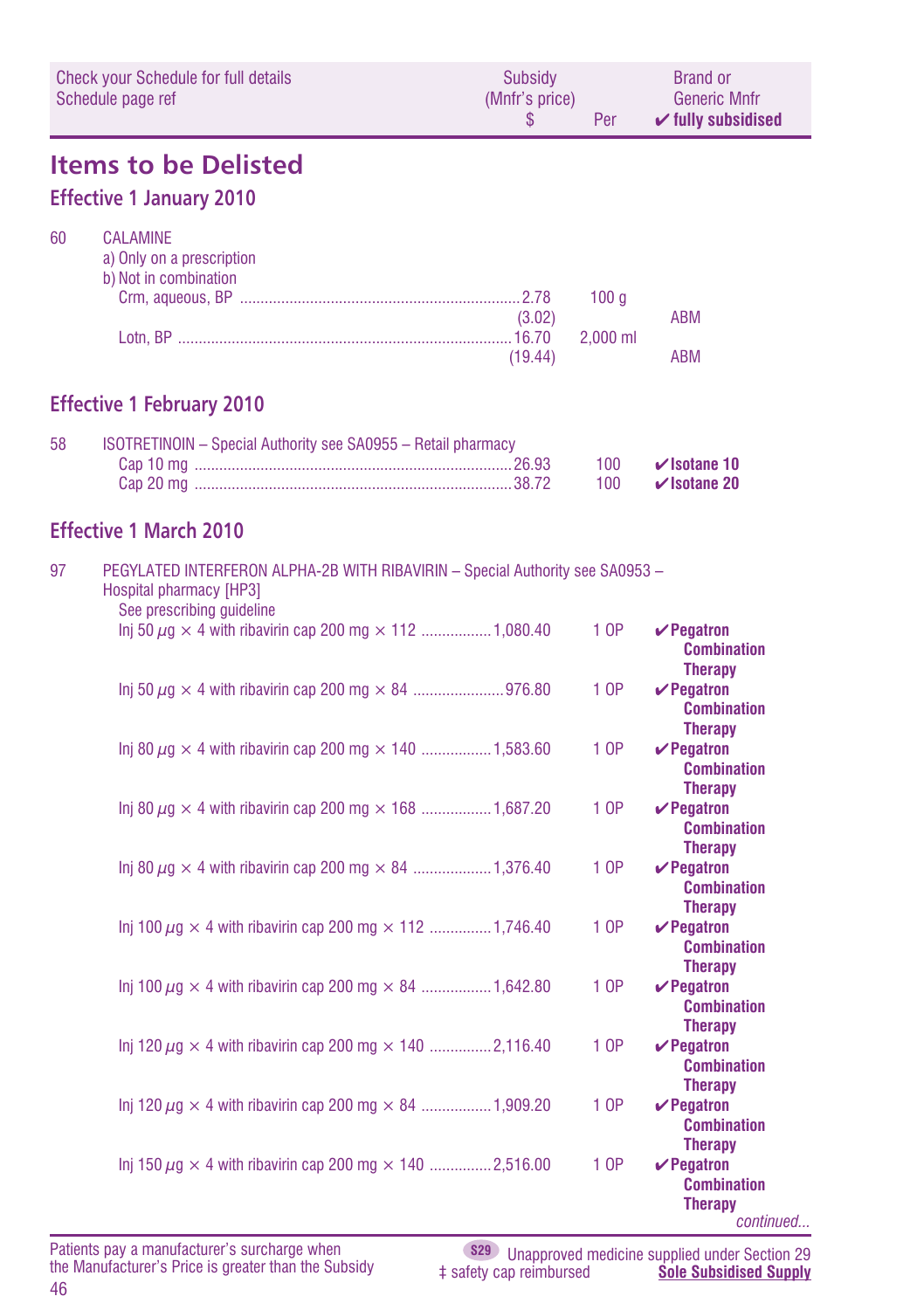|           | <b>Check your Schedule for full details</b><br>Schedule page ref                                    | Subsidy<br>(Mnfr's price)<br>S | Per        | <b>Brand or</b><br><b>Generic Mnfr</b><br>$\checkmark$ fully subsidised   |
|-----------|-----------------------------------------------------------------------------------------------------|--------------------------------|------------|---------------------------------------------------------------------------|
|           | Items to be Delisted - effective 1 March 2010 (continued)                                           |                                |            |                                                                           |
| continued | Inj 150 $\mu$ g $\times$ 4 with ribavirin cap 200 mg $\times$ 168 2,619.60                          |                                | 1 OP       | $\vee$ Pegatron<br><b>Combination</b>                                     |
|           |                                                                                                     |                                | 1 OP       | <b>Therapy</b><br>$\vee$ Pegatron<br><b>Combination</b><br><b>Therapy</b> |
| 99        | <b>DICLOFENAC SODIUM</b>                                                                            |                                | 100        |                                                                           |
|           |                                                                                                     | (3.51)<br>(25.88)              | 500        | Apo-Diclo<br>Apo-Diclo                                                    |
| 112       | <b>TRIMIPRAMINE MALEATE</b>                                                                         |                                | 100        | $\checkmark$ Tripress                                                     |
| 115       | <b>LAMOTRIGINE</b>                                                                                  |                                | 56         | $\boldsymbol{\mathsf{v}}$ Mogine                                          |
| 119       | <b>BROMOCRIPTINE MESYLATE</b>                                                                       |                                | 100        | $\blacktriangleright$ Alpha-Bromocriptine                                 |
| 125       | <b>DIAZEPAM</b><br>‡ Safety cap for extemporaneously compounded oral liquid preparations.           |                                | 250        | $\vee$ Pro-Pam                                                            |
| 140       | PACLITAXEL - PCT only - Specialist<br>Note - Paclitaxel Ebewe inj 30 mg, 5 inj pack remains listed. |                                | 1          | $\triangleright$ Paclitaxel Ebewe                                         |
| 159       | LATANOPROST - Retail pharmacy - Specialist                                                          | (19.50)                        | $2.5ml$ OP | <b>Xalatan</b>                                                            |
| 160       | <b>PILOCARPINE</b>                                                                                  |                                | 15 ml OP   | $\vee$ Pilopt                                                             |
| 183       | GLUTEN FREE PASTA - Special Authority see SA0722 - Hospital pharmacy [HP3]                          | (2.92)                         | 250 g OP   | Orgran                                                                    |
|           |                                                                                                     | (2.92)                         | 250 g OP   | Orgran                                                                    |
|           |                                                                                                     | (2.92)                         | 250 g OP   | Orgran                                                                    |
|           | <b>Effective 1 April 2010</b>                                                                       |                                |            |                                                                           |
| 40        | <b>PHYTOMENADIONE</b>                                                                               |                                | 10         | $\mathbf{v}$ Konakion                                                     |
| 42        | <b>HEPARINISED SALINE</b>                                                                           |                                | 50         | $\boldsymbol{\checkmark}$ AstraZeneca                                     |

Three months supply may be dispensed at one time if endorsed "certified exemption" by the prescriber. ▲ ❋ Three months or six months, as

applicable, dispensed all-at-once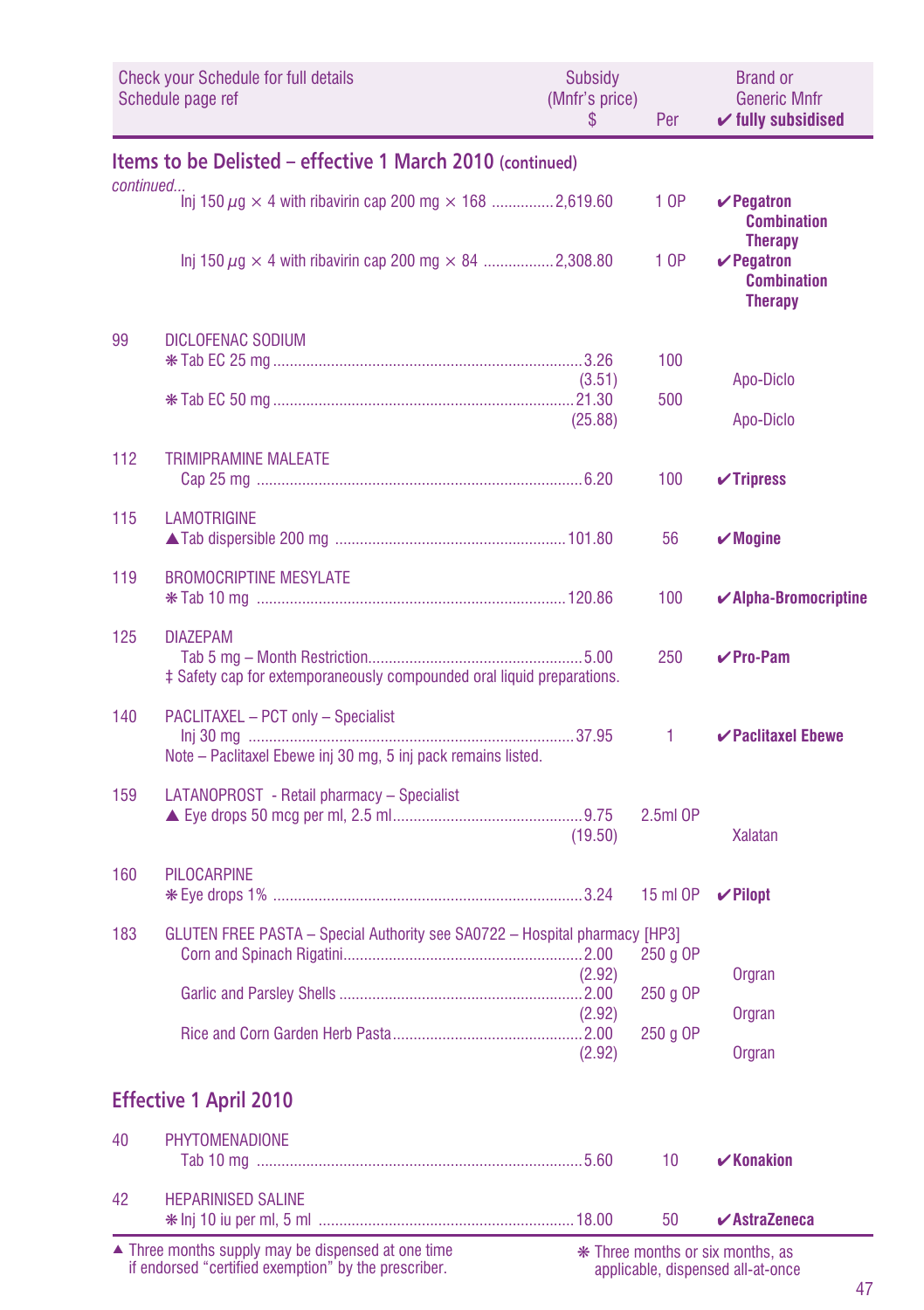|     | <b>Check your Schedule for full details</b><br>Schedule page ref                                                                                                                                             | <b>Subsidy</b><br>(Mnfr's price)<br>\$ | Per                         | <b>Brand or</b><br><b>Generic Mnfr</b><br>$\checkmark$ fully subsidised |
|-----|--------------------------------------------------------------------------------------------------------------------------------------------------------------------------------------------------------------|----------------------------------------|-----------------------------|-------------------------------------------------------------------------|
|     | Items to be Delisted - effective 1 April 2010 (continued)                                                                                                                                                    |                                        |                             |                                                                         |
| 125 | <b>DIAZEPAM</b><br>‡ Safety cap for extemporaneously compounded oral liquid preparations.                                                                                                                    |                                        | 100                         | $V$ Pro-Pam                                                             |
| 160 | <b>PILOCARPINE</b>                                                                                                                                                                                           |                                        | 15 ml OP                    | $\vee$ Pilopt                                                           |
| 178 | SEMI-ELEMENTAL ENTERAL FEED 1KCAL/ML - Special Authority - Hospital pharmacy [HP3]                                                                                                                           |                                        |                             | 500 ml OP <b>∕ Peptisorb</b>                                            |
|     | <b>Effective 1 May 2010</b>                                                                                                                                                                                  |                                        |                             |                                                                         |
| 64  | WOOL FAT WITH MINERAL OIL - Only on a prescription                                                                                                                                                           | (5.00)<br>2.10<br>(9.38)               | 200 ml OP<br>375 ml OP      | Alpha-Keri Lotion<br>Alpha-Keri Lotion                                  |
| 67  | SUNSCREENS, PROPRIETARY - Subsidy by endorsement<br>Only if prescribed for a patient with severe photosensitivity secondary to a defined clinical condition and the<br>prescription is endorsed accordingly. | (8.82)                                 | 125 ml OP                   | <b>Aquasun Sensitive</b><br>SPF 30+                                     |
| 115 | <b>LAMOTRIGINE</b>                                                                                                                                                                                           |                                        | 56                          | ✔ Arrow-Lamotrigine                                                     |
| 140 | TENIPOSIDE - PCT only - Specialist                                                                                                                                                                           |                                        | 10 <sup>°</sup><br>50 mg OP | $\boldsymbol{\nu}$ Vumon<br>$\vee$ Baxter                               |
| 151 | DEXTROCHLORPHENIRAMINE MALEATE                                                                                                                                                                               | (5.60)<br>2.52<br>(9.99)               | 25<br>50                    | Polaramine<br>Polaramine                                                |
|     | <b>Effective 1 June 2010</b>                                                                                                                                                                                 |                                        |                             |                                                                         |
| 27  | <b>ATROPINE SULPHATE</b><br>* Inj 1200 $\mu$ g, 1 ml – Up to 5 inj available on a PS032.00                                                                                                                   |                                        | 50                          | $\boldsymbol{\checkmark}$ AstraZeneca                                   |
| 28  | <b>OMEPRAZOLE</b>                                                                                                                                                                                            |                                        | 28                          | $\sqrt{D}$ r Reddy's                                                    |
|     |                                                                                                                                                                                                              |                                        | 28                          | <b>Omeprazole</b><br>$V$ Dr Reddy's                                     |
|     | Note - Dr Reddy's Omeprazole cap 10 mg and 40 mg, 30 cap pack, remains listed.                                                                                                                               |                                        |                             | <b>Omeprazole</b>                                                       |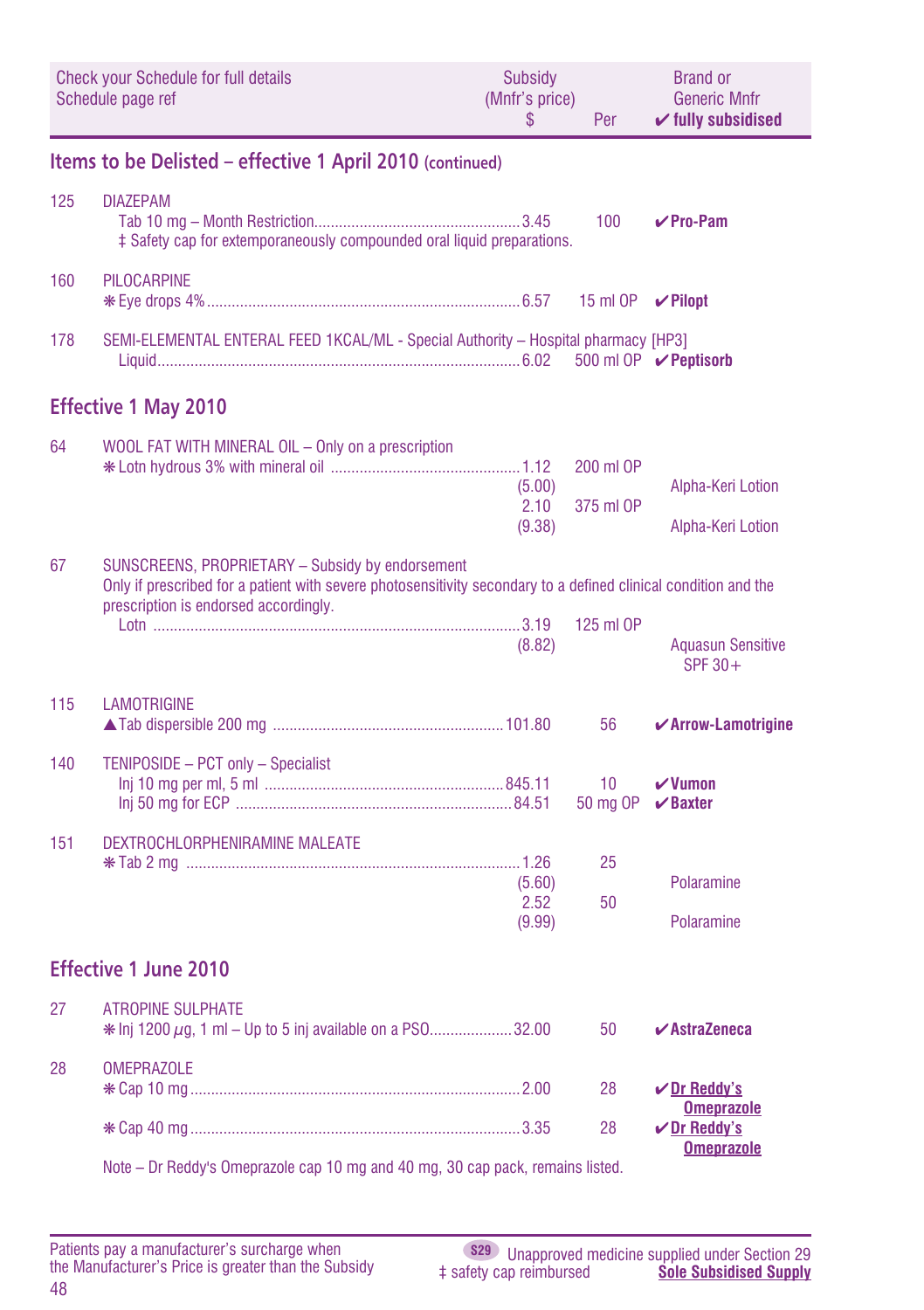|     | Check your Schedule for full details<br>Schedule page ref                                                                                       | Subsidy<br>(Mnfr's price)<br>S | Per | <b>Brand or</b><br><b>Generic Mnfr</b><br>$\checkmark$ fully subsidised |
|-----|-------------------------------------------------------------------------------------------------------------------------------------------------|--------------------------------|-----|-------------------------------------------------------------------------|
|     | Items to be Delisted - effective 1 June 2010 (continued)                                                                                        |                                |     |                                                                         |
| 43  | POTASSIUM CHLORIDE                                                                                                                              |                                | 50  | $\vee$ AstraZeneca                                                      |
| 51  | <b>ATENOLOL</b>                                                                                                                                 |                                | 30  | $\mathbf{V}$ Noten S29                                                  |
| 70  | ETHINYLOESTRADIOL WITH GESTODENE<br>a) Higher subsidy of \$14.49 per 84 with Special Authority see SA0500<br>b) Up to 84 tab available on a PSO | (16.50)                        | 84  | Femodene 28                                                             |
| 111 | <b>CLOMIPRAMINE HYDROCHLORIDE</b>                                                                                                               |                                | 100 | $\mathcal V$ Clopress                                                   |
| 119 | <b>BROMOCRIPTINE MESYLATE</b>                                                                                                                   |                                | 100 | $\blacktriangleright$ Alpha-Bromocriptine                               |
| 138 | BLEOMYCIN SULPHATE - PCT only - Specialist                                                                                                      |                                | 10  | $\mathbf{\nabla}$ Blenoxane                                             |
| 140 | MITOMYCIN C - PCT only - Specialist                                                                                                             |                                | 5   | $\mathcal V$ Mitomycin-C $$29$                                          |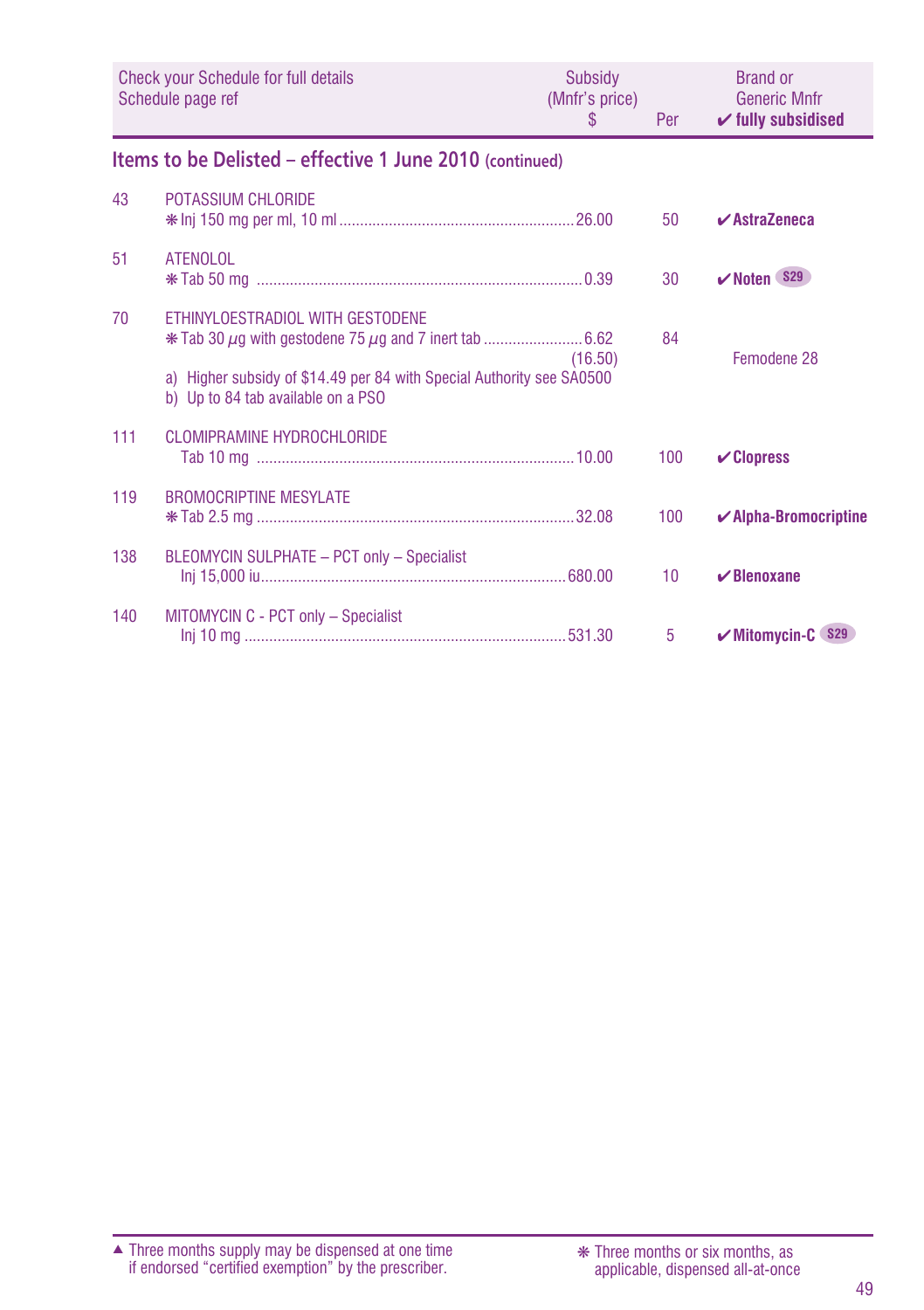| <b>Contracted Pharmaceutical</b><br><b>Description</b>                                                           | <b>Brand</b>  | Price (\$)<br>(ex man.<br>excl. GST) | Per                  | <b>DV</b><br>Limit | <b>DV Limit DV</b><br>applies<br>from | <b>Pharmaceutical</b>                        |
|------------------------------------------------------------------------------------------------------------------|---------------|--------------------------------------|----------------------|--------------------|---------------------------------------|----------------------------------------------|
| <b>Section H changes to Part II</b>                                                                              |               |                                      |                      |                    |                                       |                                              |
| <b>Effective 1 December 2009</b>                                                                                 |               |                                      |                      |                    |                                       |                                              |
| <b>AMOXYCILLIN</b><br>Grans for oral liq 125 mg per 5 ml 0spamox<br>Grans for oral lig 250 mg per 5 ml . Ospamox |               | 1.55<br>1.10                         | $100$ ml<br>$100$ ml | 1%                 | Feb-10                                | Amoxil<br><b>Ranbaxy Amoxicillin</b>         |
| ATROPINE SULPHATE (1 price and discontinuing HSS)                                                                |               | 17.36                                | 15 <sub>m</sub>      | $+$ %              | Dec-08                                | <del>(B)</del>                               |
| <b>ATROPINE SULPHATE</b><br>Note – AstraZeneca inj 1200 $\mu$ g, 1 ml to be delisted 1 February 2010.            |               | 32.00                                | 50                   |                    |                                       |                                              |
| <b>BLEOMYCIN SULPHATE</b><br>Note - Blenoxane inj 15,000 iu to be delisted 1 February 2010.                      |               | 680.00                               | 10                   |                    |                                       |                                              |
| <b>CALCITRIOL</b>                                                                                                |               | 3.03                                 | 30                   | 1%                 | <b>Feb-10</b>                         | <b>Calcitriol-AFT</b><br><b>Rocaltrol</b>    |
|                                                                                                                  |               | 5.62                                 | 30                   | 1%                 | Feb-10                                | <b>Caltriol-AFT</b>                          |
| Note – Calcitriol-AFT cap 0.25 $\mu$ g and 0.5 $\mu$ g to be delisted 1 February 2010.                           |               |                                      |                      |                    |                                       | <b>Rocaltrol</b>                             |
| <b>CEPHALEXIN MONOHYDRATE</b>                                                                                    |               |                                      |                      |                    |                                       |                                              |
| Grans for oral lig 125 mg per 5 ml  Cefalexin                                                                    | <b>Sandoz</b> | 8.50                                 | $100$ ml             | 1%                 | Feb-10                                | (B)                                          |
| Grans for oral lig 250 mg per 5 ml <b>Cefalexin</b>                                                              | <b>Sandoz</b> | 11.50                                | $100$ ml             | 1%                 | Feb-10                                | (B)                                          |
| <b>DOCETAXEL</b>                                                                                                 |               | 325.00                               | 1                    | 1%                 | Feb-10                                | <b>Docetaxel Winthrop</b><br><b>Taxotere</b> |
|                                                                                                                  | <b>Ebewe</b>  | 1,300.00                             | 1                    | 1%                 | Feb-10                                | Docetaxel Winthrop                           |
| Note – Taxotere inj 20 mg and 80 mg to be delisted 1 February 2010.                                              | <b>Ebewe</b>  |                                      |                      |                    |                                       | <b>Taxotere</b>                              |
| ETHAMBUTOL HYDROCHLORIDE                                                                                         |               | 57.81                                | 56                   |                    |                                       |                                              |
| <b>FUROSEMIDE</b>                                                                                                |               | 50.00                                | 50                   |                    |                                       |                                              |
| <b>HYDROXYETHYL STARCH 200/0.5 PENTASTARCH (amended description)</b><br>Inj Inf 10% per 500 ml bagStarQuin 10%   |               | 216.00                               | 16                   | 1%                 | Sept-08                               | Pentaspan                                    |
| LETROZOLE (4 price)                                                                                              |               | 146.46                               | 30                   |                    |                                       |                                              |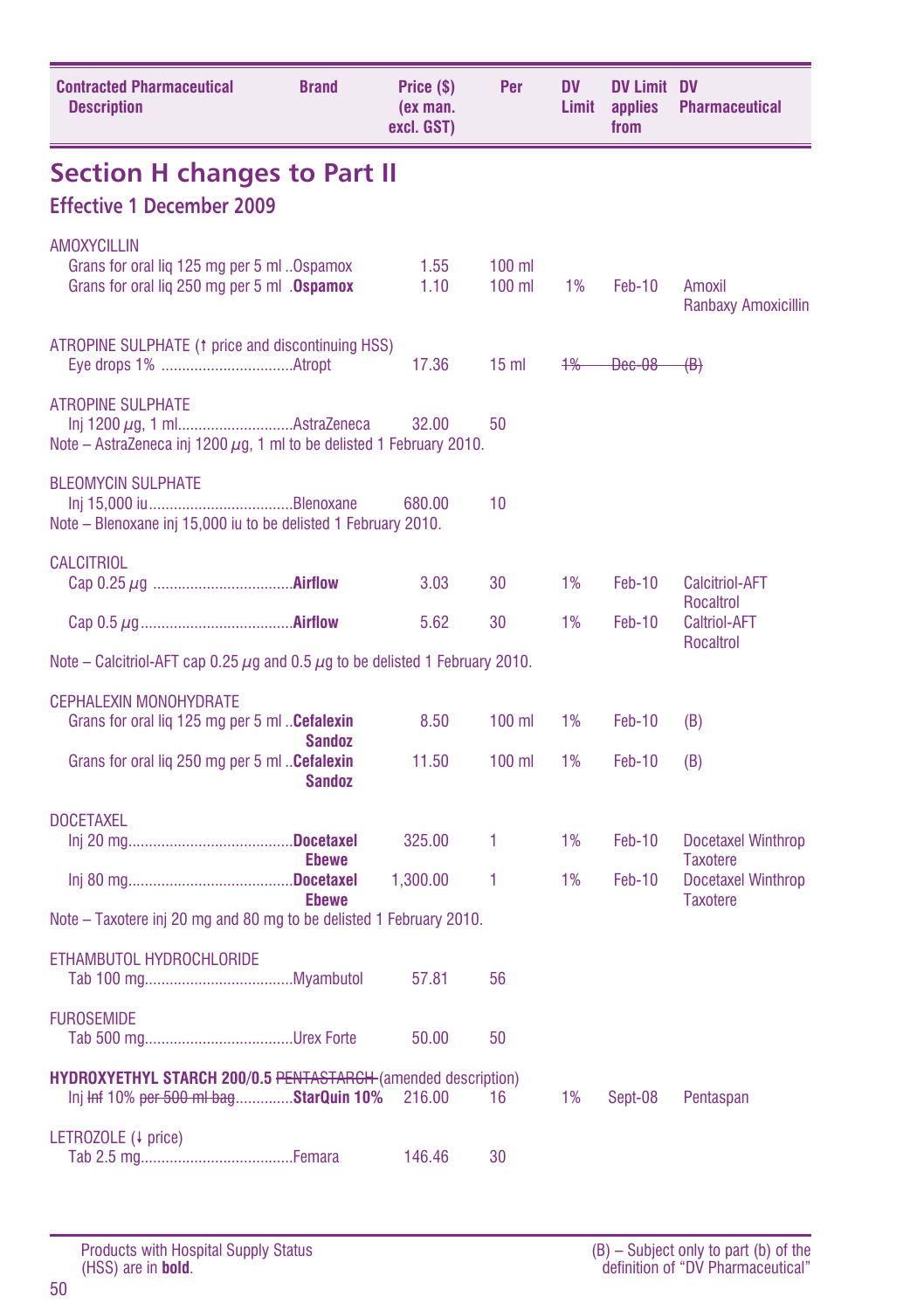| <b>Contracted Pharmaceutical</b><br><b>Description</b>                                                                                                  | <b>Brand</b> | Price (\$)<br>(ex man.<br>excl. GST) | Per                  | <b>DV</b><br>Limit | <b>DV Limit DV</b><br>applies<br>from | Pharmaceutical |
|---------------------------------------------------------------------------------------------------------------------------------------------------------|--------------|--------------------------------------|----------------------|--------------------|---------------------------------------|----------------|
| Section H changes to Part II - effective 1 December 2009 (continued)                                                                                    |              |                                      |                      |                    |                                       |                |
| MEGLUMINE DIATRIZOATE WITH SODIUM AMIDOTRIZOATE (1 price)<br>Oral soln 660 mg per ml with<br>sodium amidotrizoate 100 mg<br>per ml, 100 ml Gastrografin |              | 210.00                               | 10                   |                    |                                       |                |
| <b>MEGI UMINE GADOPENTETATE</b><br>Inj 469 mg per ml (equivalent to<br>0.5 mmol per ml), 10 ml prefilled<br>Inj 469 mg per ml (equivalent to            |              | 92.00                                | 5                    |                    |                                       |                |
| 0.5 mmol per ml), 20 ml Magnevist<br>Note – Magnevist inj 469 mg per ml, 20 ml to be delisted 1 February 2010.                                          |              | 33.85                                | 1                    |                    |                                       |                |
| <b>PERMETHRIN</b>                                                                                                                                       |              |                                      |                      |                    |                                       |                |
| Note – Lyderm crm 5% to be delisted 1 February 2010.                                                                                                    |              | 3.65                                 | $30 \text{ ml}$      | $1\%$              | Feb-10                                | Lyderm         |
| POLYETHYLENE GLYCOL WITH SODIUM SULPHATE (1 price)                                                                                                      |              | 16.46                                | 4                    |                    |                                       |                |
| QUETIAPINE (+ price)                                                                                                                                    |              | 16.78<br>32.59<br>56.70<br>95.40     | 90<br>90<br>90<br>90 |                    |                                       |                |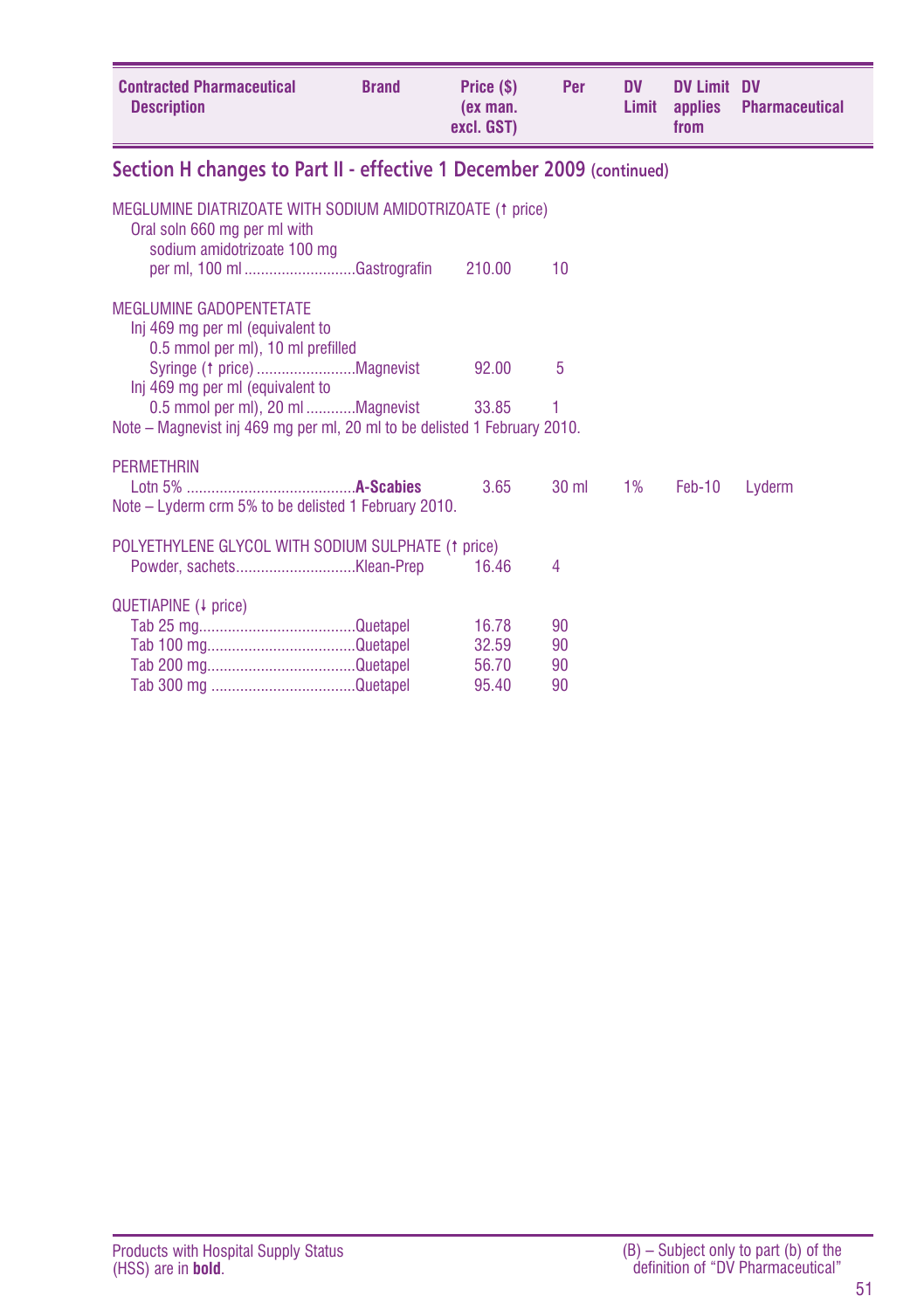Pharmaceuticals and brands

#### $\overline{A}$

|                                         |       | 37              |
|-----------------------------------------|-------|-----------------|
|                                         |       |                 |
|                                         |       | 28              |
| Alendronate sodium with cholecalciferol |       | 21              |
|                                         |       |                 |
|                                         | 37.48 |                 |
| Aminoacid formula with minerals without |       |                 |
|                                         |       | $\overline{27}$ |
| Aminoacid formula without phenylalanine |       | 21              |
|                                         |       |                 |
|                                         |       | 19              |
|                                         |       | 41              |
|                                         |       |                 |
|                                         |       | 41              |
|                                         |       | 41              |
|                                         |       | 27              |
|                                         |       | 33              |
|                                         |       | 22              |
|                                         |       | 24              |
|                                         | 18.22 |                 |
|                                         |       | 18              |
|                                         |       | 39              |
|                                         |       | 47              |
|                                         |       | 43              |
|                                         |       | 39              |
| Apomorphine hydrochloride               |       | 43              |
|                                         |       | 21              |
|                                         |       | 36              |
|                                         |       |                 |
| Aguasun Oil Free Faces SPF30+           |       | 36              |
| Aquasun Sensitive SPF 30+               |       | 48              |
|                                         |       | 32              |
|                                         |       | 22              |
|                                         |       | 19              |
|                                         |       | 48              |
|                                         |       | 26              |
|                                         |       |                 |
|                                         |       | 49              |
|                                         |       |                 |
|                                         |       |                 |
|                                         |       | 19              |
|                                         |       | 35              |
|                                         |       |                 |
|                                         |       | 32              |
|                                         |       | 40              |
| B                                       |       |                 |
|                                         |       |                 |
|                                         |       | 39              |
|                                         |       | 38              |
| Bakels Gluten Free Health Bread Mix     |       | 35              |
|                                         |       | 32              |
|                                         |       | 40              |
|                                         |       | 40              |
|                                         |       |                 |
|                                         |       |                 |

|                                                 |        | 38 |
|-------------------------------------------------|--------|----|
|                                                 |        |    |
| Bleomycin sulphate 18, 35, 49, 50               |        |    |
| Blood glucose diagnostic test meter             |        | 20 |
| Blood glucose diagnostic test strip  20, 37, 44 |        |    |
| Bromocriptine mesylate 18, 22, 47, 49           |        |    |
|                                                 |        |    |
|                                                 |        | 40 |
| c                                               |        |    |
|                                                 |        |    |
|                                                 | 18.50  |    |
| Calcium carbonate with aminoacetic acid         |        | 42 |
|                                                 |        | 44 |
|                                                 |        | 39 |
|                                                 |        | 39 |
|                                                 |        | 20 |
|                                                 |        | 20 |
|                                                 |        | 20 |
|                                                 |        | 37 |
|                                                 |        | 37 |
|                                                 |        | 37 |
|                                                 |        | 37 |
|                                                 | 18.50  |    |
| Cephalexin monohydrate                          | 18, 50 |    |
|                                                 |        |    |
|                                                 |        |    |
|                                                 |        |    |
| Clomipramine hydrochloride 18, 49               |        |    |
|                                                 |        |    |
|                                                 |        |    |
|                                                 |        |    |
|                                                 |        | 22 |
|                                                 |        | 49 |
|                                                 |        | 36 |
|                                                 |        | 36 |
|                                                 |        | 39 |
|                                                 |        | 19 |
|                                                 |        | 33 |
| Cyproterone acetate with ethinyloestradiol      |        | 19 |
| D                                               |        |    |
|                                                 |        | 40 |
|                                                 |        | 40 |
|                                                 |        |    |
| Dextrochlorpheniramine maleate                  | 19, 48 |    |
|                                                 |        |    |
|                                                 |        |    |
|                                                 |        |    |
|                                                 |        |    |
| Diclofenac sodium  18, 21, 35, 47               |        |    |
|                                                 |        |    |
|                                                 |        | 45 |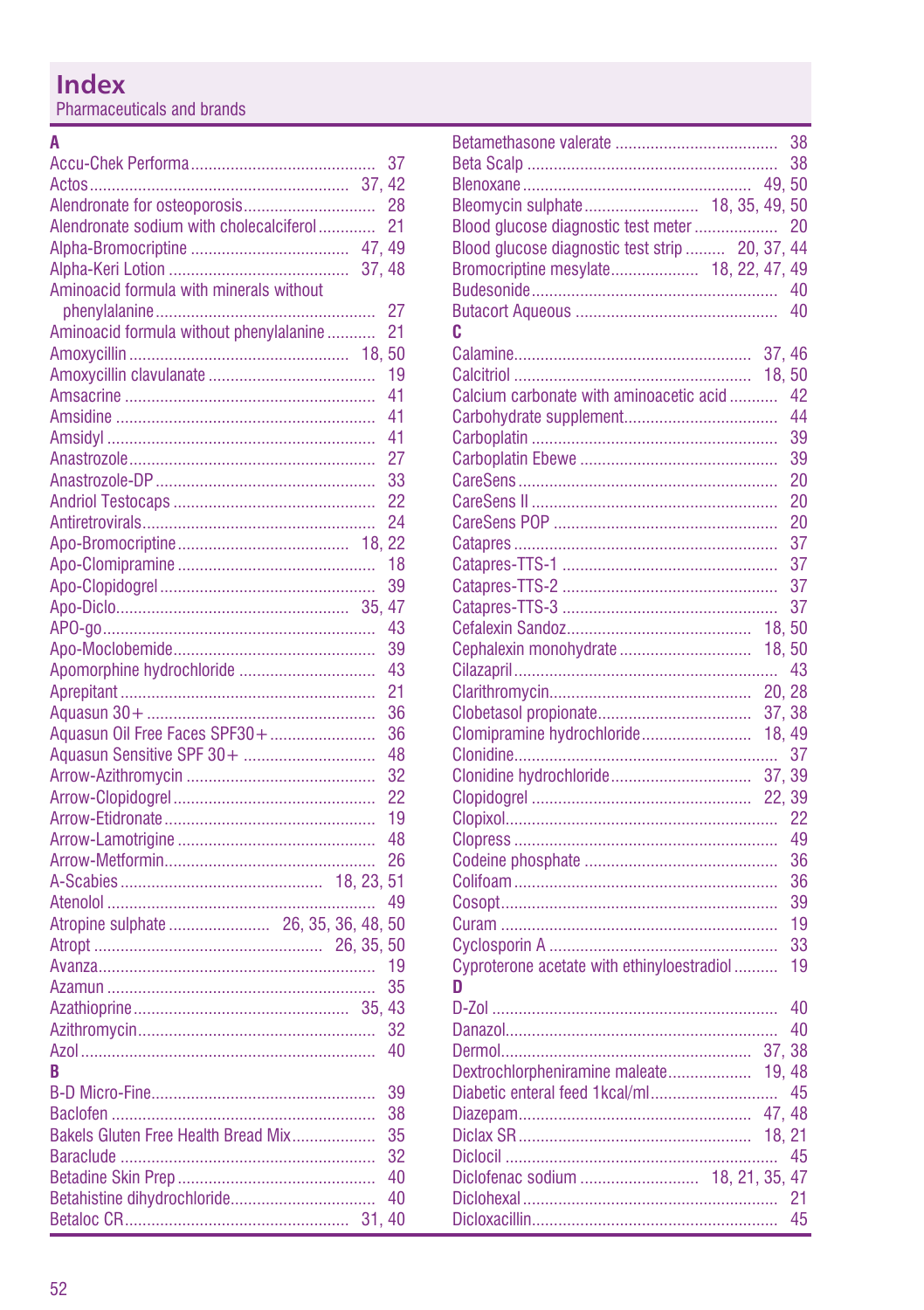Pharmaceuticals and brands

|                                                |       | 39 |
|------------------------------------------------|-------|----|
|                                                |       | 22 |
|                                                | 18.50 |    |
|                                                | 18,50 |    |
| Dorzolamide hydrochloride with timolol maleate |       | 39 |
|                                                |       |    |
|                                                |       | 48 |
| E                                              |       |    |
|                                                |       | 42 |
|                                                |       | 21 |
|                                                |       | 21 |
|                                                |       | 38 |
|                                                |       | 32 |
| Enteral feed with fibre 1kcal/ml               |       | 43 |
| Ethambutol hydrochloride                       | 18.50 |    |
| Ethinyloestradiol with gestodene 44, 49        |       |    |
| Ethinyloestradiol with levonorgestrel 42, 44   |       |    |
|                                                |       | 19 |
| F                                              |       |    |
|                                                |       |    |
|                                                |       | 49 |
|                                                |       | 43 |
|                                                |       | 43 |
|                                                |       | 18 |
| Fleet Glycerin Suppositories                   |       | 44 |
|                                                |       | 27 |
|                                                |       | 38 |
|                                                |       |    |
|                                                |       |    |
|                                                |       | 40 |
|                                                |       | 40 |
|                                                |       | 27 |
| Foremount Child's Silicone Mask                |       | 30 |
|                                                |       |    |
|                                                |       | 41 |
|                                                |       | 43 |
|                                                |       | 43 |
|                                                |       | 21 |
|                                                |       |    |
| G                                              |       |    |
|                                                |       | 51 |
|                                                |       | 20 |
|                                                |       | 38 |
|                                                |       | 19 |
|                                                |       | 42 |
|                                                |       | 35 |
|                                                |       | 35 |
|                                                |       | 47 |
|                                                |       | 44 |
|                                                |       | 31 |
| н                                              |       |    |
|                                                |       | 31 |
|                                                |       |    |

|                                     |       | 35 |
|-------------------------------------|-------|----|
|                                     |       | 35 |
|                                     |       |    |
|                                     |       | 36 |
| Hydroxyethyl starch 200/0.5         |       | 50 |
|                                     |       | 25 |
|                                     |       | 21 |
|                                     |       | 43 |
|                                     |       |    |
|                                     |       | 36 |
|                                     |       |    |
|                                     |       | 27 |
|                                     |       | 43 |
|                                     |       |    |
| Insulin syringes, disposable with   |       |    |
|                                     |       | 22 |
|                                     |       | 21 |
|                                     |       |    |
|                                     |       |    |
|                                     | 36.46 |    |
| K                                   |       |    |
|                                     |       | 44 |
|                                     |       |    |
|                                     |       | 45 |
|                                     |       | 42 |
|                                     |       | 42 |
| Ketone blood beta-ketone electrodes |       | 30 |
|                                     |       | 42 |
|                                     |       | 26 |
|                                     |       | 26 |
|                                     |       | 42 |
|                                     |       | 28 |
|                                     |       |    |
|                                     |       | 51 |
|                                     |       | 47 |
|                                     |       | 28 |
| L                                   |       |    |
|                                     |       | 44 |
|                                     |       |    |
|                                     |       | 35 |
|                                     |       |    |
|                                     |       | 42 |
|                                     |       |    |
|                                     |       | 38 |
|                                     |       |    |
|                                     |       | 36 |
|                                     |       | 23 |
| М                                   |       |    |
|                                     |       | 43 |
|                                     |       | 19 |
|                                     |       | 51 |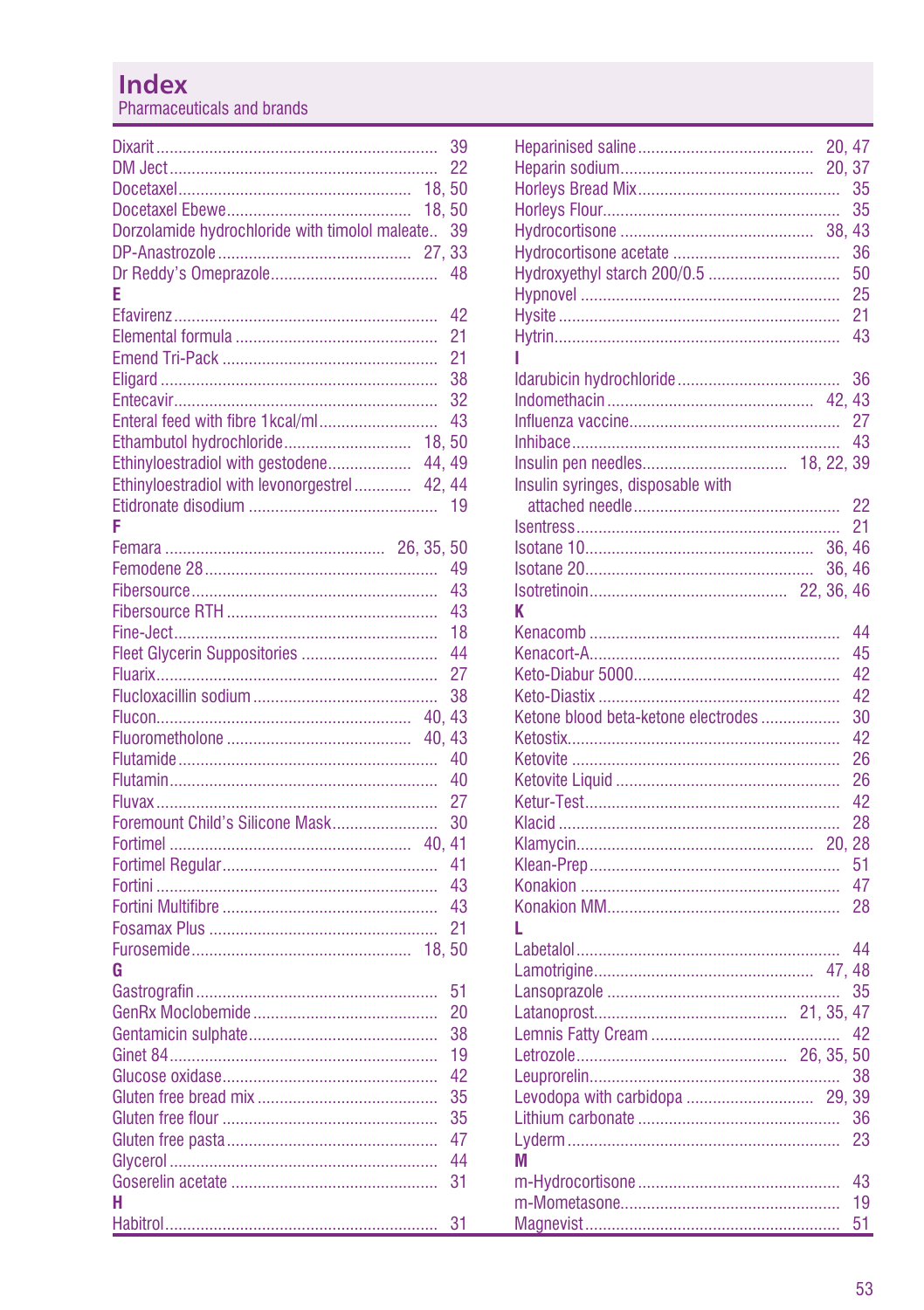Pharmaceuticals and brands

|                                                 | 30 |
|-------------------------------------------------|----|
| Meglumine diatrizoate with sodium amidotrizoate | 51 |
|                                                 | 51 |
|                                                 | 35 |
|                                                 | 27 |
| Metformin hydrochloride<br>18.                  | 26 |
| Methylprednisolone sodium succinate             | 38 |
| 30, 40                                          |    |
|                                                 | 25 |
|                                                 | 44 |
|                                                 | 19 |
|                                                 | 49 |
|                                                 | 49 |
| 20,                                             | 39 |
|                                                 | 47 |
|                                                 | 19 |
|                                                 | 39 |
|                                                 | 39 |
|                                                 | 26 |
|                                                 |    |
| N                                               |    |
|                                                 | 38 |
|                                                 | 33 |
|                                                 | 31 |
|                                                 | 31 |
|                                                 | 36 |
|                                                 | 36 |
|                                                 | 38 |
|                                                 | 38 |
|                                                 | 43 |
|                                                 | 43 |
|                                                 | 49 |
|                                                 | 42 |
|                                                 | 35 |
| n                                               |    |
| Oestradiol with levonorgestrel                  | 42 |
|                                                 | 42 |
|                                                 | 48 |
|                                                 | 44 |
|                                                 | 30 |
| Optium Blood Ketone Test Strips                 | 41 |
|                                                 |    |
|                                                 | 22 |
|                                                 | 47 |
| 18.50                                           |    |
|                                                 | 19 |
|                                                 | 19 |
|                                                 | 36 |
|                                                 | 36 |
|                                                 | 38 |
| P                                               |    |
|                                                 | 38 |
|                                                 | 47 |

|                                              |       | 47 |
|----------------------------------------------|-------|----|
| Paediatric oral feed 1.5kcal/ml              |       | 43 |
|                                              |       | 44 |
| Paediatric oral feed with fibre 1.5kcal/ml   |       | 43 |
|                                              |       |    |
|                                              |       | 26 |
|                                              |       | 33 |
|                                              |       | 44 |
| Pegatron Combination Therapy                 | 46.   | 47 |
| Pegylated interferon alpha-2b with ribavirin |       | 46 |
|                                              |       | 35 |
|                                              |       | 50 |
|                                              |       | 21 |
|                                              |       | 48 |
|                                              |       |    |
|                                              |       | 20 |
|                                              |       |    |
|                                              |       |    |
|                                              |       | 34 |
|                                              |       |    |
|                                              |       |    |
|                                              |       |    |
|                                              |       | 21 |
|                                              |       | 21 |
|                                              |       | 39 |
|                                              |       |    |
|                                              |       | 44 |
| Polyethylene glycol with sodium sulphate     |       | 51 |
|                                              |       |    |
|                                              |       | 40 |
|                                              |       |    |
|                                              |       | 41 |
|                                              |       | 41 |
|                                              |       | 41 |
|                                              |       |    |
| 0                                            |       |    |
|                                              |       | 38 |
|                                              |       |    |
|                                              | 35.51 |    |
|                                              |       | 38 |
| R                                            |       |    |
|                                              |       | 21 |
|                                              |       | 39 |
|                                              |       | 45 |
|                                              |       | 45 |
|                                              |       | 45 |
|                                              |       | 45 |
|                                              |       |    |
|                                              |       |    |
|                                              |       | 21 |
|                                              |       | 21 |
|                                              |       | 45 |
| S                                            |       |    |
|                                              |       | 22 |
| Semi-elemental enteral feed 1kcal/ml         |       | 48 |
|                                              |       | 39 |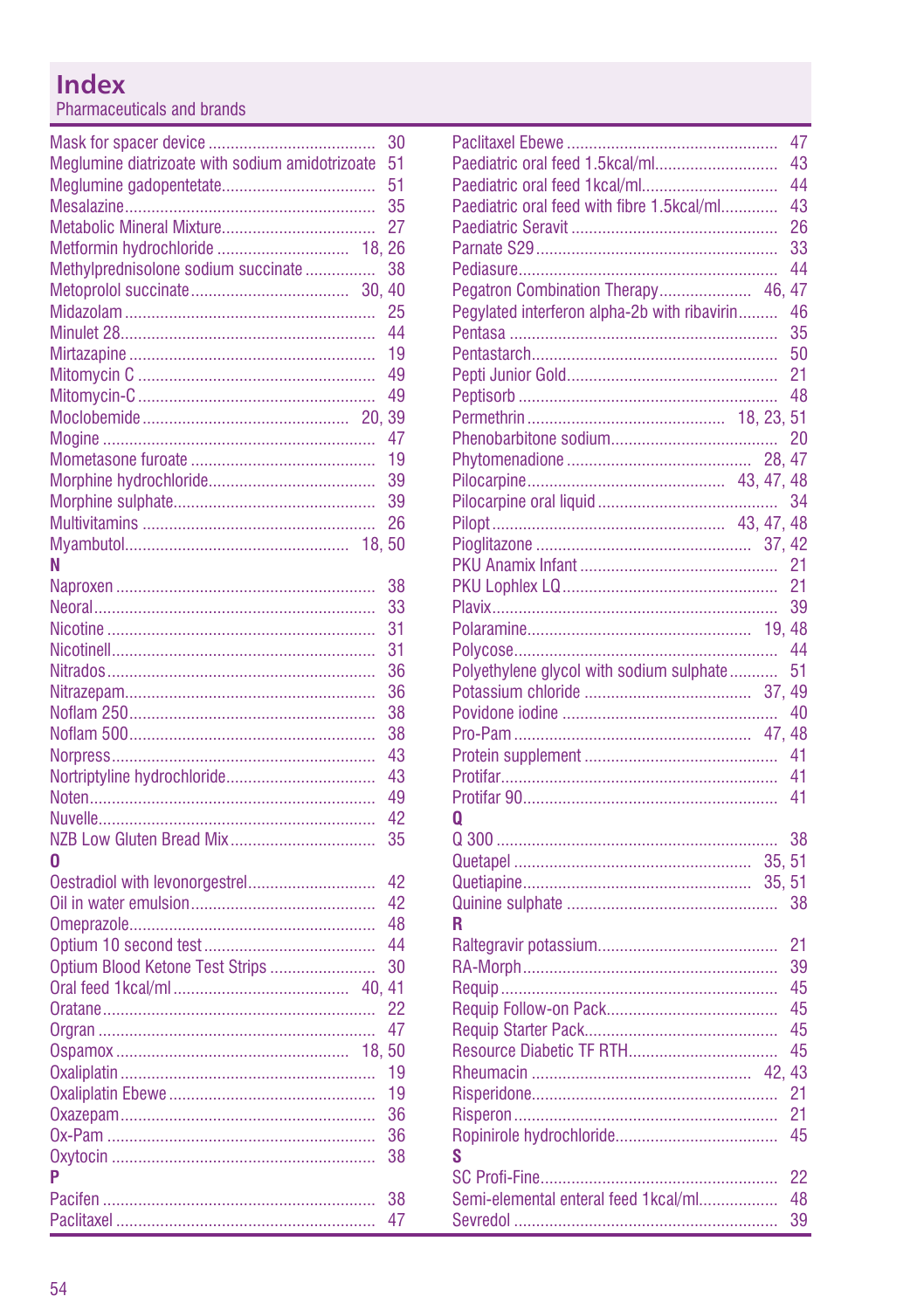Pharmaceuticals and brands

|                                          | 39 |
|------------------------------------------|----|
|                                          | 39 |
|                                          | 39 |
|                                          | 42 |
|                                          | 35 |
|                                          | 38 |
|                                          | 30 |
|                                          | 30 |
|                                          | 37 |
|                                          | 50 |
|                                          | 42 |
|                                          |    |
|                                          | 38 |
|                                          | 38 |
| т                                        |    |
|                                          | 48 |
|                                          | 23 |
|                                          | 43 |
|                                          | 22 |
|                                          | 43 |
|                                          | 42 |
|                                          | 44 |
|                                          | 33 |
|                                          | 45 |
| Triamcinolone acetonide with gramicidin, |    |
|                                          | 44 |
|                                          |    |

|                                 | 47 |
|---------------------------------|----|
|                                 | 44 |
|                                 | 47 |
|                                 | 42 |
| п                               |    |
|                                 |    |
| V                               |    |
|                                 | 27 |
|                                 | 40 |
|                                 | 40 |
|                                 | 23 |
|                                 | 37 |
| Vitamin A with vitamins D and C | 37 |
|                                 | 21 |
|                                 | 30 |
|                                 | 48 |
| W                               |    |
|                                 |    |
| x                               |    |
|                                 |    |
| 7                               |    |
|                                 | 36 |
|                                 | 36 |
|                                 | 31 |
|                                 | 22 |